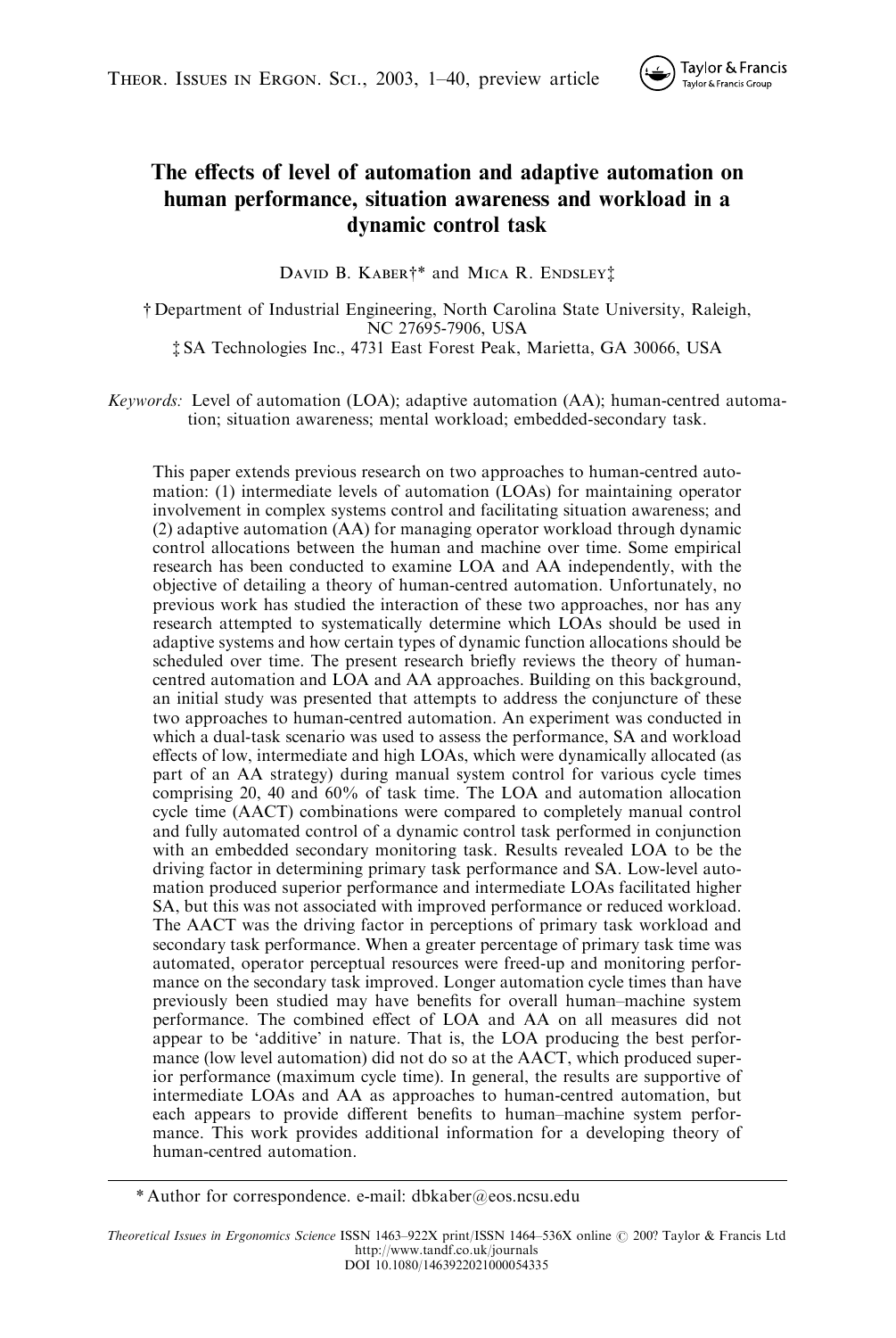#### 1. Introduction

At this point in time, serious problems associated with automation and numerous human–machine system errors have been documented (cf. Wiener and Curry 1980, Moray 1986, Billings 1991, Sarter and Woods 1995). These problems have been associated with various deficiencies in human operator states, including vigilance decrements, complacency and loss of situation awareness (SA), which have also been discussed at length in numerous studies (cf. Endsley 1987, Wiener 1988, Carmody and Gluckman 1993, Parasuraman et al. 1993, Endsley and Kiris 1995, Parasuraman and Riley 1997). In general, a key underlying factor that has emerged as a contributor to human performance problems in complex, automated systems control is human out-of-the-loop (OOTL) performance (see Young 1969, Kessel and Wickens 1982).

Out of the loop performance problems are characterized by a decreased ability of the human operator to intervene in system control loops and assume manual control when needed in overseeing automated systems. First, human operators acting as monitors have problems in detecting system errors and performing tasks manually in the event of automation failures (Wiener and Curry 1980, Billings 1988, Wickens 1992). In addition, they have a more complex system to monitor. In a review of automation problems, Billings (1988) noted six major aircraft accidents that could be traced directly to failures in monitoring automated systems or the flight parameters controlled by the automated systems.

In addition to delays in detecting that a problem has occurred necessitating intervention, operators may require a significant period of time to reorient themselves to the current state of the system after a failure and develop sufficient understanding of the state in order to act appropriately. This delay may prohibit operators from carrying out the very tasks they are required to perform or diminish the effectiveness of actions taken. Wickens and Kessel (1979, 1981) conducted laboratory studies demonstrating longer system recovery times and poor response accuracies for operators who had been removed from control loops in advance of critical events requiring intervention.

These two types of SA problems (failure to detect and failure to understand the problem) have been hypothesized to occur through three major mechanisms:

- (1) changes in vigilance and complacency associated with monitoring;
- (2) assumption of a passive role instead of an active role in controlling the system; and
- (3) changes in the quality or form of feedback provided to the human operator (Endsley and Kiris 1995).

Each of these factors can contribute to the OOTL performance problem. In addition, automated systems, by nature of their complexity, also challenge higher levels of SA (comprehension and projection) during ongoing system operations. The general idea here is that certain LOAs may lead to OOTL performance and loss of SA. This issue was explored by assessing the impact of a broad range of LOAs on operator SA in the experiment as part of this research; however, the adaptive nature of contemporary automated systems was also considered.

To overcome some of the ills created by historically technology-centred approaches to automation (systems which automate whatever can be automated), a philosophy of human-centred automation has been proposed (Billings 1991, 1997). Billings (1997: 4) defined human-centred automation as facilitating a cooperative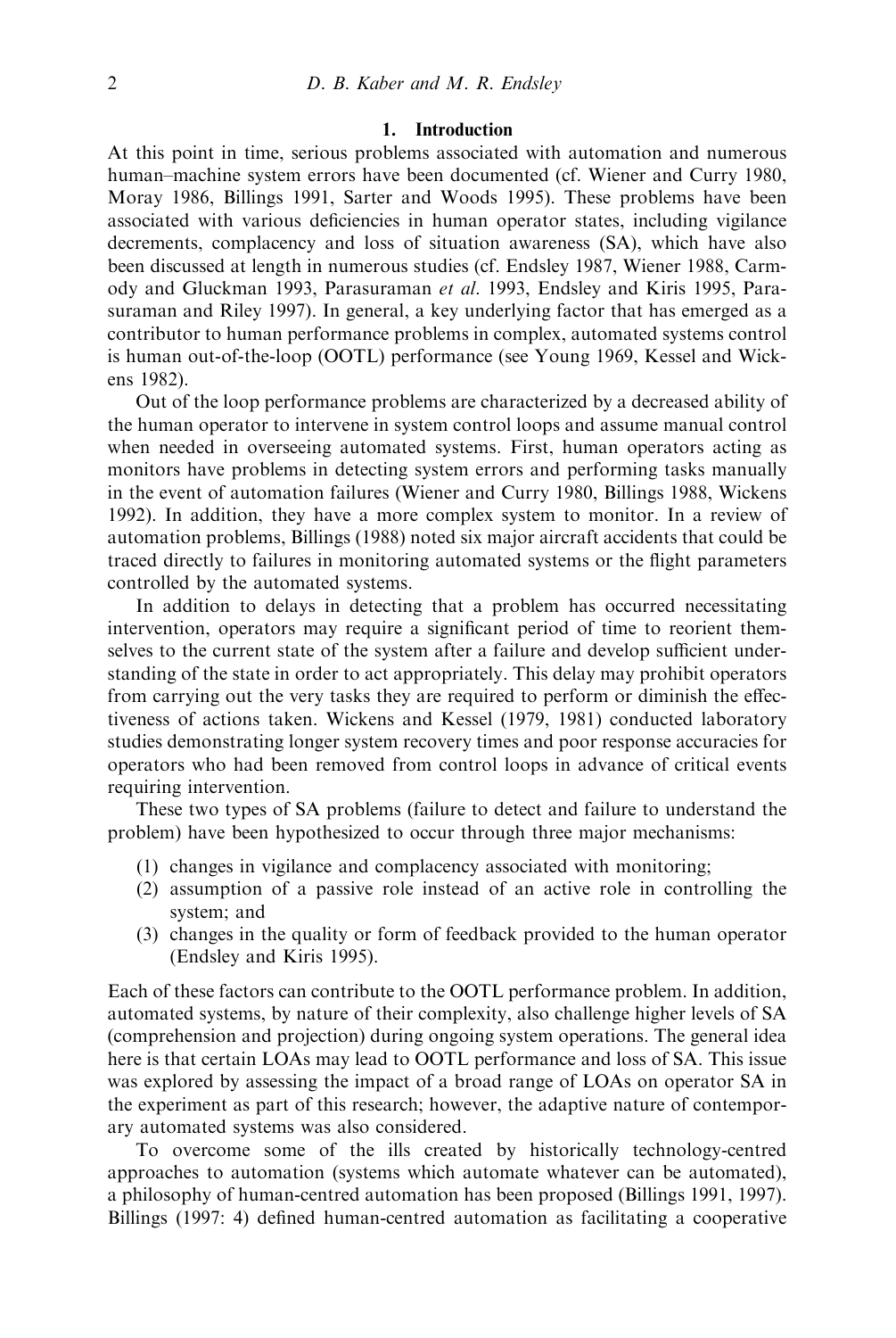relationship in the control and management of a complex system with potential benefits for performance. Sheridan (1997) said that human-centred automation has many alternative meanings ranging from 'allocate to the human the tasks best suited to the human, allocate to the automation the tasks best suited to it', through 'achieve the best combination of human and automatic control, where ''best'' is defined by explicit system objectives'. The meanings presented span from a function-oriented perspective to a mission-oriented view.

The goal of human-centred automation is to create systems that retain the human operator in control loops with meaningful and well-designed tasks that operators are capable of performing well in order to optimize overall human–machine system functioning. Billings (1997: 4) said that human-centred automation should ensure that automation does not leave the human with a fragmented and difficult job. It should define the assignment of tasks to a human and computer in controlling an automated system such that a team effort is achieved (Endsley 1996, Billings 1997). High levels of human–machine system performance may be achieved through human-centred automation by ensuring that the human has the capability to monitor the system, that they receive adequate feedback on the state of the system, and that the automation functions in predictable ways (Billings 1997: 39), all of which support achievement of SA. The intention here is not to attempt to fully define how to create human-centred automated systems (see Billings (1997) for a review), but rather to explore two separate research thrusts which have been proposed as at least partial methods for achieving automation designs which meet the goal of humancentred automation.

Several approaches have been proposed that challenge the traditional division of human-automation task responsibility in complex systems, specifically automation of as many tasks as possible and assignment of the human to the role of monitor. These approaches redefine the assignment of functions to people and automation in terms of a more integrated team approach. Two orthogonal and possibly complementary approaches can be defined along the axes of figure 1. One approach seeks to optimize the assignment of control between the human and automated system by keeping both involved in system operations. This has been labelled Level of Automation (LOA) or 'level of control' (see Draper 1995). The other recognizes that control must pass back and forth between the human and the automation over time, depending upon situational demands, and seeks to find ways of exploiting this understanding to increase human performance. This has been labelled Adaptive Automation (AA) or Dynamic Function Allocation (DFA) (cf. Corso and Moloney 1996). One objective of this section is to show how these approaches may be effective for achieving human-centred automation.

Level of automation refers to the level of task planning and performance interaction maintained between a human operator and computer in controlling a complex system (Billings 1991, Kaber 1997). Sheridan (1997) discussed various degrees of automation that were defined in terms of the autonomy of complex system information sensing and control execution. These degrees dictated the extent to which a human was involved in system control and the level of computer task aiding. The LOA approach defines the assignment of system control between a human and computer in terms of the degree to which both are involved in system operations (Endsley 1996). It emphasizes the interaction between a human operator and computer. The objective of this approach is to find LOAs that are best suited to human capabilities and capacities (the general objective of human-centred automation).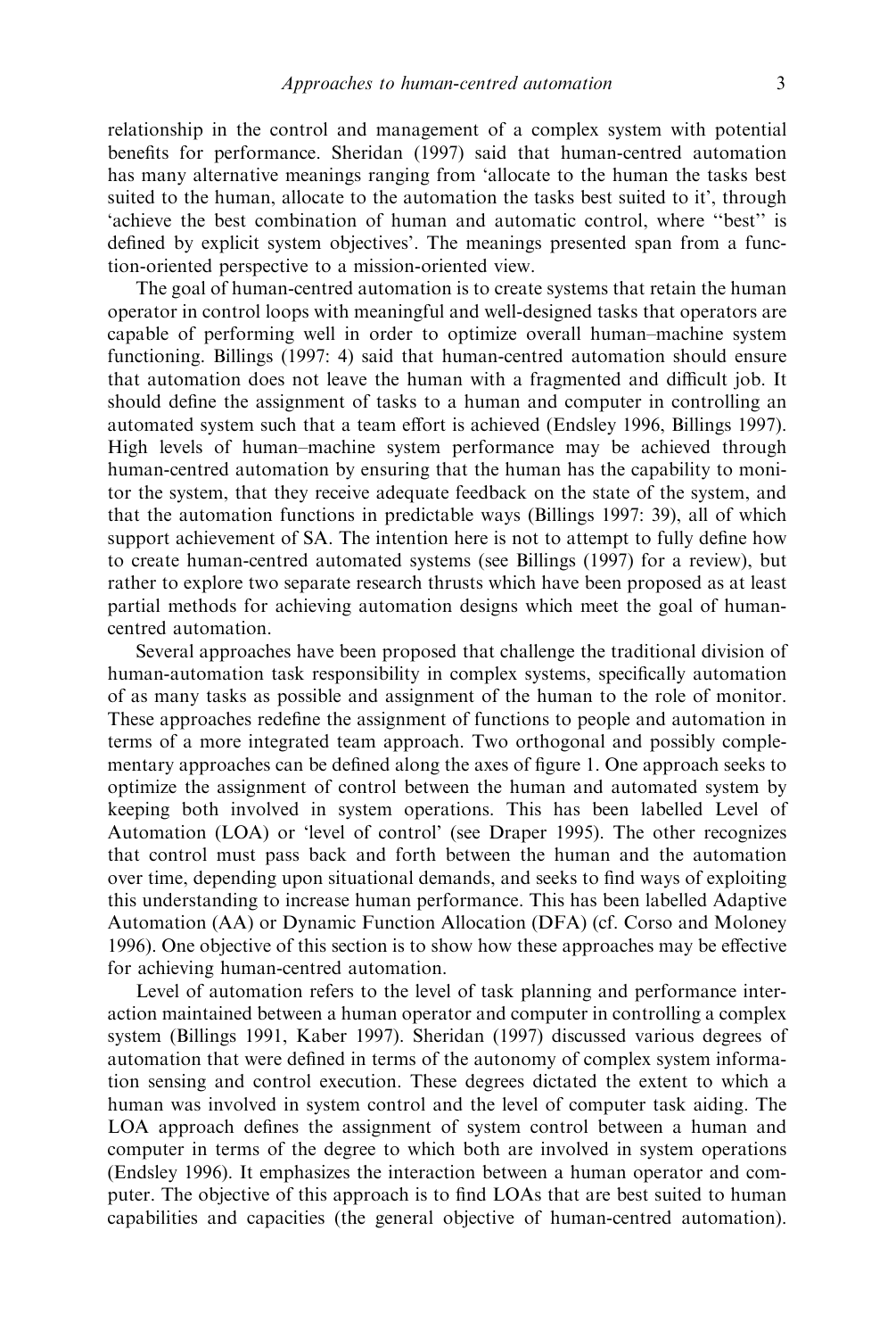

Figure 1. Approaches to human-centred automation (from Endsley 1996).

Billings (1991) also defined various LOAs and was concerned with how automation might perform some portion of activities for (or interact with) humans and aid them in a course of action. He defined LOAs in terms of the autonomy of functions an operator would typically control and the capabilities of a system to perform response execution and to monitor its own action.

Rouse (1988) conceptualized AA as varying degrees of computer assistance in complex systems control based on the nature of a situation, including task characteristics and the state of the human operator. He proposed structuring human– automation interaction on the basis of 'what' is to be automated, 'when' a task is automated and 'how' it is automated. Through empirical study, Rouse (1977) identified several advantages of AA including support of human performance, dynamic definition of a coherent task role for operators and the capability to maintain acceptable human workload levels in system control. Parasuraman *et al.* (1992) said that AA represents an optimal integration of automation with the human operator based on the level of operator workload. They placed an emphasis on the state of the operator. Scerbo (1996) summarized that under AA, different types of automation may be initiated and terminated dynamically based on situational demands placed on the system, inclusive of the operator. Kaber and Riley (1999) provided a contemporary definition of AA, saying that it concerns the scheduling of the allocation of control between a human operator and computer over time, with the intent of improving human performance as part of complex systems operations or maintaining operator involvement in system control in order to reduce OOTL performance problems.

The key difference between the AA and LOA approaches is that AA involves dynamic control allocations (automated or manual, varying over time) and LOA involves static function assignments (Kaber 1997, Parasuraman et al. 2000), defining the degree to which a task is automated. Later, a perspective on AA is provided that has yet to be empirically studied, specifically dynamic allocations of a broad range of LOAs during task performance. We will first briefly review relevant research that has been conducted on the LOA and AA approaches and then present the experiment, which seeks to integrate them by exploring the decision space shown in figure 1.

#### 1.1. Level of automation as an approach to human-centred automation

Automation does not exist in an all or none fashion. Rather it can be applied to different aspects of a task in varying degrees, creating different levels of task auton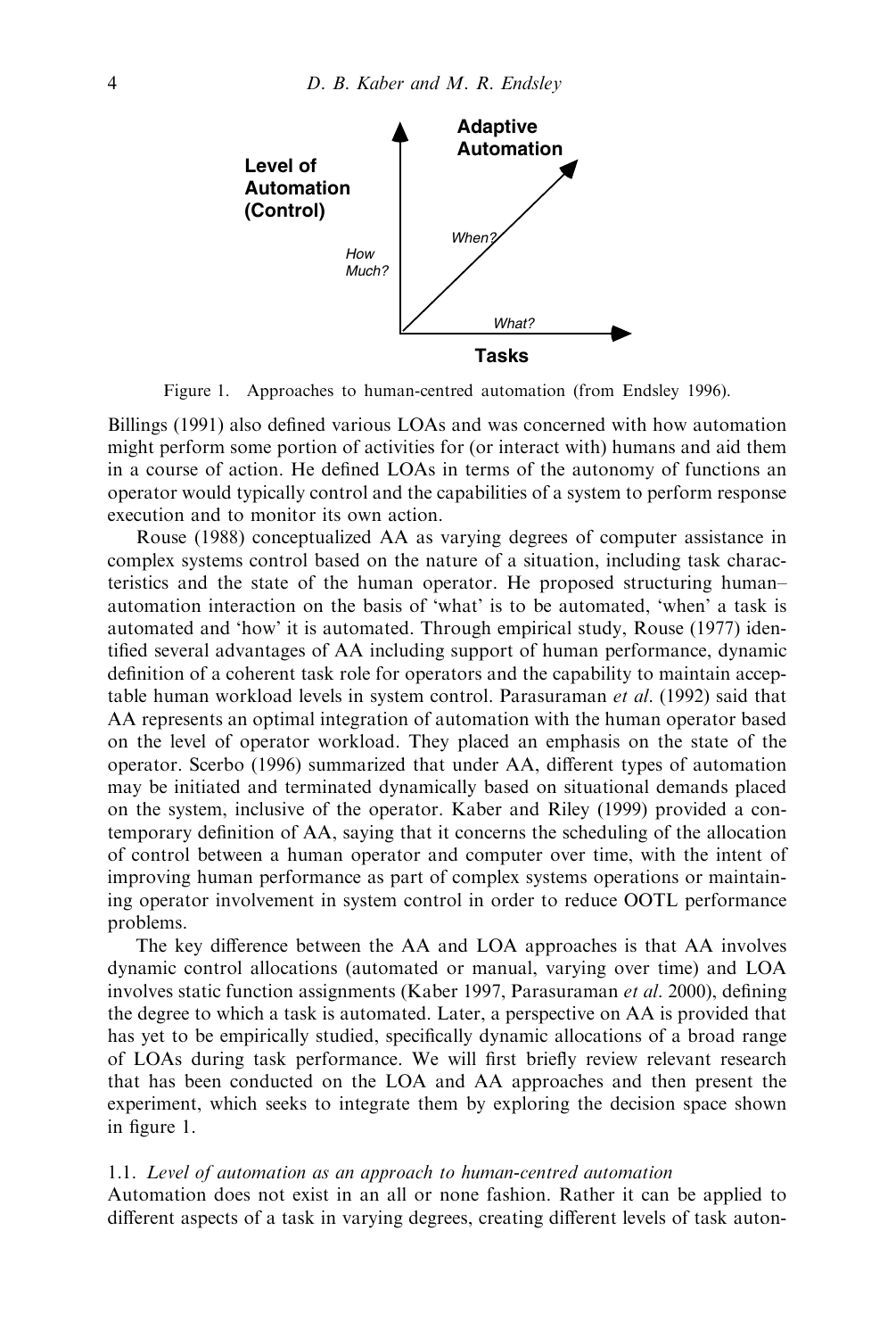omy (Endsley and Kaber 1999). A number of different taxonomies or hierarchies of LOA have been developed. In an early seminal work, Sheridan and Verplank (1978) developed a hierarchy of LOAs in the context of undersea teleoperator control, as shown in table 1. This hierarchy includes varying allocations for determining options and selecting among them. The LOAs were differentiated in terms of decision making and action selection functions. In addition, the list focuses on what the human should be told by the system (i.e. issues of information display as well as task functioning). Sheridan and Verplank's objective was to define 'who' (the human or computer) has control in a more definitive sense and not to explicitly describe how an operator and automation might share core information processing functions in complex system control.

Endsley (1987) developed a LOA hierarchy in the context of the use of expert systems to supplement human decision making. This hierarchy stipulated that a task could be performed using:

- (1) manual control—with no assistance from the system;
- (2) decision support—by the operator with input in the form of recommendations provided by the system;
- (3) consentual artificial intelligence (AI)—by the system with the consent of the operator required to carry out actions;
- (4) monitored AI—by the system to be automatically implemented unless vetoed by the operator; and
- (5) full automation with no operator interaction.

This list is most applicable to cognitive tasks in which operator ability to respond to and make decisions based on system information (with expert system assistance) is critical to overall performance. Ntuen and Park (1988) developed a similar five level taxonomy of automation in the context of a teleoperation system. Both of these taxonomies can be seen to be similar to selected levels of the Sheridan and Verplank hierarchy; however, a completely manual level is also considered. The lowest LOA in Sheridan and Verplank's hierarchy represented what has subsequently been labelled direct teleoperation (Draper 1995) and may also involve telerobot control if the human turns the task over to automation.

Building on this work, Endsley and Kaber (1997, 1999) developed a 10-level taxonomy of LOA to provide wider applicability to a range of cognitive and psychomotor tasks requiring real-time control within numerous domains, including air

Table 1. Sheridan and Verplank's (1978) hierarchy of LOAs.

- (2) Computer helps by determining the options,
- (3) Computer helps to determine options and suggests one, which human need not follow,
- (4) Computer selects action and human may or may not do it,
- (5) Computer selects action and implements it if human approves,
- (6) Computer selects action, informs human in plenty of time to stop it,
- (7) Computer does whole job and necessarily tells human what it did,
- (8) Computer does whole job and tells human what it did only if human explicitly asks,
- (9) Computer does whole job and decides what the human should be told, and
- (10) Computer does the whole job if it decides it should be done and, if so, tells human, if it decides that the human should be told.

<sup>(1)</sup> Human does the whole job up to the point of turning it over to the computer to implement,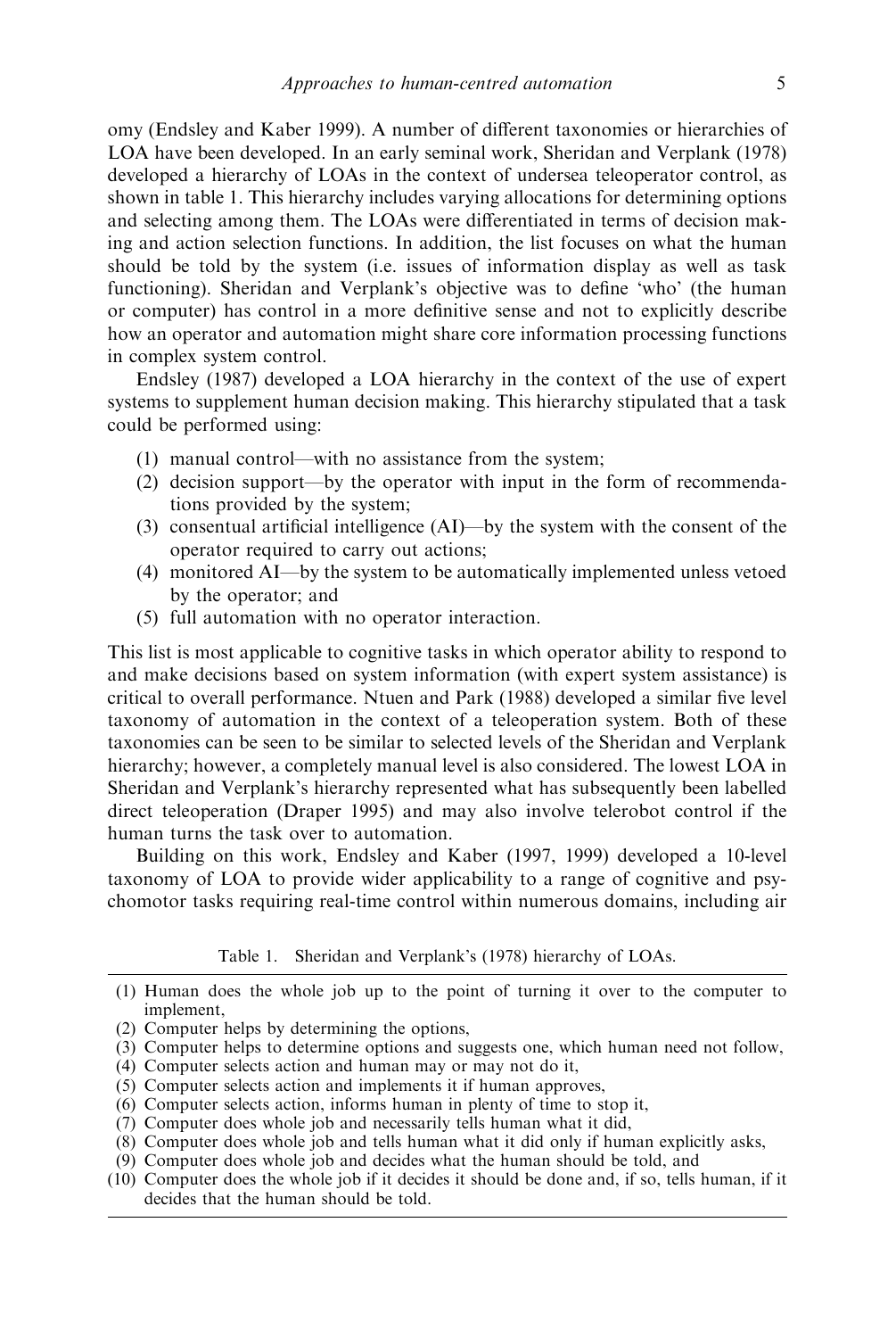traffic control, aircraft piloting, advanced manufacturing and teleoperations. All of these domains have many features in common, including (1) multiple competing goals, (2) multiple tasks competing for an operator's attention, each with different relevance to system goals, and (3) high task demands under limited time resources.

Four generic functions intrinsic to these domains were identified that form the basis for this taxonomy:

- (1) Monitoring—which includes taking in all information relevant to perceiving system status (e.g. scanning visual displays);
- (2) generating—formulating options or task strategies for achieving goals;
- (3) selecting—deciding on a particular option or strategy; and
- (4) implementing—carrying out the chosen option through control actions at an interface.

Ten LOAs were then systematically formulated by assigning these functions to the human or computer or a combination of the two, as shown in table 2. Below are high-level descriptions of the various LOAs in the taxonomy intended to introduce them. Some of these are expanded later in the discussion of the specific experimental task and conditions, including specification of human and machine activities (performance) at each level.

- (1) Manual—The human performs all tasks including monitoring the state of the system, generating performance options, selecting the option to perform (decision making) and physically implementing it.
- (2) Action support—At this level, the system assists the operator with performance of the selected action, although some human control actions are required. A teleoperation system involving manipulator slaving based on human master input is a common example.
- (3) Batch processing—Although the human generates and selects the options to be performed, they then are turned over to the system to be carried out automatically. The automation is, therefore, primarily in terms of physical implementation of tasks. Many systems, which operate at this fairly low level of automation, exist, such as batch processing systems in manufacturing operations or cruise control on a car.
- (4) Shared control—Both the human and the computer generate possible decision options. The human still retains full control over the selection of which option to implement, however, carrying out the actions is shared between the human and the system.
- (5) Decision support—The computer generates a list of decision options, which the human can select from, or the operator may generate his or her own options. Once the human has selected an option, it is turned over to the computer to implement. This level is representative of many expert systems or decision support systems that provide option guidance, which the human operator may use or ignore in performing a task. This level is indicative of a decision support system that is capable of also carrying out tasks, while the previous level (shared control) is indicative of one that is not.
- (6) Blended decision making—At this level, the computer generates a list of decision options, which it selects from and carries out if the human consents. The human may approve of the computer's selected option or select one from among those generated by the computer or the operator. The computer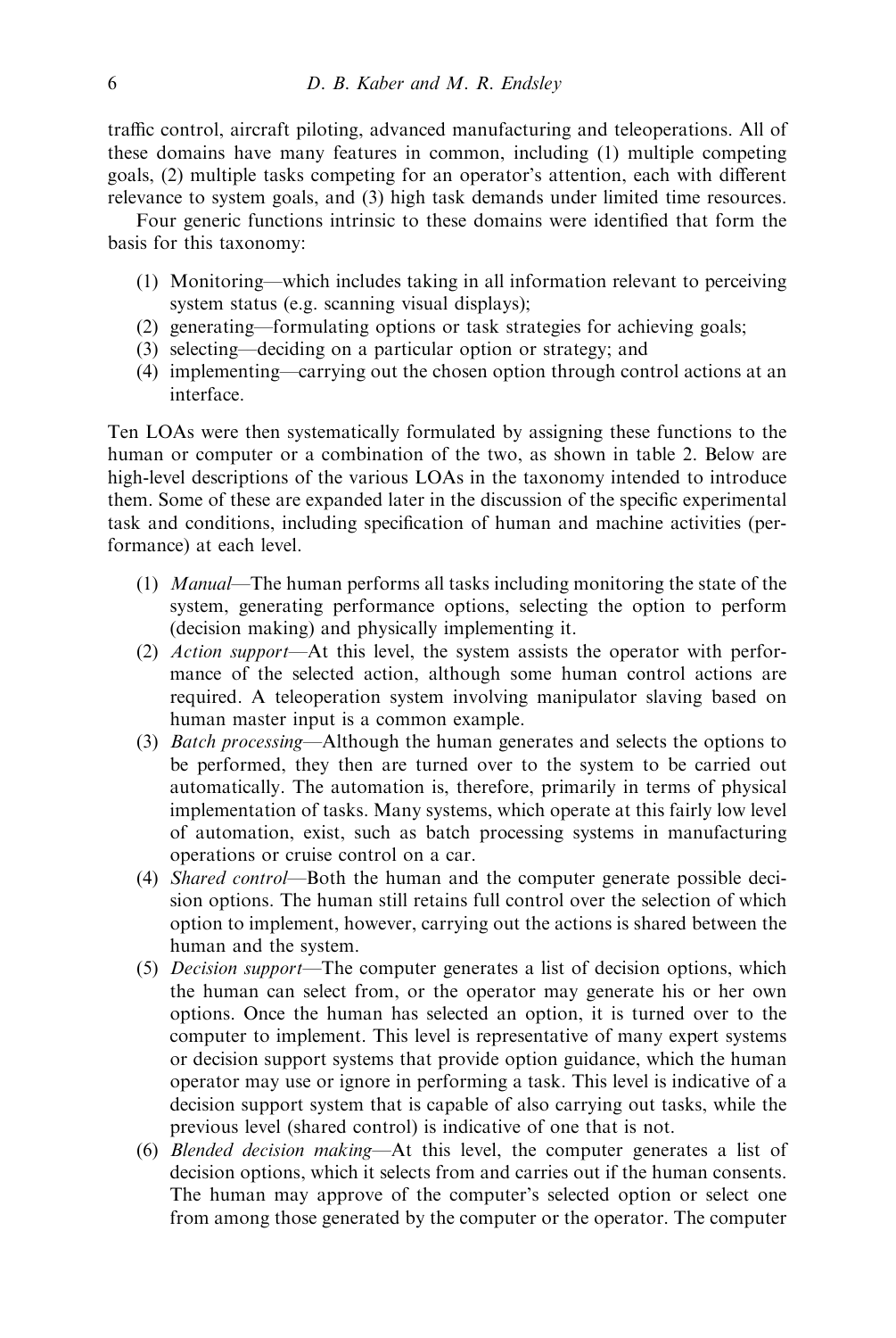| $1a$ Die 2. Endsley and                                                                                                                                                                                                         |                | . Kaper's (1999) LOA taxonomy for numan-computer performance in dynamic, multitask scenarios. |                                                                                                                                                                                            |                                        |
|---------------------------------------------------------------------------------------------------------------------------------------------------------------------------------------------------------------------------------|----------------|-----------------------------------------------------------------------------------------------|--------------------------------------------------------------------------------------------------------------------------------------------------------------------------------------------|----------------------------------------|
|                                                                                                                                                                                                                                 |                |                                                                                               | Roles                                                                                                                                                                                      |                                        |
| Level of automation                                                                                                                                                                                                             | Monitoring     | Generating                                                                                    | Selecting                                                                                                                                                                                  | Implementing                           |
| (1) Manual control                                                                                                                                                                                                              | Human          | Human                                                                                         | Human                                                                                                                                                                                      | Human                                  |
| Action support<br>$\frac{1}{2}$                                                                                                                                                                                                 | Human/computer | Human                                                                                         |                                                                                                                                                                                            |                                        |
|                                                                                                                                                                                                                                 | Iuman/computer | Human                                                                                         | Human<br>Human                                                                                                                                                                             | Human/computer<br>Computer             |
|                                                                                                                                                                                                                                 | Iuman/computer | Iuman/computer                                                                                |                                                                                                                                                                                            |                                        |
|                                                                                                                                                                                                                                 | Human/computer | Human/computer                                                                                |                                                                                                                                                                                            |                                        |
| Blended decision making<br>(3) Batch processing<br>(4) Shared control<br>(5) Decision support<br>(6) Blended decision mal<br>(7) Rigid system<br>(8) Automated decision 1<br>(8) Supervisory control<br>(9) Supervisory control | Human/computer | Human/computer                                                                                | $\begin{array}{l} {\rm Human}\\ {\rm Human}\\ {\rm Human}/ {\rm computer}\\ {\rm Human}\\ {\rm Comment}\\ {\rm Computer}\\ {\rm Computer}\\ {\rm Computer}\\ {\rm Computer}\\ \end{array}$ | Human/computer<br>Computer<br>Computer |
|                                                                                                                                                                                                                                 | Human/computer | Computer                                                                                      |                                                                                                                                                                                            |                                        |
| Rigid system<br>Automated decision making                                                                                                                                                                                       | Iuman/computer | Human/computer                                                                                |                                                                                                                                                                                            | Computer<br>Computer                   |
|                                                                                                                                                                                                                                 | Human/computer | Computer                                                                                      |                                                                                                                                                                                            | <b>Computer</b>                        |
| Full automation<br>(10)                                                                                                                                                                                                         | Computer       | Computer                                                                                      | <b>Computer</b>                                                                                                                                                                            | Computer                               |
|                                                                                                                                                                                                                                 |                |                                                                                               |                                                                                                                                                                                            |                                        |

Table 2. Endsley and Kaber's (1999) LOA taxonomy for human-computer performance in dynamic, multitask scenarios. Table 2. Endsley and Kaber's (1999) LOA taxonomy for human–computer performance in dynamic, multitask scenarios.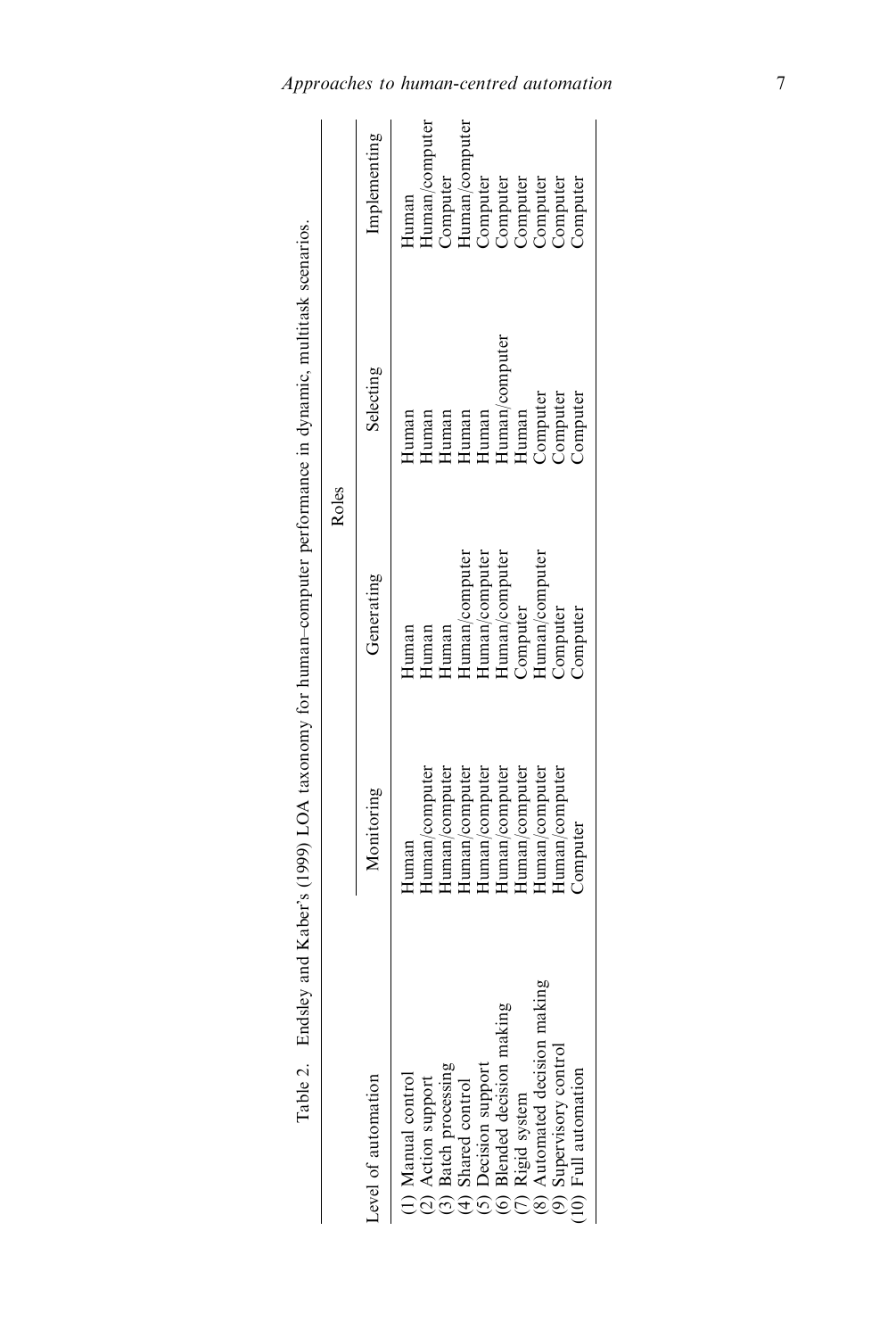will then carry out the selected action. This level represents a high-level decision support system that is capable of selecting among alternatives as well as implementing the selected option.

- (7) Rigid system—This level is representative of a system that presents only a limited set of actions to the operator. The operator's role is to select from among this set. He or she cannot generate any other options. This system is, therefore, fairly rigid in allowing the operator little discretion over options. It will fully implement the selected actions, however.
- (8) Automated decision making—At this level, the system selects the best option to implement and carries out that action, based upon a list of alternatives it generates (augmented by alternatives suggested by the human operator). This system, therefore, automates decision making in addition to the generation of options (as with decision support systems).
- (9) Supervisory control—At this level, the system generates options, selects the option to implement and carries out that action. The human mainly monitors the system and intervenes if necessary. Intervention places the human in the role of making a different option selection (from those generated by the computer or one generated by the operator); thus, effectively shifting to the Decision Support LOA. This level is representative of a typical supervisory control system in which human monitoring and intervention, when needed, is expected in conjunction with a highly automated system.
- (10) Full automation—At this level, the system carries out all actions. The human is completely out of the control loop and cannot intervene. This level is representative of a fully automated system where human processing is not deemed necessary.

It should be noted that the taxonomy represents a wide range of feasible assignments of the four functions of system(s) monitoring and options generation, selection and implementation to human, computer and human/computer combinations. There may well be other combinations of these four core functions that were not specifically listed in the taxonomy; however, these were not deemed to be either technically or practically feasible (although certainly not ruled out). It was also stipulated that the order of LOAs presented was not necessarily ordinal on any factor, but rather was a preliminary assessment of a possible order. This is a key difference between this taxonomy and the historical hierarchies of LOAs.

Endsley and Kaber's LOA taxonomy provided several advantages over the previous ones in that it identified numerous LOA combinations not included in the other taxonomies. By representing how system monitoring, process planning, decision making and response execution can all be assigned to a human operator or computer, or shared between the two, the taxonomy also provides greater detail on 'who' (the human or computer) is doing 'what' at each LOA, as compared to the historical hierarchies of degrees of automation. Furthermore, the present list does not focus only on decision-making and defining authority. The functions it is based upon are also generic enough to be applicable to a wide variety of domains and task types. Most importantly, by systematically allocating the basic task components to the human or computer or a combination of the two, Endsley and Kaber's taxonomy provided the key advantage of allowing a careful empirical assessment of which aspects of automation might be helpful or harmful to human performance in conjunction with that system.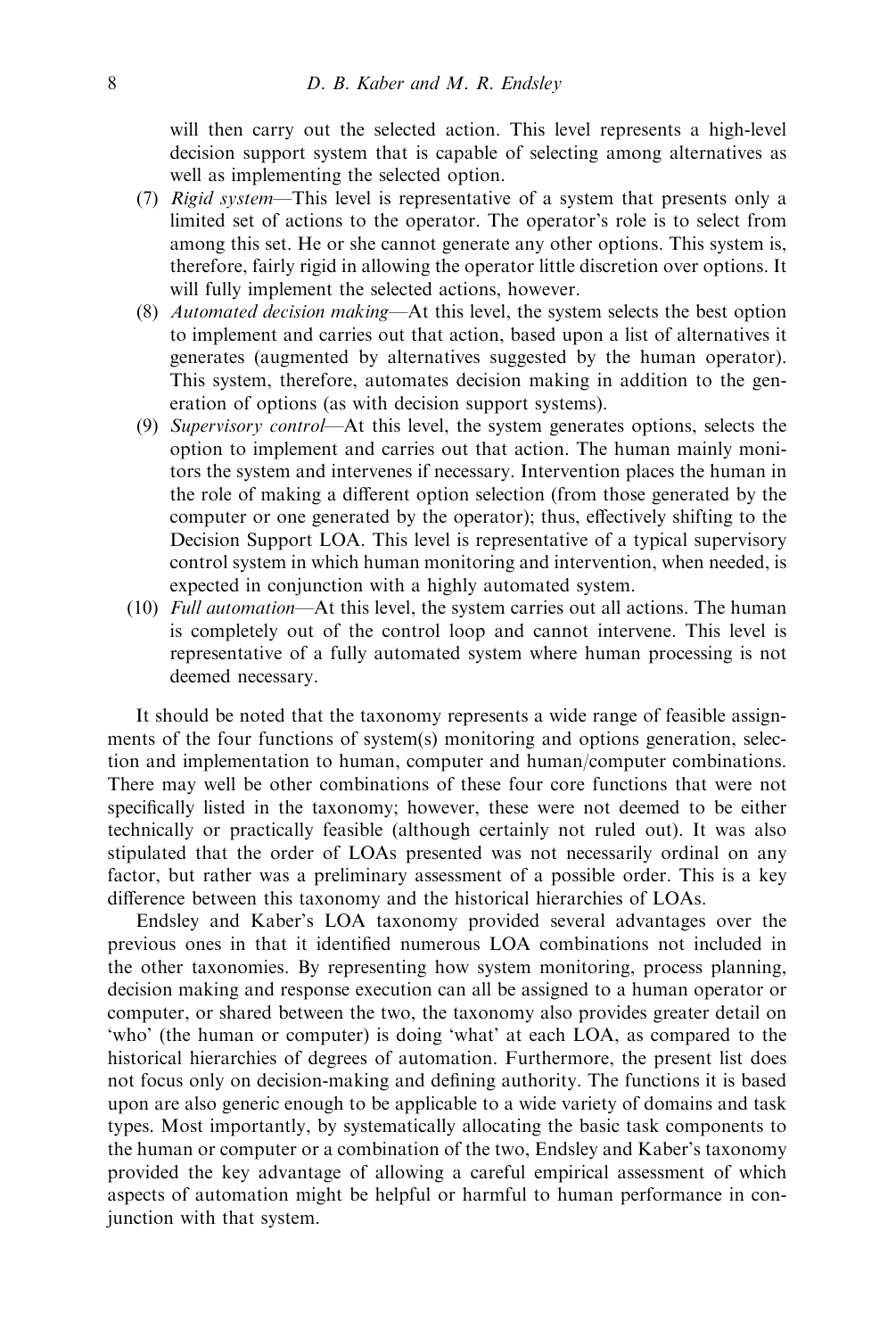More recently, Parasuraman et al. (2000) provided a similar LOA taxonomy that considered whether each of four functions was automated, including (1) information acquisition, (2) information analysis, (3) decision selection and (4) action implementation. The information acquisition, decision selection and action implementation factors of this model are identical to the monitoring, selection and implementation features of the Endsley and Kaber taxonomy. This model does not, however, explicitly consider the option generation (planning) function. Instead, it provides information analysis as a separate function to be automated. Included in this aspect of automation are the integration of information into a single value, advanced displays such as prediction displays or emergent perceptual feature displays and information displays that present context-dependant summaries of data to the user. While certainly important for human performance, it remains open to debate whether displays constitute a type of automation. The Parasuraman *et al.* (2000) model does not explicitly provide LOAs, but rather stipulates that each of the four factors can be automated at differing levels.

While these taxonomies have many similarities and some significant differences, more importantly for the design of systems is empirical research that provides designers with some indication of the expected effects of automation design options presented by considering LOAs for subsequent human–system performance. Unfortunately, until recently, this type of work has been lacking.

How to specify the 'best' LOA does not turn out to be as straight-forward as one might think, however. For particular applications, Parasuraman *et al.* (2000) list human performance, automation reliability and cost associated with outcomes as appropriate criteria for selection of an LOA for a particular application. However, in order to effectively use these LOA decision criteria, there must be data available on system performance or an elaborate iterative design process must be undertaken involving specification and evaluation of both types and levels of automation in order to make decisions about which LOAs may be optimal for supporting system performance. In order to provide broader design guidance and theory on how to develop human-centred automation, however, one is interested in the effect of LOA choices on human cognitive processing and performance, independent of particular applications.

When a system is functioning well, a determination of whether automation is better than manual control is really a function of how good the automation algorithm is for that particular application, and the expertise of the individual human operators (level of experience, skills, etc.). It is easy to see that even a fairly modest system may outperform unskilled or inexperienced operators, but a much more complex and capable system may be needed to outperform a highly skilled operator. A similar issue comes into play in comparing performance at intermediate LOAs, which are comprised of both human performance and automation performance. From a research standpoint, such comparisons are very limited in use because they are almost completely specific to the particular application and situation and, thus, such findings do not generalize well to other systems.

A more useful comparison of LOAs can be found in examining how well the human–machine system performs, not just when the automation can address a specific situation, but also when it cannot. The ability of the human operator to detect and take over under system failure (either through a breakdown or through reaching particular conditions for which it is not programmed) forms the crux of the OOTL error problem and, thus, should be central to decisions regarding LOA choices.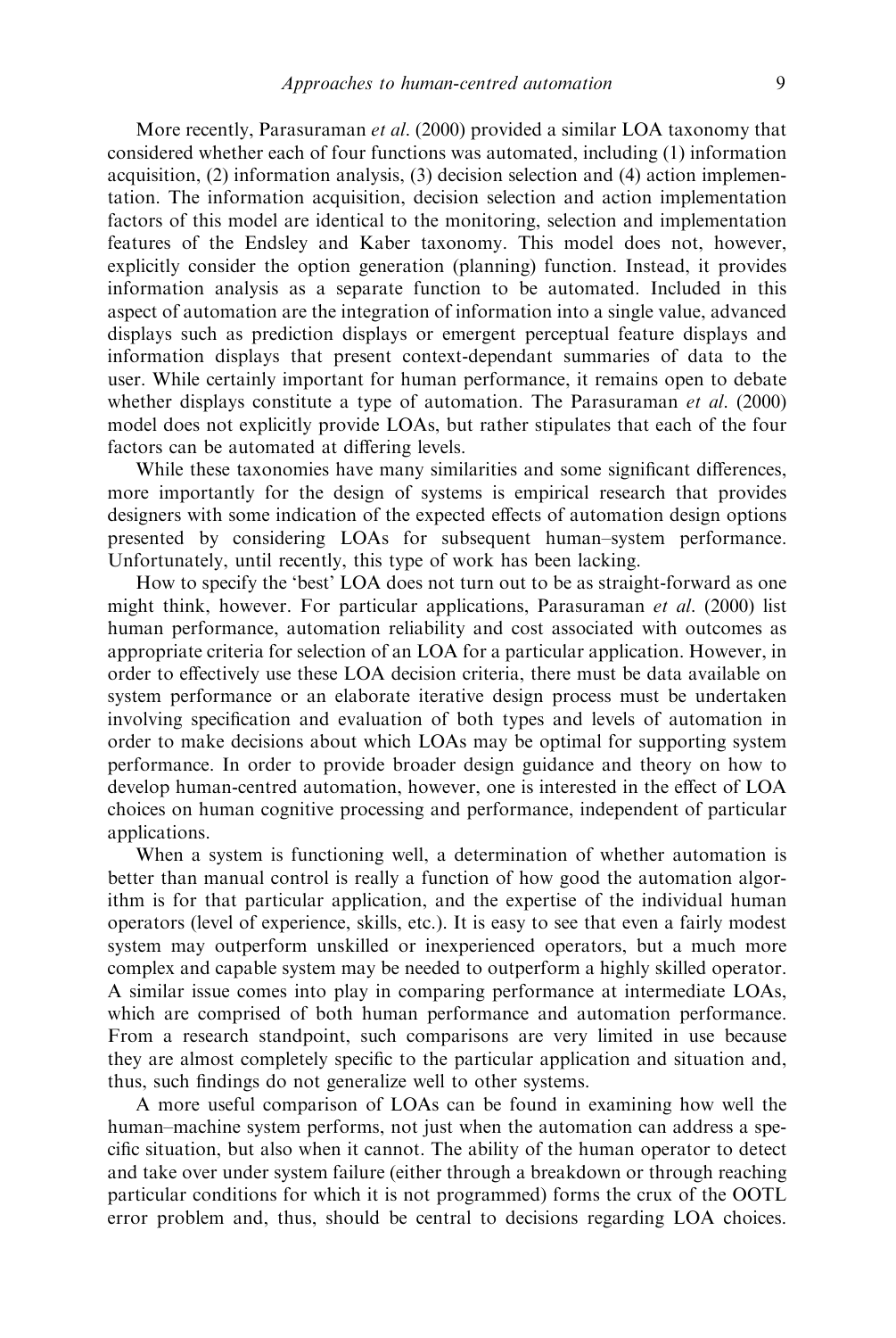Situation awareness, workload and trust or confidence level are often measured as relevant indices of human performance under such circumstances as well as normal conditions. In addition, the performance of the human in the face of confusing system input (e.g. mode awareness errors (see Sarter and Woods 1995) or incorrect system input, should be explicitly considered in determining the effects of LOA choices on human performance.

Some empirical research has been conducted that specifically examines these issues across multiple LOAs. Endsley and Kiris (1995) conducted a study involving a simulated automobile navigation task and found that SA was lowest under full automation and only partially lower under the intermediate LOAs as compared to fully manual task performance. They also demonstrated that this lower SA correlated with OOTL performance decrements when the automated aid failed and operators were forced to perform the task manually. Of the three sources of OOTL decrement previously posited—vigilance decrements, poor feedback under automated control or passive vs. active processing—they empirically identified passive processing as the only likely culprit in this study. Intermediate LOAs were found to have value in reducing the OOTL deficit, as compared to full automation.

Endsley and Kaber (1997, 1999) proceeded to more fully explore this problem space in the context of their 10-level LOA taxonomy. They used a dynamic control task, Multitask  $\mathbb O$  (Kaber and Endsley 1995), which is an abstract simulation of a radar-monitoring task. It involves multiple simulated targets, which must be eliminated prior to reaching their expiration time or colliding with one another. Each target has different reward points associated with its elimination and penalty points for failures. Multiple targets compete for operator attention simultaneously; therefore, the operators must develop a complex strategy to maximize performance.

During test trials, subjects experienced simulated automation failures or shifts from the LOA to which they had been assigned to Manual Control. The failures occurred at random points in time and lasted a short duration. During other trials, simulation freezes occurred at random times in order to administer SA queries using the Situation Awareness Global Assessment Technique (SAGAT) (Endsley 1988). In this way, the impact of simulated automation failures was examined on OOTL performance problems and LOA effects on SA.

The results indicated that LOA significantly impacted both task performance and OOTL performance problems. By systematically comparing each LOA, several significant findings regarding the effects of automation could be determined. First, performance was enhanced by computer aiding in task implementation (LOAs 2–10; see table 2); however, it was hindered at the LOAs involving joint human–computer option generation (LOAs 4–8). Automation providing aiding in the action selection aspect of the task (LOAs 6, 8 and 9) did not significantly affect system performance when compared to purely human decision-making. It was also found that performance at high LOAs (9 and 10) was better than Manual Control performance; however, it was never as good as when low-level automation was used to provide assistance in manual implementation aspects of the task, exclusively (LOA 2). (This can be attributed in part to limitations in the automation algorithm.)

Operator ability to recover from and perform in the event of automation failures was, however, superior under LOAs requiring some human interaction in task implementation. Automation strategies that allowed operators to focus on future task processing (through advanced queueing of tasks) led to increases in time-to-recover task control following an automation failure and subsequent manual performance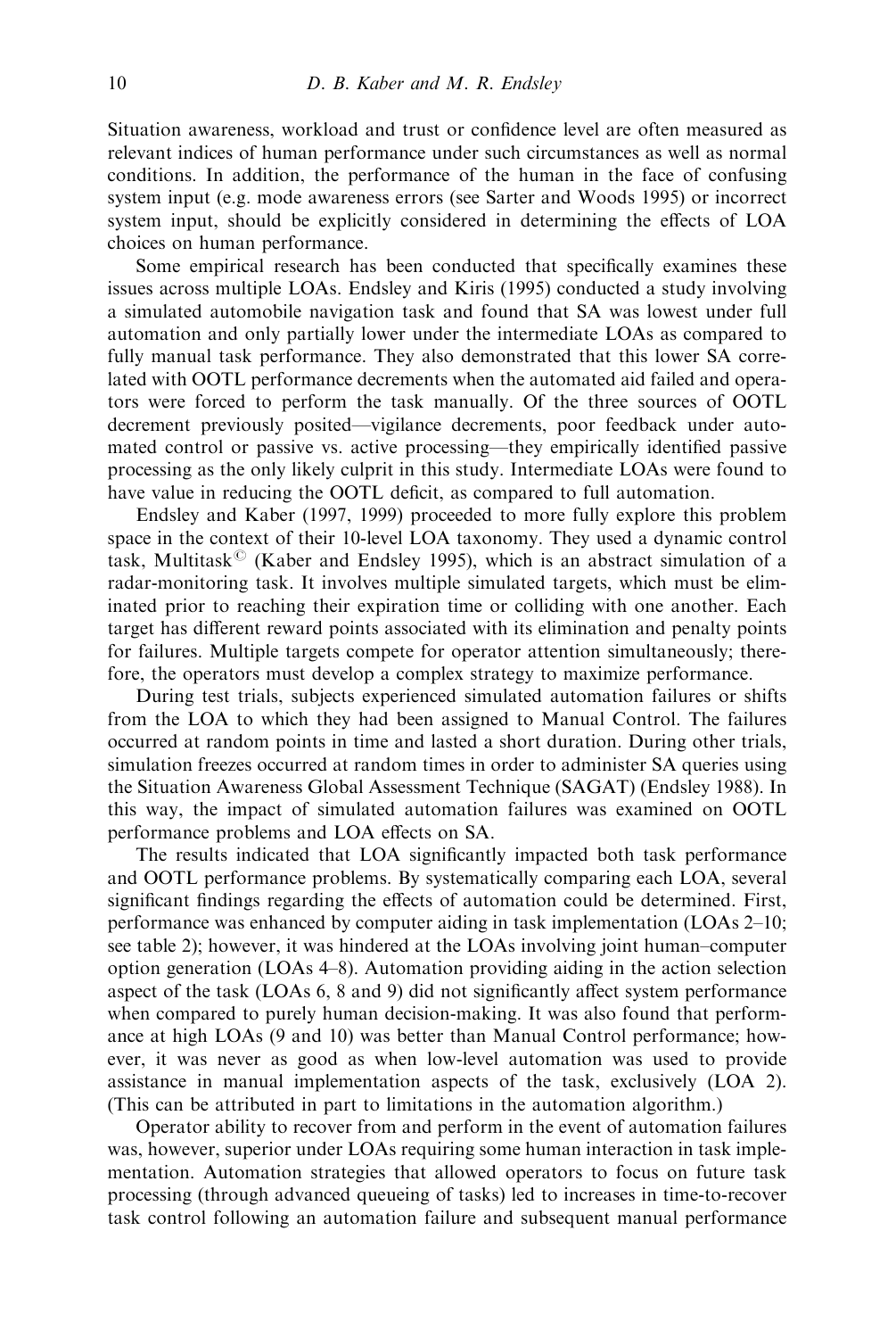was worse. Therefore, this type of automation may contribute to OOTL performance decrements.

Situation awareness and workload were also impacted by LOA; however, lower operator workload and better Level 2 SA were found at both some of the intermediate and higher LOAs in the taxonomy (LOAs 6, 8, 9 and 10), in part contradicting findings of other research (cf. Endsley and Kiris 1995) that better SA occurs at intermediate LOAs. However, the study did also find that Level 3 SA was better at intermediate LOAs. Endsley and Kiris (1995) observed no difference in perceived workload across LOAs. This discrepancy in results was viewed as a possible effect of the different experimental tasks used in each study and needs further exploration.

In other research, Kaber *et al.* (2000) conducted an experiment to examine the potential benefits of intermediary LOAs to human operator performance, SA and workload in using a high-fidelity simulation of a telerobot for nuclear materials handling. Kaber *et al.* (2000) studied six of the LOAs presented in Endsley and Kaber's (1999) taxonomy, including Manual Control (LOA 1), Action Support (LOA 2), Batch Processing (LOA 3), Decision Support (LOA 5), Supervisory Control (LOA 9) and Full Automation (LOA 10), representing the range of LOAs found to impact Multitask  $\mathcal{O}$  performance. Results indicated that higher LOAs led to improved performance in terms of time-to-task completion and number of errors committed under normal conditions. Subjects also reported lower levels of workload at progressively higher LOAs. In general, the experiment revealed the benefit of computer implementation of the teleoperation task.

During simulated automation failures, however, subjects functioning at higher LOAs preceding the failure were slower in reacting to system malfunctions, they took longer in re-orienting themselves to correct the failure and committed more errors when assuming Manual Control, as compared to subjects using intermediate LOAs prior to a failure. The intermediate LOAs permitted a greater degree of human involvement in the control loop during normal system operations, potentially increasing subject awareness of system status prior to a failure and promoting faster recovery times.

Situation Awareness Global Assessment Technique results revealed a significant impact of LOAs on Level 3 SA (projection of system states), with lower SA occurring under higher LOAs, as in Endsley and Kaber's (1999) study. Action Support (computer assistance in the implementation aspect of the task) again facilitated the highest level of SA, as compared to all other LOAs. This study confirmed many of the findings of Endsley and Kaber's (1999) research in a more realistic task, and the results have significant implications for the design of automation for telerobot control.

While not exploring the range of LOAs, Moray *et al.* (2000) recently reported on a study involving process control simulation that implemented three LOAs included in Sheridan and Verplank's hierarchy (levels 5, 6 and 7 (see table 1)), which roughly correspond to Endsley and Kaber's LOAs 5, 8 and 10. When system reliability was good (over 90%), human performance with automation was fairly good (at LOA 5). When system reliability was poorer, however, human performance suffered. The performance of the machine in this case was still helpful in terms of carrying out actions, even though diagnoses were poor and more false plant shutdowns occurred. They concluded that different LOAs might be needed, depending on the time criticality of the tasks at hand.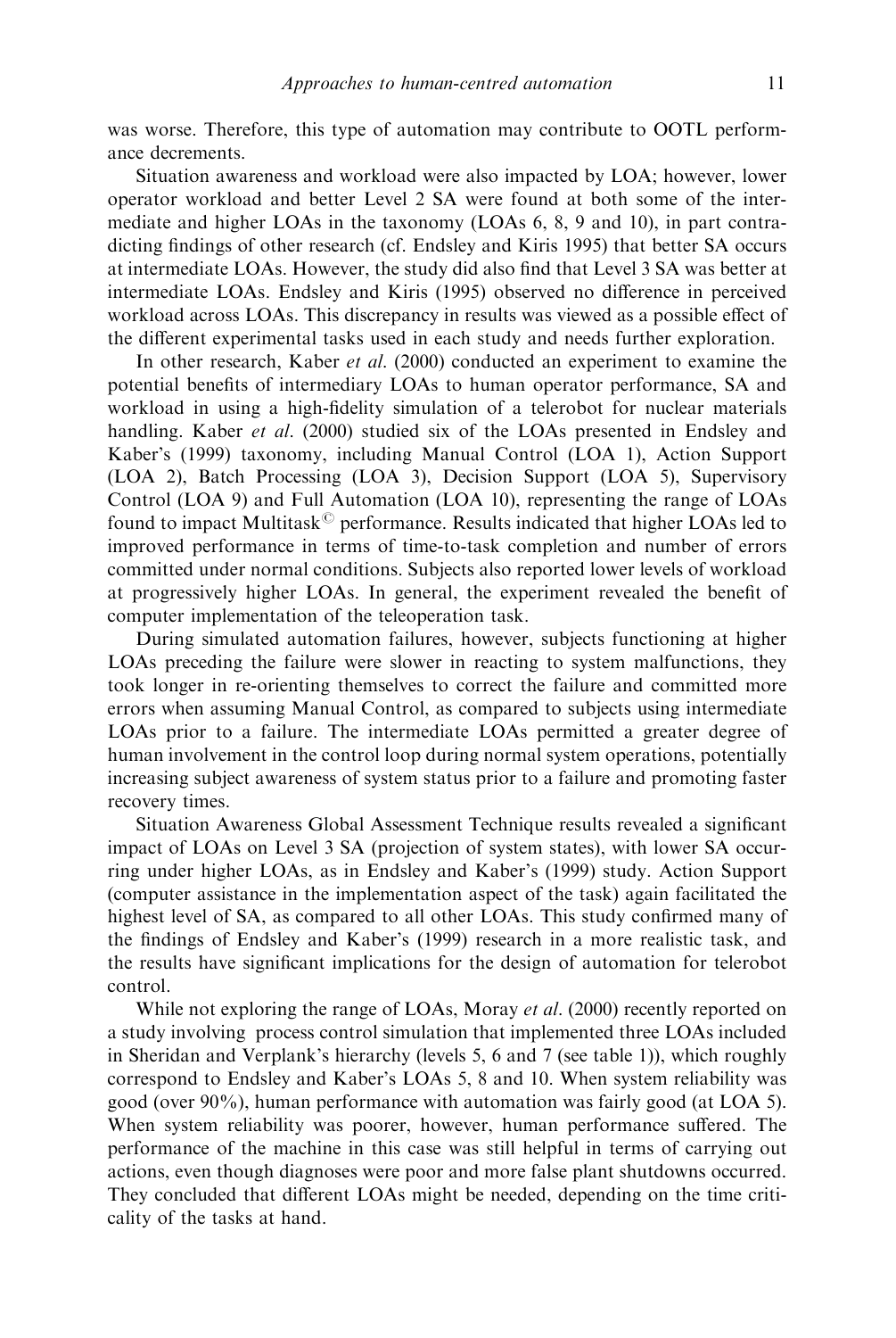Finally, Lorenz *et al.* (2001) compared three LOAs in an automated diagnosis system: a fault finding guide (low level support), a decision support tool (Endsley and Kaber's LOA 5) and a higher level aid (LOA 8). They found improved performance in participants working with both the medium and higher LOAs, as compared to the lower LOA group. Perceived workload was not different between the three LOA groups. Under automation failure, however, the medium LOA group performed the worst. This was attributed to differences in information sampling strategies that appeared to be induced by the differences in the three conditions. Under the medium LOA condition, participants were less likely to see information that was important for diagnosis. This study points to the fact that many issues, other than the LOA itself, can affect performance. Careful attention to the design of the system and the feedback provided to the operator are required under any LOA (see Norman 1989).

In general, these studies are supportive of an approach to human-centred automation that features lower LOAs retaining operators in the control loop. The research demonstrates that even when full automation of a task may be technically possible, it may not be desirable if performance of the joint human–machine system is to be optimized. Intermediate LOAs may be preferable for certain types of tasks and certain system functions in order to maintain human operator SA at high levels by allowing them to perform critical functions and, at the same time, to moderate workload in comparison to that experienced under manual control.

#### 1.2. Adaptive automation as an approach to human-centred automation

As previously mentioned, AA has also been put forth as an approach to humancentred automation with the objective of reducing OOTL performance problems. The literature has defined a number of strategies to AA (see Scerbo (1996) for a thorough review) or for allocating system control between humans and computers, including:

- (1) Critical events—DFAs triggered by occurrence of events critically impacting system goals (e.g. malfunction) (Hilburn et al. 1993);
- (2) Performance measurement—DFAs triggered by degradations in human monitoring performance below a criterion measure (Parasuraman 1993);
- (3) Psychophysiological assessment—real-time assessment of operator workload (using for example physiological measures—electroencephalogram (EEG) signals or heart-rate variability) as a basis for decision to automate (Pope et al. 1994, Byrne and Parasuraman 1996); and
- (4) Behavior modelling—DFAs occur to human and computer to achieve predetermined pattern of overall system functioning (Rouse *et al.* 1986).

Similar to the psychophysiological assessment strategy, Hancock and Chignell (1988) also proposed that a strategy for AA involving comparison of current and future states of operator workload as well as system performance would be a desirable basis for DFAs.

Like LOA, assessments have been made of the effect of AA on human operator performance, SA and workload in complex systems control. In general, research has demonstrated that AA may be effective for certain complex system task types and when certain durations of DFAs are used. Early empirical research explored the behaviour modelling and performance measurement strategies for managing operator workload and affecting performance by scheduling dynamic allocations of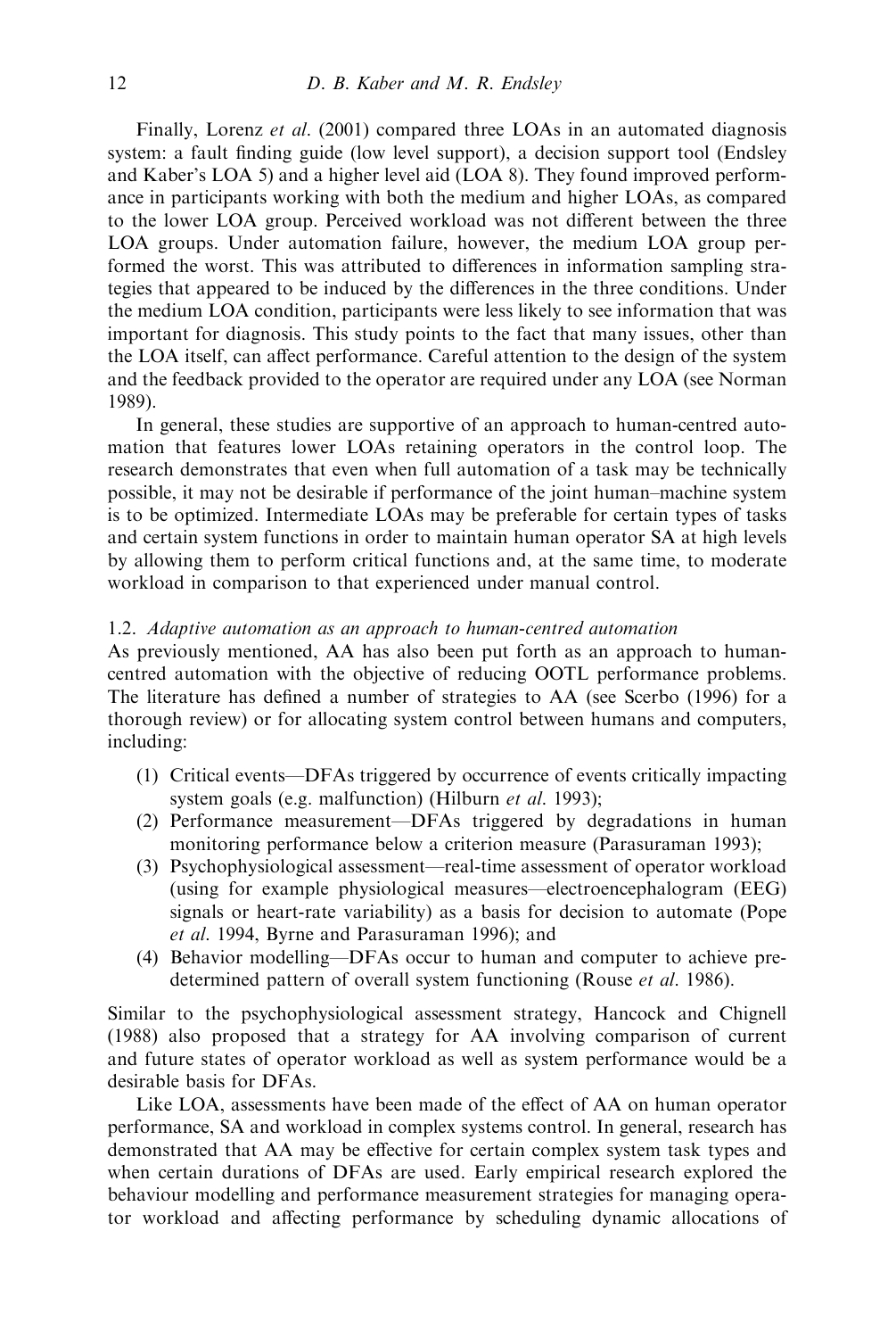manual control and full automation during system performance (i.e. the work considered a binary approach to AA—only minimum and maximum levels of system automation were considered even though it is commonly accepted that automation may vary along a continuum and that there are many levels that could be allocated in an adaptive system). Specific issues examined by this work have included the optimal frequency and duration of cycles of automation and manual control, as well as who (the human or computer) has ultimate authority for managing DFAs over task time. Parasuraman (1993) studied a performance-based strategy using the Multi-Attribute flight Task (MAT) Battery. He required subjects to perform the tracking and fuel management tasks manually during 30-min trials while the systems monitoring tasks was statically or adaptively automated based on a model of system performance or how well a subject performed manual monitoring. Parasuraman (1993) found monitoring performance (failure detections) to improve with periodic allocations of manual control to operators (every 10 min for a duration of 10 min) during automated control, as compared to the static automation condition. The two AA strategies appeared to be equivalent in terms of performance benefits.

Hilburn et al. (1993) also used the MAT Battery to study an AA strategy involving either operator or computer managed control allocations. They found that performance in the tracking sub-task of the MAT Battery was significantly better when the computer vs operator determined manual and automated control allocations. Further, AA, in general, was found to produce better monitoring performance than purely manual monitoring. Hilburn *et al.* (1993) stated that performance degradations observed during the experiment were due to operators frequently cycling between full automation and manual control and that excessively short-automation cycles of 2 min compounded this effect.

Contrary to these findings, Scallen et al. (1995) found significant improvements in tracking task performance when control shifted between manual and automated modes every 15s as compared to every 60 s in piloting tasks. However, the dynamic function allocations in this study followed a pre-determined schedule. The DFAs in the Hilburn et al. (1993) study were adaptive in nature and based on operator performance levels.

Negative performance consequences of AA may not be limited to excessively short control cycles, as long cycle AA has also been shown to cause inefficient operator performance. Hilburn et al. (1993) presented another experiment in which AA was applied to the monitoring aspect of the MAT Battery during 120 min trials, with automated control being allocated every 10 min for a duration of 10 min. They found operator monitoring under AA to be extremely poor with only 32% of system malfunctions detected, as compared to complete manual monitoring, which produced a 75% detection rate. That is, AA did not help performance in comparison to manual monitoring. They stated that operators tended to place excessive trust in the automation and, when manual control was reallocated, their abilities were limited due in part to longer duration exposure to automation. The performance problems with long cycles may be attributable to the OOTL performance problem, in general, and to complacency and skill decay over extended periods, more specifically.

Similar to this study, Parasuraman et al. (1996) examined the effect of model- and performance-based AA on human monitoring performance using the MAT battery during long-duration trials (three sessions totalling 90 min). They used the tracking and fuel management tasks and developed an automated engine status task. Under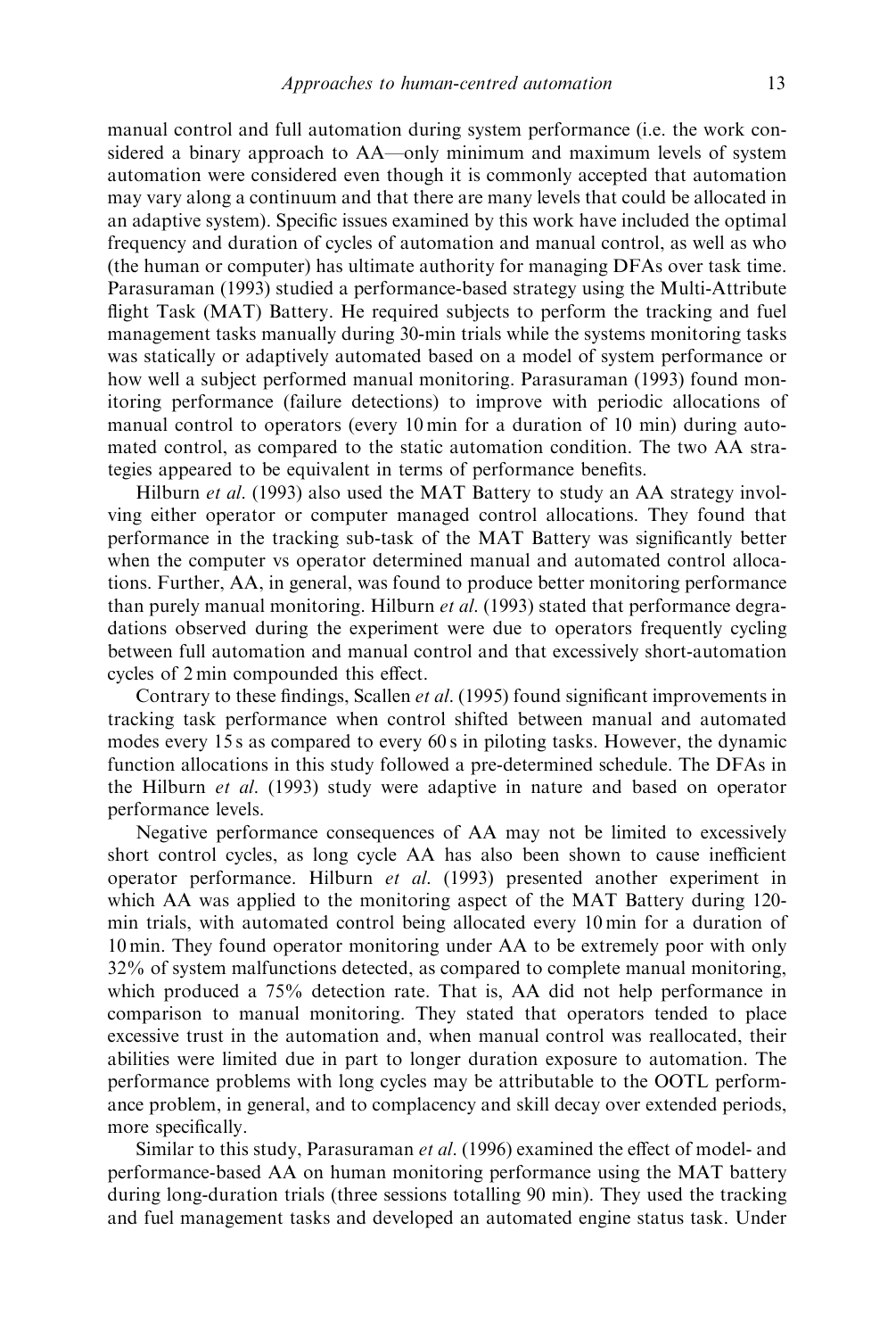the AA strategies, manual control of the engine status task was periodically allocated based on when monitoring performance was expected to be at its worst (model-based AA) or if individual monitoring performance in previous automated periods did not meet criterion levels (performance-based AA). Automation failure detection was compared across the AA conditions and a static automation condition. In general, their results revealed that both AA approaches enhanced monitoring performance over static automation during long duration tests. Taken together with the results of the Hilburn *et al.* (1993) study, this research demonstrates that during extended trials AA may only be superior to manual control and static automation under certain task conditions.

Some limitations of these studies include a focus on the application of AA to psychomotor tasks, such as monitoring and tracking and the binary perspective of AA (studying the allocation of manual control during fully automated operations and vice versa). More contemporary work has focused on AA applied to cognitive tasks, the use of the psychophysiological strategy to AA, and the issue of who has authority over dynamic control allocations. Hilburn *et al.* (1997) conducted a study in the context of Air Traffic Control (ATC) to examine whether a critical events strategy to adaptive allocation of strategic planning advisories could be used to reduce operator workload and optimize human performance. Experienced air traffic controllers were required to perform in an ATC simulation with or without the assistance of an automated tool for managing and controlling arrival traffic. The automation tool detected planning conflicts or projected separation conflicts and offered the human operator advice aimed at solving the detected conflicts. Hilburn et al. (1997) used three automation schemes including constant manual control, constant automation and the AA condition (under which automation was invoked only during high traffic conditions). They found that the AA condition resulted in the smallest increase in mental workload across trials.

Kaber and Riley (1999) explored a performance-based strategy to AA by using a secondary task measure of workload to facilitate control allocations in a complex dynamic control task (the primary task). They required subjects to perform the Multitask  $\mathbb{S}$  simulation along with a simple, gauge-monitoring task during 10-min trials. Differences between secondary task performance (gauge monitoring) in the absence of the primary task, and gauge monitoring as part of the dual-task scenario, were observed and used as a basis for directing operator managed control allocations in the primary Multitask  $\mathbb{C}$ . Adaptive automation involving shifts between manual control and partial automation (Blended Decision Making (LOA 6)) of the primary task were mandated for one group and merely suggested for another. Kaber and Riley found significantly improved manual, primary task performance and enhanced secondary task monitoring under automation for the mandated-AA group, with the opposite results occurring for non-mandated AA subjects. The average subject workload marginally exceeded an objectively established criterion by using the secondary task measure to direct AA of the primary task.

These studies demonstrate that the critical events and performance approaches to AA may be effective for moderating operator workload in various cognitive tasks. Unfortunately, contemporary studies have not examined the use of such AA strategies to prevent OOTL performance problems, including a loss of operator SA (Endsley and Kiris 1995). Kaber and Riley's (1999) work also provided insight into who should decide whether and when automation should be invoked—the human or computer. Consistent with other research (see Scerbo 1996), they demon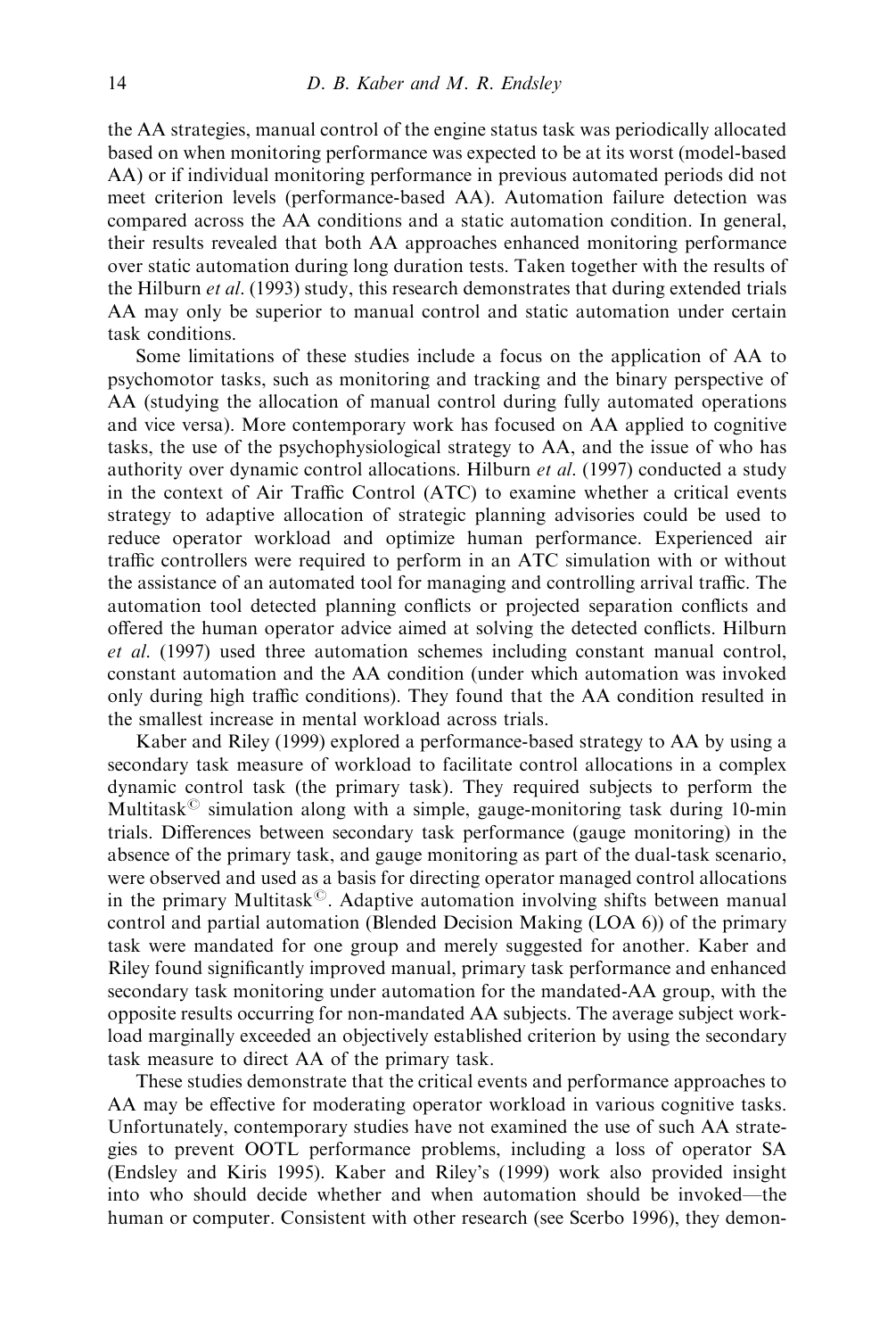strated that humans might not be the best judges of DFAs. Additional empirical evidence is needed, however, in order to resolve this question in various contexts, including psychomotor and cognitive task performance. Moray *et al.* (2000) also examined ultimate decision making authority under AA of their process control simulation (an apartment complex heating system). Operators were posed with two tasks, including monitoring and controlling a temperature gauge, and monitoring an automated fault-management system (diagnosis and control of leaks and breaks) that functioned at various levels of reliability (identified above). The temperature control task was always performed manually. With respect to decision making responsibility for DFAs, they offered that the characteristics of the situation are key and that there are circumstances (time- and safety-critical) in which overriding authority for control allocations must be given to automation. They demonstrated that under high-time stress conditions (a pipe 'break'), operator response time and accuracy is worse and that high-level AA should be implemented for control and to diagnose whether human intervention is possible.

In general, both historical and contemporary AA research is supportive of a theory of human-centred automation and defining dynamic changes in control function allocations between humans and computers based on states of the collective human–machine system. This research demonstrates that AA may be superior to other forms of complex system control for certain task types and durations. Specifically, AA may provide performance benefits to operators involved in monitoring, psychomotor and dynamic control tasks. These benefits appear to result from maintaining operator involvement in active control and managing workload, which may serve to prevent OOTL performance problems including complacency, vigilance decrements and a loss of SA and manual skills.

# 2. Direction of current study

In general, the results on the effectiveness of AA and LOA approaches to humancentred automation have been positive, specifically they have demonstrated both approaches to promote human–machine system performance, moderate operator workload and facilitate SA. However, to this point in time, no work has considered how LOA and AA may interact to affect performance or SA. There is a need to examine the combined effectiveness of intermediate LOAs and adaptive allocation of LOAs during dynamic control tasks involving cognitive functions in order to define the role of each in human-centred automation in terms of performance, SA and workload. Hilburn *et al.* (1997) evaluated the impact of AA on cognitive function performance in the context of simulated ATC tasks, but automated assistance was either active or not and varying degrees of assistance were not considered. The highlevel goal of the experiment as part of this research was to describe the relative effects of LOA and AA, as well as the interaction of these approaches, on human performance, SA and workload in a complex system control task.

More specific research needs motivating this work include the fact that all empirical studies of AA conducted thus far have been limited to the binary perspective of the concept, including full automation and manual control allocations (e.g. Scallen  $et$ al. 1995, Parasuraman et al. 1996, Hilburn et al. 1997). Few other LOAs have been examined in AA research, such as allocating supervisory control during manual functioning or allocating manual control during a batch processing mode. Furthermore, one only has limited knowledge regarding appropriate frequencies and durations of dynamic control allocations during experimental tasks. Previous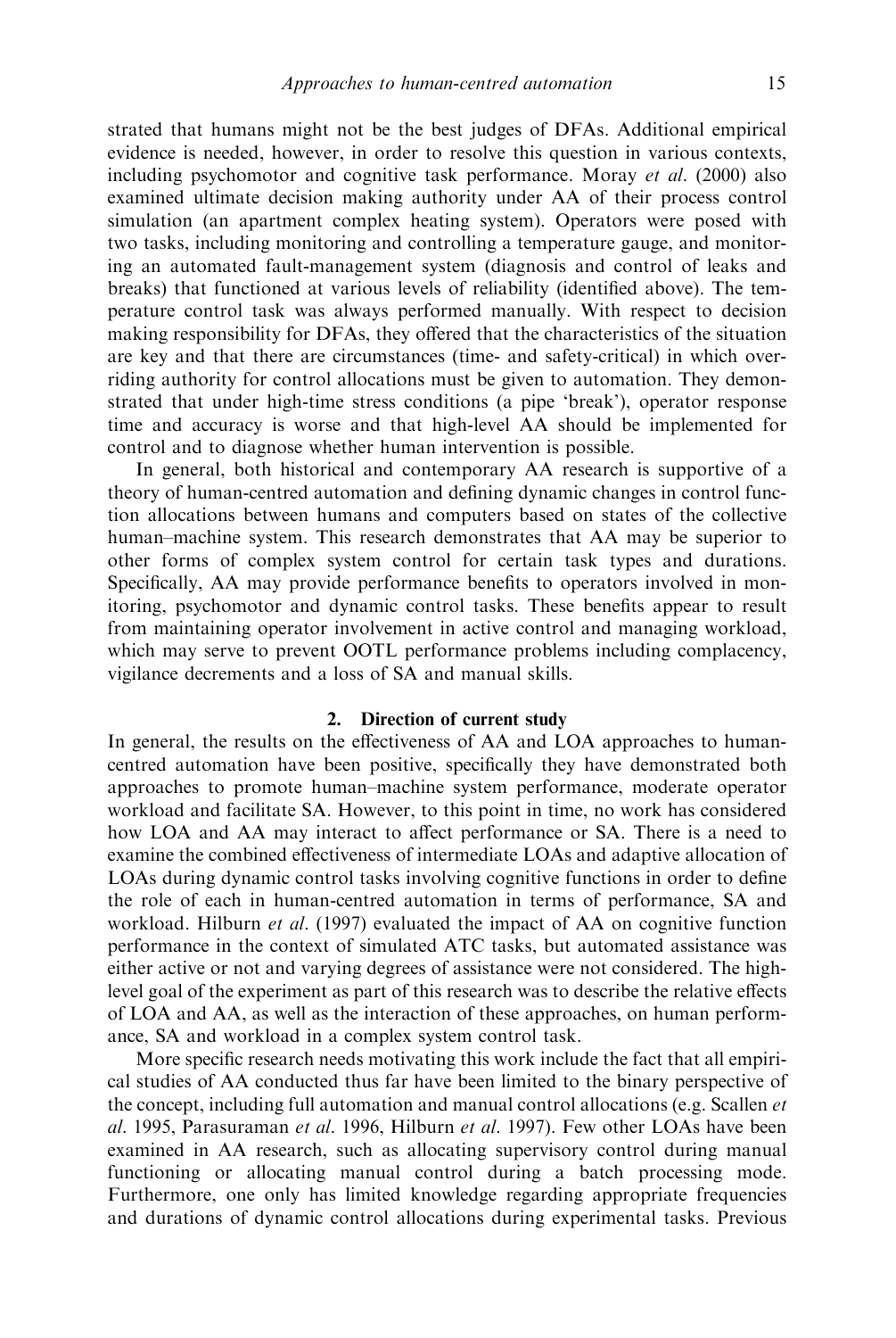research has only evaluated that combination of frequency and duration of DFAs yielding a half-automated and half-manual task (Hilburn et al. 1993, Parasuraman et al. 1993).

For example, different durations of automation allocations (e.g. the Full Automation LOA (10)) have not been systematically examined while holding the overall frequency of manual control allocations fixed across task time. Excessively frequent cyclings between manual control and full automation (e.g. every 2 min) appear to cause deficits in system performance (Hilburn *et al.* 1993). However, there also appear to be differences in the effectiveness of AA with extremely short cycles (less than 1 min) with the longer of these yielding performance improvements (Scallen *et al.* 1995). Long cycle times (e.g. 10 min), in general, have been shown to produce both decrements (Hilburn *et al.* 1993) and improvements (Parasuraman 1993, Parasuraman *et al.* 1996). It is possible that generally short-cycle times do not allow operators to adapt to interface changes in order to perform tasks effectively; whereas, long-cycle times may reduce the frequency of operator involvement in system operations (manual control) and possibly lead to OOTL performance problems, including complacency and vigilance decrements. It is likely that there are also workload and SA tradeoffs across different DFA schedules, although these have not been studied. Optimal cycle times remain to be defined.

The present research addressed these needs and current limitations in knowledge of AA. The work also involved determining which intermediate LOAs, included in Endsley and Kaber's (1999) taxonomy, and DFA schedules provide superior performance in a dynamic control task. One important question concerning the integration of these approaches is what LOAs should be adaptively allocated to during complex tasks in order to enhance performance and SA? For example, will providing manual control opportunities to operators during supervisory control of a system improve overall performance beyond that previously observed with conventional AA? Furthermore, will different DFA durations, less or greater than 10 min, benefit performance while holding the frequency of allocations fixed?

At the outset of this research, it was hypothesized that intermediate LOAs would support operator SA and that short AA control cycles would have a negative impact on performance. It is also possible that intermediate LOAs, distributing higher-level information processing functions between the human and computer, may improve performance as a result of the computer guidance positively influencing operator task planning. Beyond this, it was speculated that lower levels of automation would support improved performance, based on Endsley and Kaber's (1999) previous results. Based on Endsley and Kiris' (1995) findings, it was expected that SA would degrade to a greater extent with AA cycles involving allocation of highlevel automation as a result of operators being OOTL. With respect to the duration of AA cycles, long cycles were expected to yield improved performance and lower operator workload, but SA might be degraded, as compared to shorter cycles.

These are specific postulates that were considered in the experiment by comparing model-based AA (control allocations of set durations and timing) with both manual control and full automation using the dual-task paradigm employed by Endsley and Kaber (1997, 1999) and Kaber and Riley (1999). (As in Parasuraman et al. (1996), a model-based approach to AA was used to achieve a pre-determined cycle of manual and automated performance and to allow for examination of the performance effects of periodic task automation in a controlled manner.) Other hypotheses could be formulated regarding the interaction effects of LOA and AA.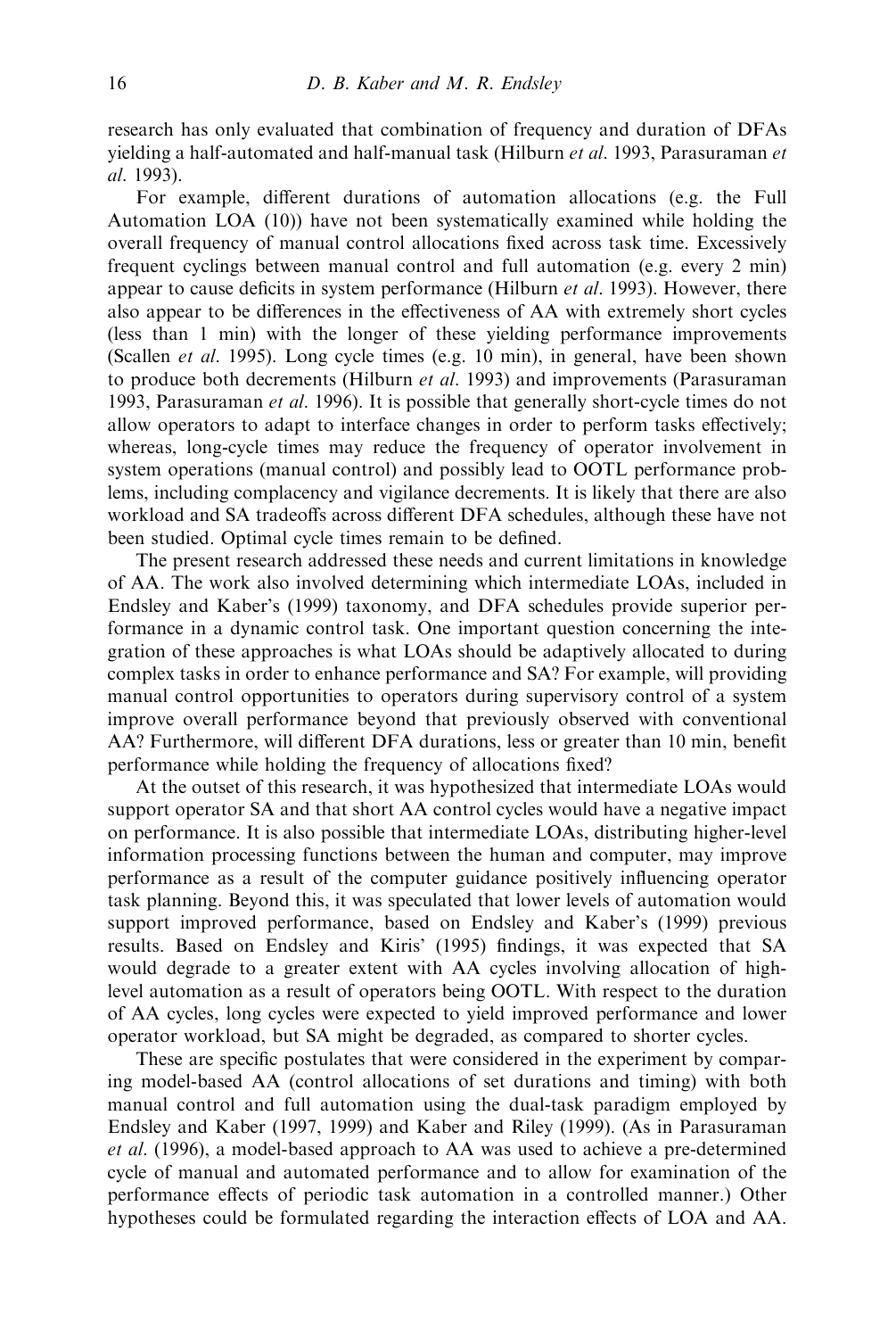However, no previous research exists upon which to base such hypotheses, other than the previous research evaluating each approach independently.

## 3. Methodology

The specific objective of the experiment was to determine whether manual control allocations during system operations at various LOAs, or allocations of a broad range of LOAs during manual operations, benefit human–machine system performance, operator SA and workload in comparison to completely manual control and fully automated performance. Unlike in Endsley and Kaber's (1999) study, manual control allocations in this experiment were not described as automation failures, but rather opportunities for subjects to augment overall system performance, as might be the case in introducing human operators to implementations of complex real-world adaptive systems. It is unlikely that in making AA a reality that manual control periods as part of DFAs would be characterized as pseudo-automation failures, although from a conceptual standpoint this may be accurate.

#### 3.1. Subjects

Thirty university students (13 males and 17 females) having 20/20, or corrected to normal visual acuity, and some personal computer (PC) experience participated in the experiment for monetary compensation. Subjects ranged in age from 18–40 years  $(mean = 21.67)$  and all, but two, were right handed.

## 3.2. Tasks and experimental conditions

The subjects performed modified versions of the dynamic control and secondary tasks used by Endsley and Kaber (1999) and Kaber and Riley (1999), including the Multitask  $\mathbb O$  simulation and gauge-monitoring task. The Multitask  $\mathbb O$  simulation was automated under a sub-set of the LOAs described in  $\S 1$  and presented in table 2, including Manual Control (LOA 1), Batch Processing (LOA 3), Shared Control (LOA 4), Blended Decision Making (LOA 6), Supervisory Control (LOA 9) and Full Automation (LOA 10). These LOAs represent a broad range of automation and were identified by Endsley and Kaber (1999) as being significantly different in terms of human performance of Multitask $\mathcal{C}$ .

3.2.1. *Multitask*<sup>©</sup>: The Multitask<sup>©</sup> simulation has been used successfully in several recent empirical studies (e.g. Endsley and Kaber 1997, 1999, Bolstad and Endsley, 2000, Clamann *et al.* 2002) to investigate, for example, the effectiveness of shared displays for facilitating SA in team operations, and has been validated as a robust paradigm for evaluating human–automation interaction (i.e. it is possible to discriminate among many theoretical LOAs in terms of performance, SA and workload using this task). Here, a detailed description is provided of the characteristics of the task, the operator goal and interface features and functionality.

The simulation presents targets (multiple tasks) to an operator in the form of square shapes of different sizes and colours on the mock radarscope. The targets travel at various speeds towards a processing deadline at the centre of the display (see figure 2). An operator's goal is to select and eliminate targets (i.e. carry out the tasks) by collapsing their areas before they reach the deadline or collide with one another. The specific methods by which target selection and elimination occur through the interface represent the LOAs in table 2 and are described in detail below. As targets are collapsed, reward points (see upper-left corner of display)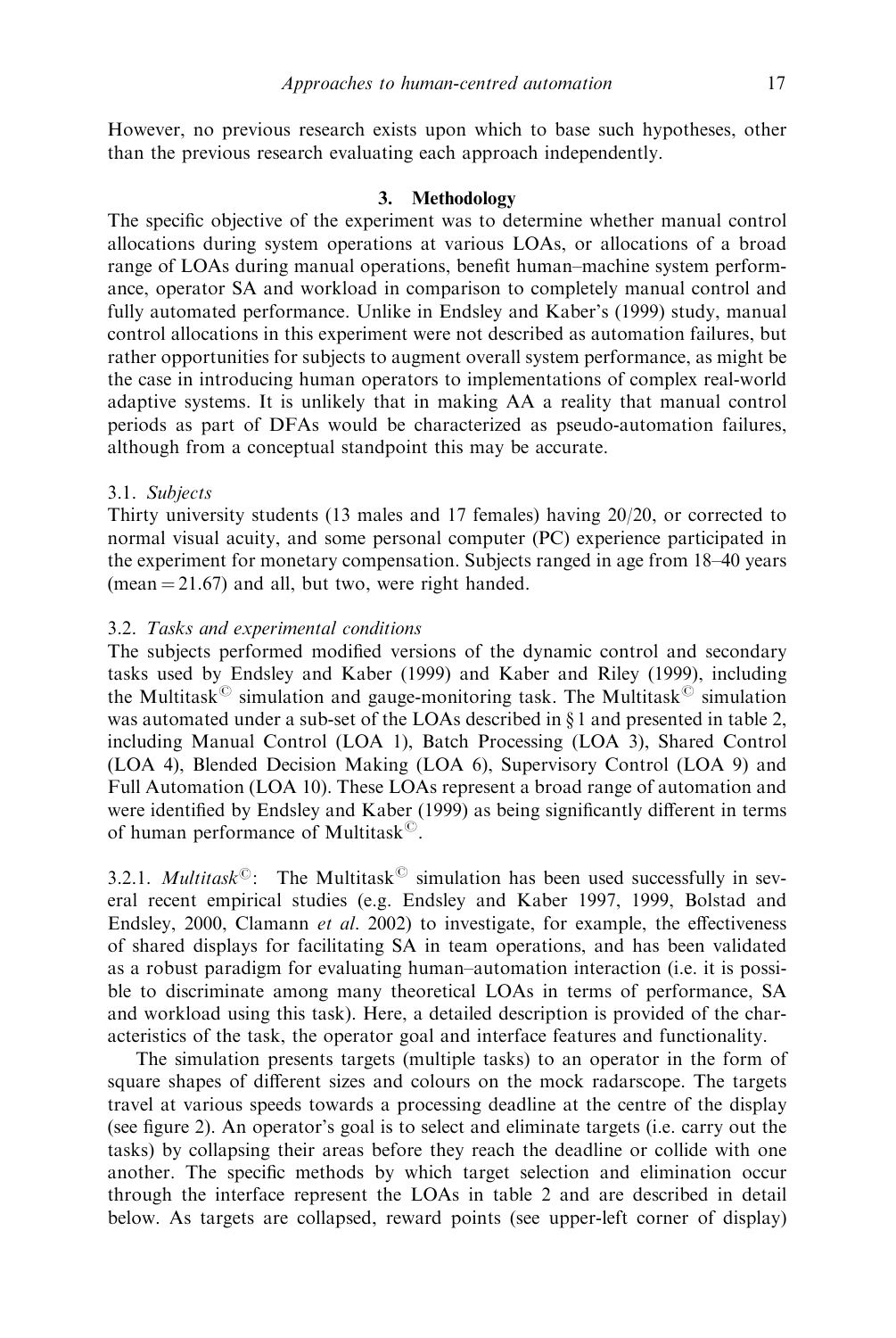

Figure 2. Multitask $\mathcal{O}$  simulation frozen under Shared control.

are added to a total score (see centre of display). Penalty points are assessed for target expirations or collisions (also see upper-left corner of display) and deducted from the total score. The size (small, medium, large) and colour (red, blue, green) of each target encodes reward and penalty points. The exact point values for each target are displayed as data tags attached to them. The high-level goals of an operator are to maximize reward points and minimize penalty points. The speed at which targets travel and their initial distances from the centre deadline provide information on the time available for processing a task and are considered to be factors in target selection. The total travel times for targets ranges from  $\sim 0.5$ –1 min.

Endsley and Kaber (1999) computed the minimum and maximum performance in the simulation as 10 and 60 target collapses in a 60-s period, respectively. Minimum performance could result if all targets eliminated were large and maximum performance would occur if all targets processed were small.

Targets followed one of eight approach paths from the edge of the display towards its centre causing convergent-type movement. Targets could collide on the same approach path if one was travelling faster than another, or they could collide on adjacent approach paths as they neared the centre of the display. This feature added to the task complexity, based on the interaction of the different target characteristics (i.e. speed and size).

In general, Multitask  $\mathbb O$  is a cognitive task involving operator judgements and projections on the temporal and spatial relations of targets, as well as interpretation of target characteristics for prioritization for processing and decision-making in target selection. In order to optimize performance, subjects need to develop a strat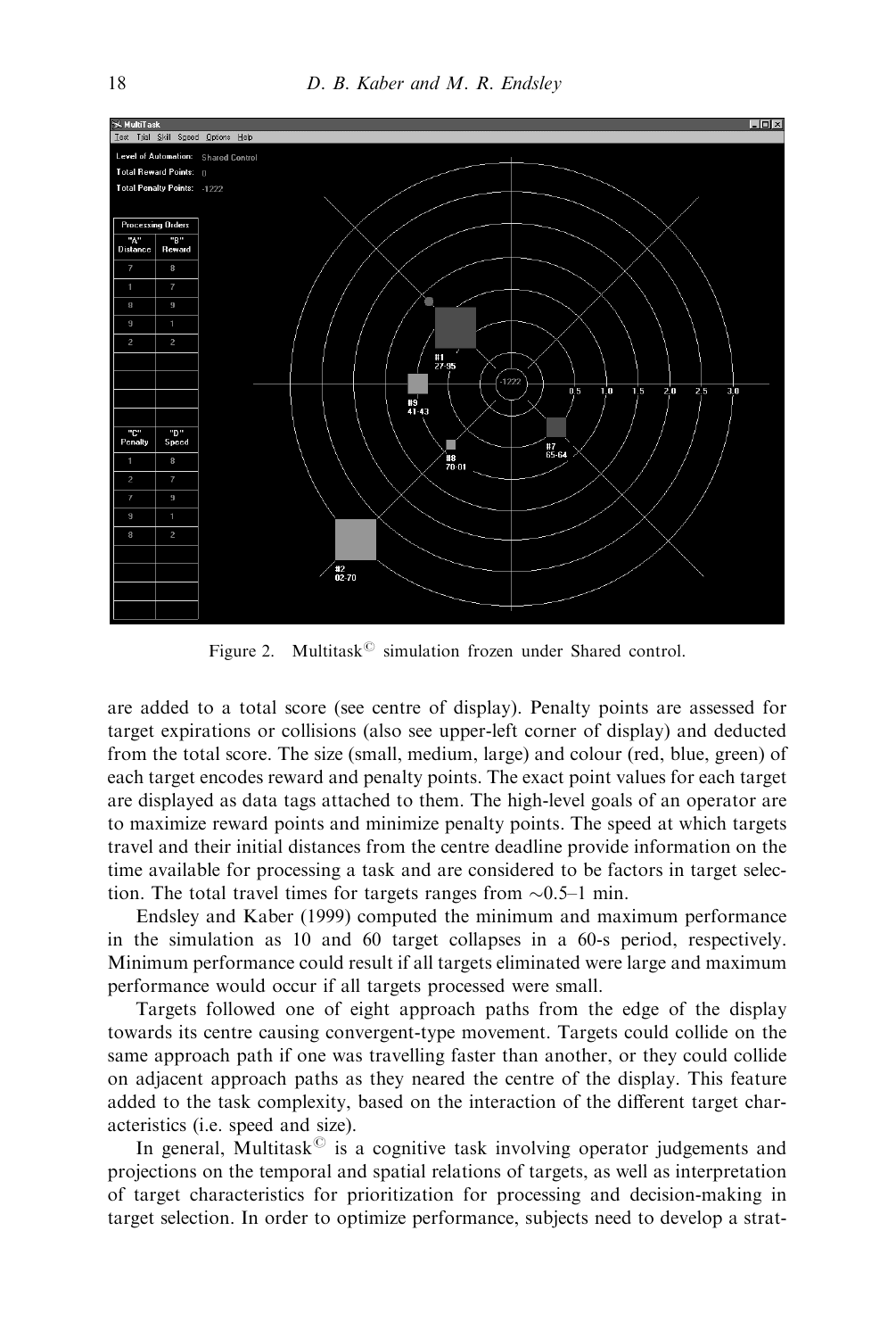egy accounting for tradeoffs among rewards associated with attending to a target and penalties associated with missing a target or allowing two targets to collide and assessments of the time available and required for processing tasks.

The different methods for processing targets conformed to those LOAs in Endsley and Kaber's (1999) taxonomy, which were selected for assessment as part of this experiment. The operator interface and the responsibilities of the human and computer at the test LOAs were as follows:

- Manual control—The operator was required to: (a) continually monitor the display and the status of competing targets and their relevant attributes, (b) generate a strategy (processing order) for eliminating targets, (c) select targets for elimination accordingly by pointing to them with the mouse, and (d) implement their strategy (process the tasks) by continually depressing the mouse button over the selected target until it disappeared.
- $\bullet$  *Batch processing*—A target processing order (which was input by the operator) was also shown in the lower left corner of the display. The operator was required to (a) generate a strategy for processing targets, and (b) select targets to be added to the processing order by depressing the numeric keys 1–9 on the keyboard, which corresponded to numbers tagged to the displayed targets. (A maximum of nine targets could be presented on the display at any given time.) The computer implemented the operator's processing order by automatically collapsing each target in the list. This LOA, therefore, provided full automation of the implementation portion of the task.
- . Shared control—Four processing orders were generated by the computer (based on target distance, reward, penalty and speed (see figure 2, left side)), and were displayed to assist the operator in target selection. Additional guidance was offered by the computer in the form of a magenta dot tagged to the target (see small, filled circle adjacent to large, dark target in upper-left portion of radarscope in figure 2) that was currently the 'best' choice in terms of all variables based on an optimization algorithm that considered distance, reward, penalty and speed (i.e. ((reward—penalty)/(distance/speed))). The operator was required to: (a) generate a processing strategy, which could be her own or could be based on the computer guidance, (b) select targets to be collapsed using the mouse, and (c) implement the strategy (process the targets) by clicking the mouse button once over the desired target to activate automated processing. This LOA provided joint human/computer generation of decision options (strategies) and joint implementation of the human decision.
- . Blended decision making—The same information, as provided under Shared control, was presented along with a column that allowed for a processing order to be entered by the operator (as under Batch processing). The operator and computer both generated strategies for eliminating targets (as above); however, the computer selected the processing order to be implemented. The order selected by the automation could be over-ridden by the operator at any time (if she did not agree with the computer's choice) by depressing the keys A (distance), B (reward), C (penalty), D (speed) and E (operator) corresponding to the desired order (see top cells of 'Processing orders' matrix in figure 2). The computer implemented the selected processing order by automatically collapsing targets on the list one-at-a-time. Blended decision making provided a higher LOA by incorporating computer selection with human veto.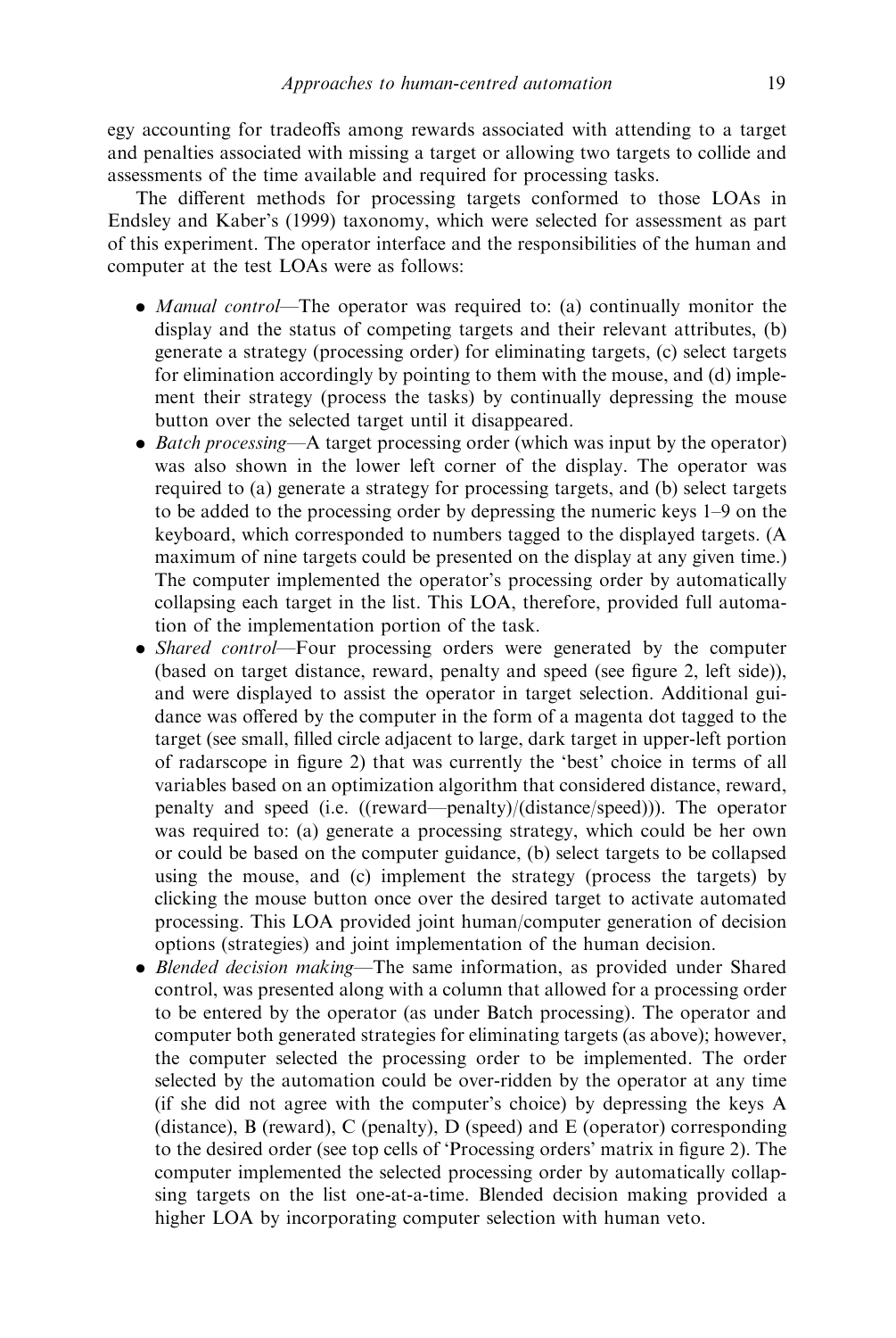- . Supervisory control—This mode offered automation of all functions with human over-ride capability. Therefore, the computer (a) generated a processing strategy by taking into account all target variables, (b) selected targets for elimination, and (c) implemented the strategy by automatically collapsing targets one-at-a-time. The operator could intervene in the control process, if she thought the computer was not efficiently eliminating targets. Operator intervention was accomplished by depressing a key, which temporarily shifted (for 1 min) the LOA to Blended decision making. The operator could return to automation of all functions before the end of the temporary shift in LOA by depressing a second key. This LOA was, therefore, representative of many supervisory control systems in which the system is mostly automated, but human monitoring and intervention is expected.
- . Full automation—In this mode all functions comprising (a) processing order generation, (b) target selection, (c) strategy implementation (target elimination), and (d) system monitoring were performed by the computer. Operator intervention was not permitted. Therefore, under Full automation the operator could only observe system performance. (It is important to note that the automation was only as good as the target-processing algorithm included in the Multitask  $\mathbb O$  software (see Shared control above). In general, the system was not capable of identifying or considering potential target collisions in formulating processing plans, which was critical to ensuring all implementation efforts were worthwhile. Therefore, Full automation allowed for good, but not perfect, performance.)

Each subject was randomly assigned to one of five groups corresponding to the automated settings of the simulation, including Batch processing, Shared control, Blended decision making, Supervisory control and Full automation. The LOAs were adaptively applied to the task with each level being dynamically allocated in juxtaposition with Manual control according to different pre-determined time schedules. These schedules and the extent to which each experimental trial was automated are detailed in the Procedures section.

3.2.2. Secondary gauge monitoring task: The gauge-monitoring task was designed based on the monitoring sub-task of the MAT battery. It presented a fixed-scale display with a moving pointer (see figure 3) and required operators to monitor pointer movements to detect when a deviation occurred from a central 'acceptable' region into peripheral 'unacceptable' regions. The task was presented on a monitor separate from that used to present the Multitask $\mathbb O$  simulation and required subjects to correct for pointer deviations by depressing keys on a keyboard facilitating upward or downward motion of the pointer. This task was psychomotor in nature, involving subject monitoring, condition diagnosis and action. Performance was recorded as the ratio of the number of unacceptable pointer deviations detected to the total number of deviations (i.e. the hit-to-signal ratio).

The task was presented to subjects as an embedded secondary task; that is, they were instructed to maintain attention to both the Multitask  $\circ$  simulation and the gauge monitoring task. The task was included in the experimental scenario to provide a realistic loading of operators in that human performance with automated systems usually involves multiple tasks; thus, encouraging reliance on the automation and possibly complacency. It was also considered as an analogue to many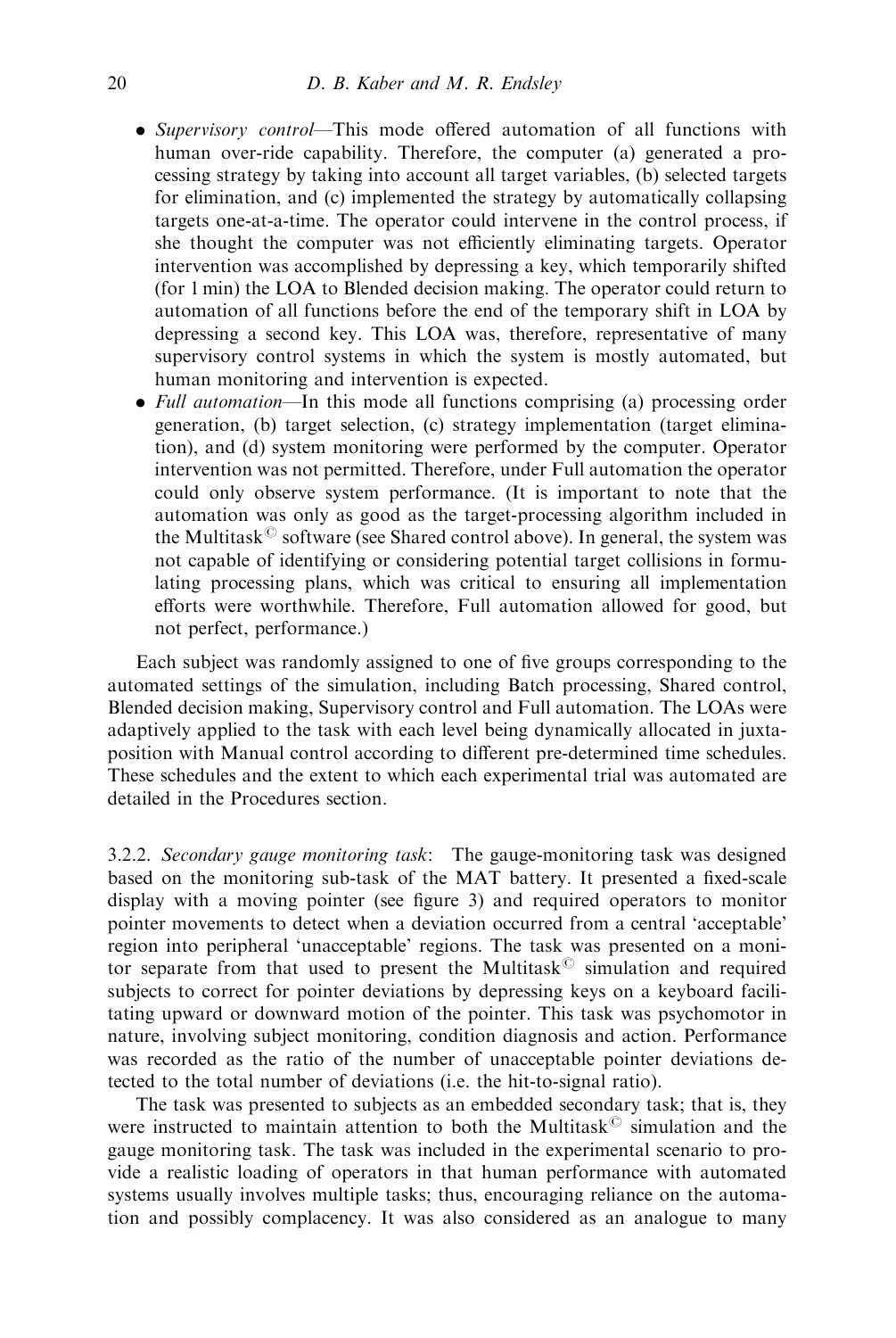

Figure 3. Gauge-monitoring task display.

ancillary activities associated with radar monitoring in military applications (e.g. communication with other radar operators – target handoff, etc.).

# 3.3. Apparatus

The synthetic tasks were presented using two Pentium<sup>®</sup>-based PCs, two 17-in graphics monitors, two standard keyboards and a mouse integrated with the system running the Multitask<sup> $\circ$ </sup> simulation. The monitors operated at 60 Hz under  $1024 \times 768$  resolution with refresh rates of 30 frames/s.

# 3.4. Experimental design

A mixed between-within experimental design was used in this study. The Multitask  $\circledcirc$ LOA was manipulated as a between-subjects variable and the time schedule of manual and automated control allocations was manipulated within-subjects. There were five settings of LOA, including Batch processing, Shared control, Blended decision making, Supervisory control and Full automation, as described in §3.2.1. There were also five DFA schedules, including one without automation; three schedules dictating 'low', 'medium' and 'high' automation exposure; and one completely automated schedule. Subjects experienced the various schedules of manual and automated control in random order.

# 3.5. Procedures

Subjects were initially familiarized with the procedures and equipment, including the SAGAT (Endsley 1988) and the NASA Task-Load Index (TLX) (Hart and Stave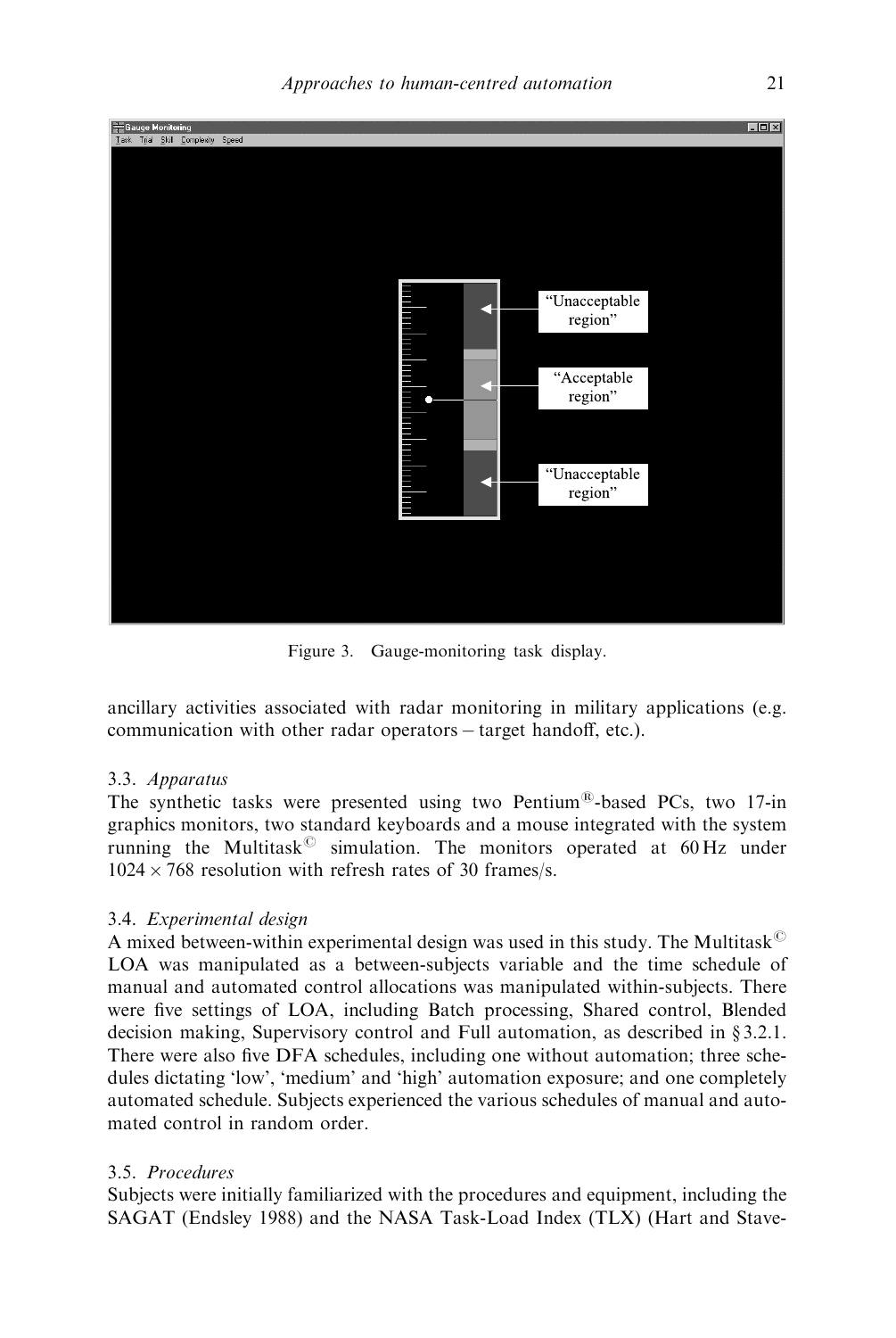land 1988). As in Endsley and Kaber's (1999) study, the SAGAT was used to measure operator SA by freezing the tasks at random points in time during the experiment, blanking all visual display screens and administering queries concerning both the current and future states of the system. The SAGAT evaluated subject perception (Level 1 SA), comprehension (Level 2 SA) and projection (Level 3 SA) regarding information displayed during the tasks by comparing subject responses to queries on each level with actual situation data recorded by the PCs running the simulations (Endsley 1988, 1995). The percentage of correct responses was then calculated for all queries.

Subjects completed NASA-TLX demand component rankings and then were trained in Manual control of the Multitask  $\mathcal O$  and the gauge-monitoring simulation. The instructions to subjects included detailed descriptions of both the Multitask $\mathbb{C}$ and gauge interfaces, as well as the functionality of Multitask  $\mathcal O$  under the various LOAs. The interface controls were demonstrated to subjects and they were then permitted to practice the tasks for 20 min. A 2-min rest period was provided and was followed by additional Multitask  $\mathcal{O}$  and gauge-monitoring training (the duel-task scenario) for 20 min at the LOA to which a subject had been assigned. This training was followed by a 5-min break.

All subjects were required to complete five 60-min trials, three of which involved AA, one completely Manual control trial (the DFA schedule without automation), and one requiring subjects to perform under their assigned LOA for the entire trial (the maximum automation allocation cycle time). A model-based approach was taken to AA in this study not only to allow for examination of the effects of periodic automation on task performance, but to also assess the specific effects of the duration and frequency of AA allocations. This implementation of AA is consistent with previous work (Parasuraman 1993, Scallen et al. 1995) and provided for better experimental control for investigating the desired issues than might have been achievable with other approaches to triggering DFAs strictly based on operator states (e.g. performance measurement, psychophysiological assessment, etc.). Research on the effects of various AA triggering strategies is also important, but beyond the scope of this work. During the AA trials, subjects performed the task for pre-defined periods at the assigned LOA interspersed with periods of Manual control according to one of three DFA schedules (see figure 4). The schedules were designed to vary the distribution of automation and Manual control during a trial and included:

- (1) Low Automation Allocation Cycle Time  $(AACT)$ —involved three allocations of automation at the assigned LOA, interspersed with Manual control. Automation allocations occurred at regular intervals of 16 min and lasted for 4 min. Therefore, 20% of the trial was automated.
- (2) Medium AACT—also involved three allocations of automation at the assigned LOA with the duration of automation allocation periods set at 8 min. The interval between automation allocations was 12 min. Forty per cent of the trial was automated.
- (3) High  $AACT$ —three allocations of automation at the LOA to which a subject was assigned were provided. The duration of automation allocations was set at 12 min and an automation allocation occurred every 8 min. Therefore, 60% of the trial was automated.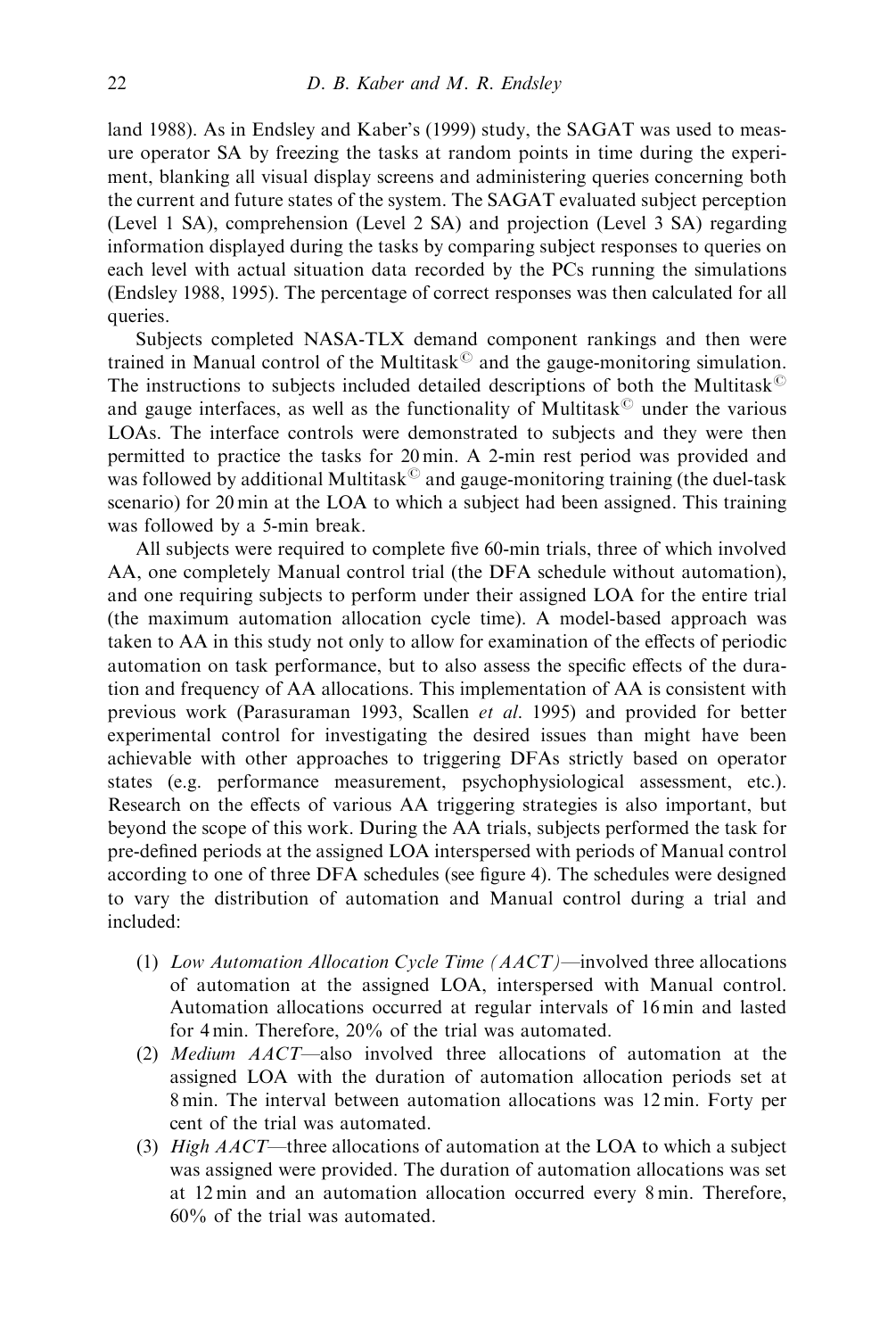

SAGAT/NASA-TLX

Figure 4. Schedules for AACT trials.

The Manual control trial represented a schedule when the AACT was set to 0 min (the 'None' AACT schedule), meaning no AA allocations were made. The completely automated trial represented a schedule when the AACT was equal to the task time of 60 min (the 'Maximum' AACT schedule), meaning the task was automated at the assigned LOA for the entire trial period.

Subjects were informed in advance that Manual control was to be augmented by automation allocations (on effected trials) and that they were to monitor the Multitask display carefully to detect and respond to any and all automation allocations (as indicated by changes in dynamic interface features). However, no information concerning the frequency or durations of automation allocations within a trial was provided in order to prevent advanced preparation. All automation allocations were made salient to subjects by an audio tone and a display of the name of the LOA assigned, which was provided in a 'Level of Automation' data field on the Multitask<sup> $\odot$ </sup> display (see figure 2, upper-left corner). Subjects were required to operate at the designated LOA for the scheduled duration of the AA period before returning to Manual control, as shown in figure 4.

In addition to the AA allocations, six task freezes were dispersed throughout each trial to administer SAGAT queries in order to assess the effect of LOA and AA on SA (also see figure 4). Stops occurred at random points in time, with half occurring during Manual control periods and half during automation periods. When a freeze occurred, subjects responded to an electronic form of the SAGAT queries. It included: (1) colour and size identifications for each target (Level 1 SA); (2) four questions concerning the reward, penalty, speed and distance of targets to the deadline (Level 2 SA); and (3) one question concerning which target, of all the targets on the Multitask  $\circ$  display at the time of the freeze, would reach the deadline next (Level 3 SA). Each stop lasted until subjects completed the queries.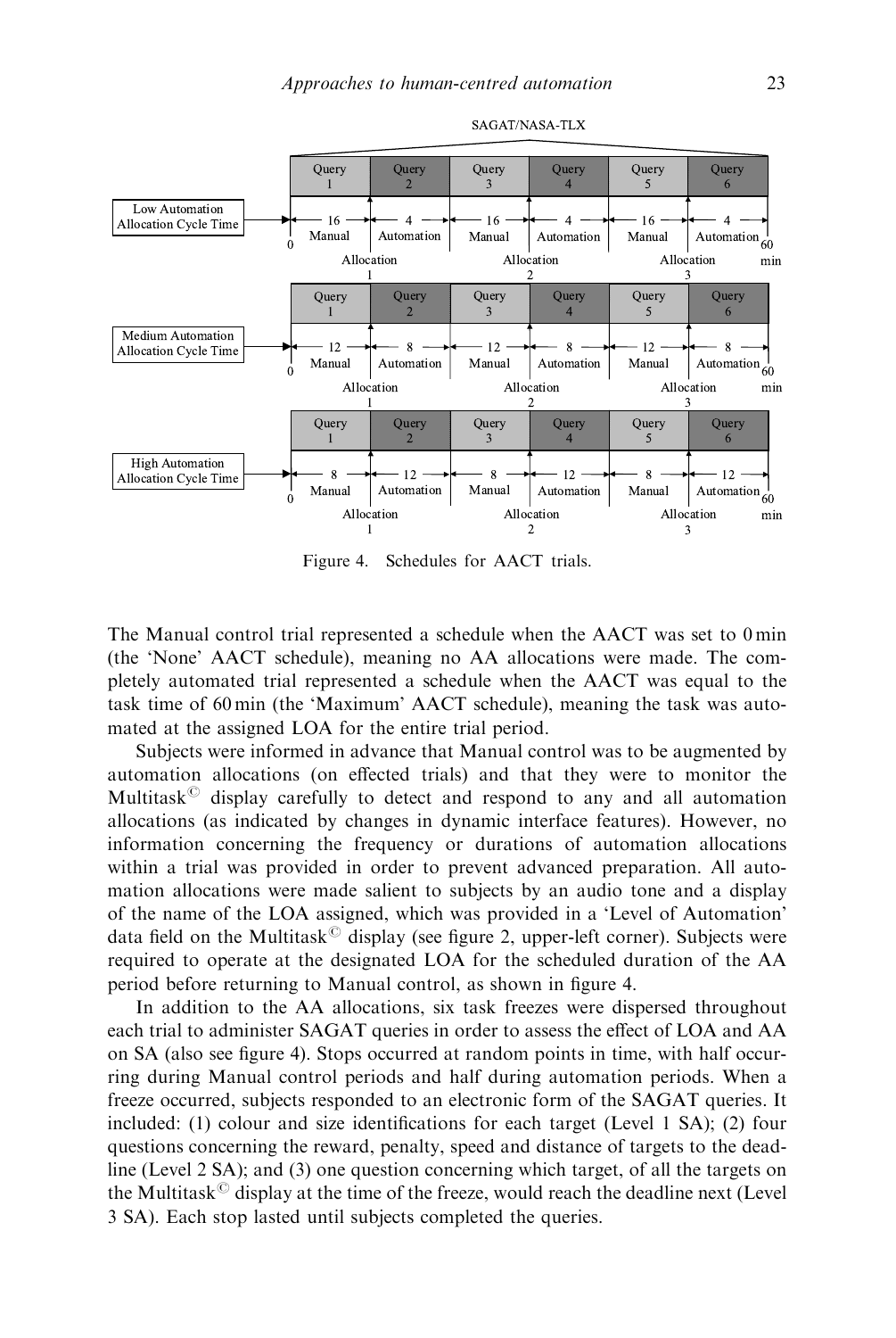Subjects were not provided with knowledge of how many freezes were to occur during a trial or inter-freeze intervals in order to prevent advanced preparation for the quizzes. It is possible that subjects might have guessed at the number of freezes and when freezes would occur in later trials, as part of their participation. However, they could not have been certain of this, as they had no idea the number of freezes would be the same across trials. Furthermore, the timing of each freeze was randomly determined within the periods of Manual control and automation during a trial, making prediction of the exact freeze time virtually impossible. Such freezes to collect SAGAT data (or even the possibility of such freezes) have not been found to affect subject performance (Endsley 1995, 2000).

Directly following a SAGAT freeze, subjects completed a NASA-TLX demand component rating form, including mental, physical, temporal, performance, frustration and effort ratings. In this way, TLX scores were captured to describe workload over the course of a trial and not simply the average workload perceived at the close of a trial, as is typically the case with this measure. After a freeze, the task was resumed until trial completion. All trials were performed in an environmental chamber adjusted to normal room conditions  $(26^{\circ}C)$  in order to block-out extraneous distractions (e.g. noise or interruptions). In total, subjects participated in three experimental sessions of 2 h and 30 min each. The first session was used for training and a single test trial. The remaining two sessions involved two test trials with a 10 min rest period between them.

#### 3.6. Data analysis

The primary task performance measures included the number of targets collapsed, expired and collided and were recorded at 1-min intervals throughout the 60-min test periods during all 150 trials (five LOAs  $\times$  six subjects within LOA  $\times$  five AACTs) yielding 9000 observations per response. (Given the average frequency/ timing of target collapses, collisions and expirations in the Multitask  $\circ$  simulation, a shorter interval for data recording would have yielded many samples with zero observations and most likely would not have increased the accuracy or sensitivity of our analysis.) Since the target events determined the total reward and penalty points assessed, the pattern of results on, for example, rewards was identical to the pattern of results on collapses. Consequently, only analyses of the target event measures are presented here.

There were a total of 900 data points on each SAGAT query and overall workload resulting from the six stops as part of each trial. With respect to secondary task performance, the rate of error detection was averaged at 4-min intervals across the 150 test trials producing 2250 observations.

All data sets (primary and secondary task performance, SA and workload) were divided into two sub-sets for analysis, including performance during Manual control periods and performance at each LOA allocated during the AA trials and the completely automated trial. All observations were analysed through a two-way Analysis of Variance (ANOVA) including LOA and AACT as between- and within-subjects variables, respectively. For the Manual control data, the LOA level listed represents the LOA that directly preceded a manual performance period (as this is relevant to SA and OOTL problems in manual performance periods immediately following).

In order to rectify violations of the underlying assumptions of the ANOVA in the data sets, transforms were applied to the various response measures according to the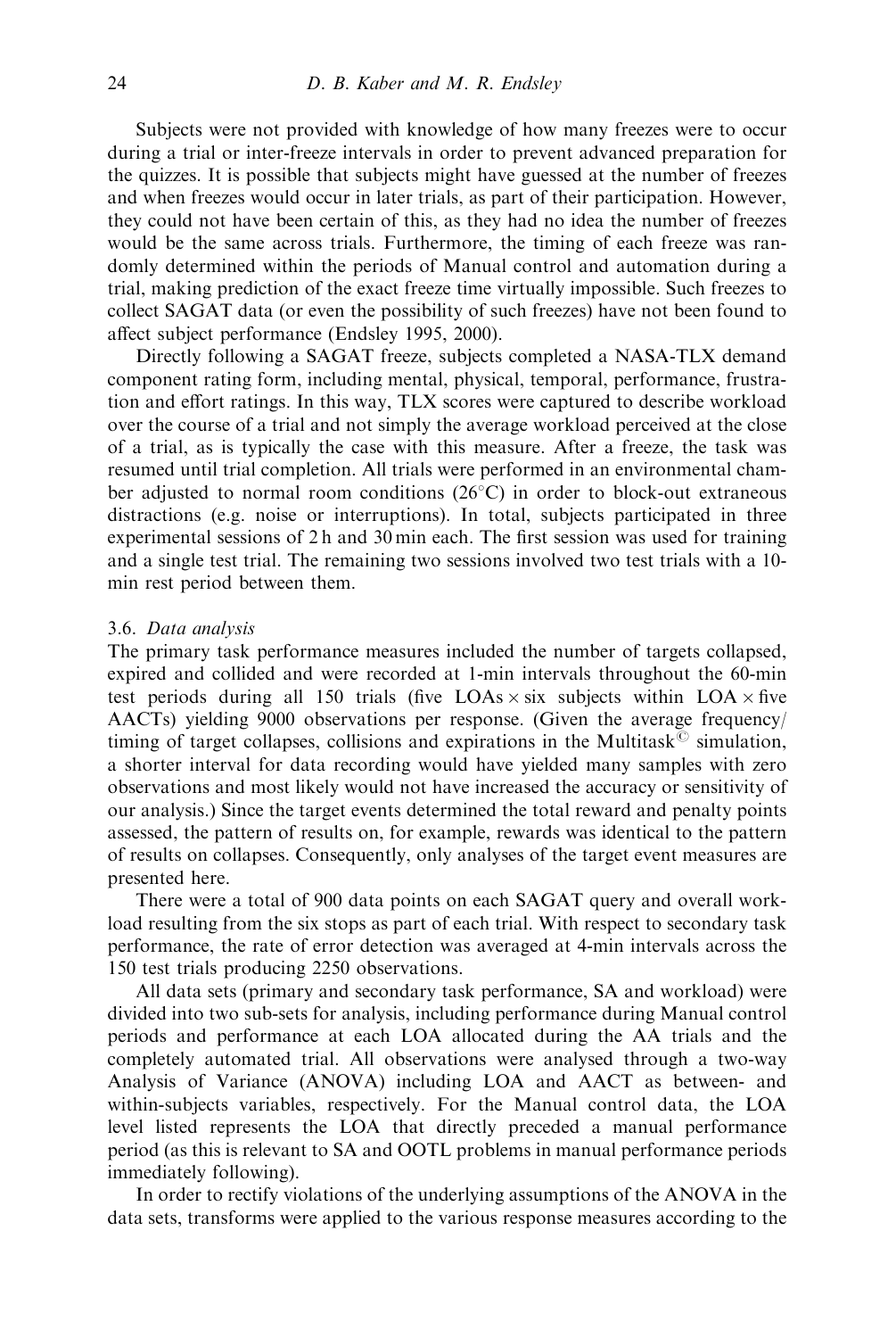procedures described by Neter *et al.* (1990: 142–146), including logarithmic transforms of all Multitask  $\mathbb O$  performance measures and the NASA-TLX overall workload score, as well as arcsine transforms on the SAGAT response and secondary task performance measure. In particular, the performance measures were transformed due to non-normality of the data as revealed by a significant Shapiro-Wilks test and a non-linear trend of the sorted residuals against the expected response values in a normal probability plot. Residual plots against the levels of the various independent variables (LOA and AACT) also indicated violations of the constant variance assumption of the ANOVA. Although the results reported below are on the transformed responses, all graphs present response means at the various settings of the predictors in original units in order to promote ease of interpretation and understanding (Neter *et al.* 1990: 147). Finally, correlation analyses were conducted to establish any significant relationships among the various primary and secondary task measures.

#### 4. Results

# 4.1. Primary task manual control performance

Analysis of variance results on the performance data collected during the completely manual trial and Manual control periods as part of the AA trials revealed no significant effects of LOA, AACT or the interaction of these variables on the log transform of the number of targets collapsed, expired or collided in the Multitask  $\mathbb{C}$ simulation. Results of an ANOVA on (1) the arcsine transform of Level 1, 2 and 3 SA, and the rate of error detection in the secondary monitoring task; and (2) the log transform of NASA-TLX scores collected during these periods also revealed LOA, AACT and the  $LOA \times AACT$  interaction to be insignificant in effect. Manual performance was, therefore, not affected by either the LOA or AA approach used in the primary task. Unlike in Endsley and Kaber's (1999) study, subjects in this experiment were instructed to view the Manual control periods as opportunities to enhance overall system functioning. They were not to see them as automation failures. The lack of a LOA or AACT effect on manual performance may have been due to this instruction.

The remainder of this section presents results on data collected during automated performance periods. The figures presenting mean performance, SA and workload at the various LOAs (figures 5–8) include the means for the None AACT trial and Manual control periods during the AA trials to allow for illustrative comparison.

## 4.2. Primary task performance at assigned LOAs

The findings of ANOVAs on all responses observed during subject performance under each  $LOA \times AACT$  combination (*p*-values) are summarized in table 3. (Details on the significant F-tests, including degrees of freedom and test statistics, are included in the text as part of this sub-section and the sub-sections on SA, workload and secondary-task performance results.) Table 3 reveals significant main effects and the presence of interactions across the majority of responses including target collapses, expirations and collisions, Level 2 SA, NASA-TLX scores and the hit-to-signal ratio for the gauge-monitoring task.

Results of ANOVAs on the log transform of target collapses  $(F(4, 25) = 31.11$ ;  $p < 0.0001$ , expirations  $(F(4, 25) = 8.37, p < 0.0002)$  and collisions  $(F(4, 25) = 18.22,$  $p < 0.0001$ ) revealed a significant main effect of LOA. The AACT was also significant in terms of the number of targets processed  $(F(3, 25) = 28.1, p < 0.0001)$ . An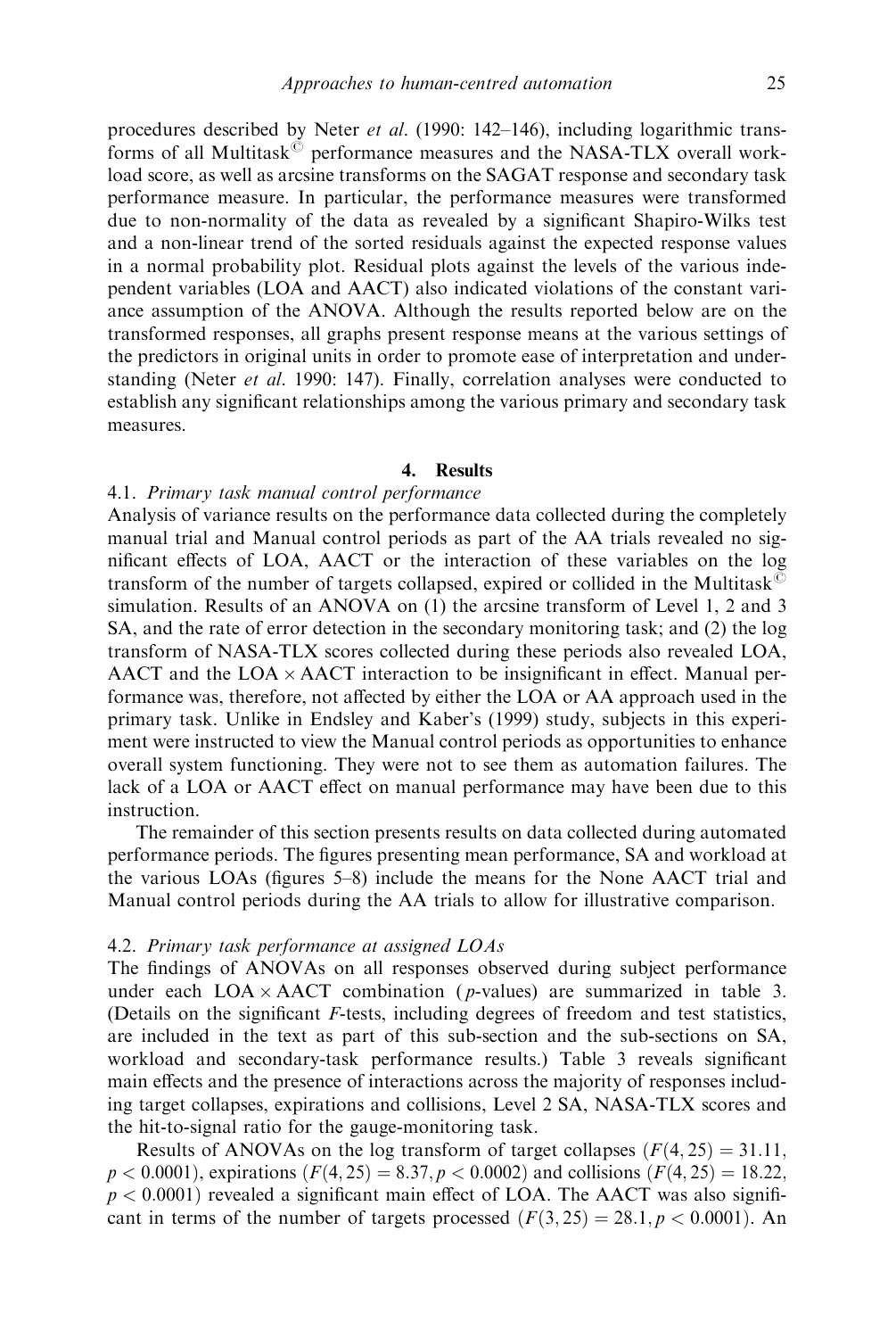



Figure 5. Plot of mean number of target collapses for each  $LOA \times AACT$  combination. (*Note*: MC = Manual control; BP = Batch processing; SHC = Shared control; BDM = Blended decision making;  $SC =$  Supervisory control; and  $FA =$  Full automation. Error bars represent  $\pm$ 1SD.)

interaction effect was present for the log transform of collapses  $(F(12, 75) = 26.98$ ,  $p < 0.0001$ ) and collisions  $(F(12, 75) = 5, p < 0.0001)$ .

The mean number of targets collapsed increased linearly with increasing automation cycle time. Duncan's Multiple Range (MR) test revealed significant differences ( $p < 0.05$ ) among the low, medium and high AACT settings, but not between the high and maximum AACT. The shortest AACT yielded the worst performance. These findings can be attributed to the computer assistance provided to operators across the various LOAs during automation allocations.

Low and intermediate automation (Batch processing (LOA 3) and Blended decision making (LOA 6)) produced, on average, more collapses and reduced the mean number of targets expirations and collisions, respectively, as compared to high-level automation (Full automation) and Manual control. In general, target expirations appeared to vary as an 'U' function of LOA with Manual control and Full automation producing, on average, worse performance. Duncan's tests on the primary performance measures revealed each LOA to differ significantly ( $p < 0.05$ ) from every other in terms of mean target collapses; all LOAs to differ significantly  $(p < 0.05)$  in terms of expirations, save Shared (LOA 4) and Supervisory control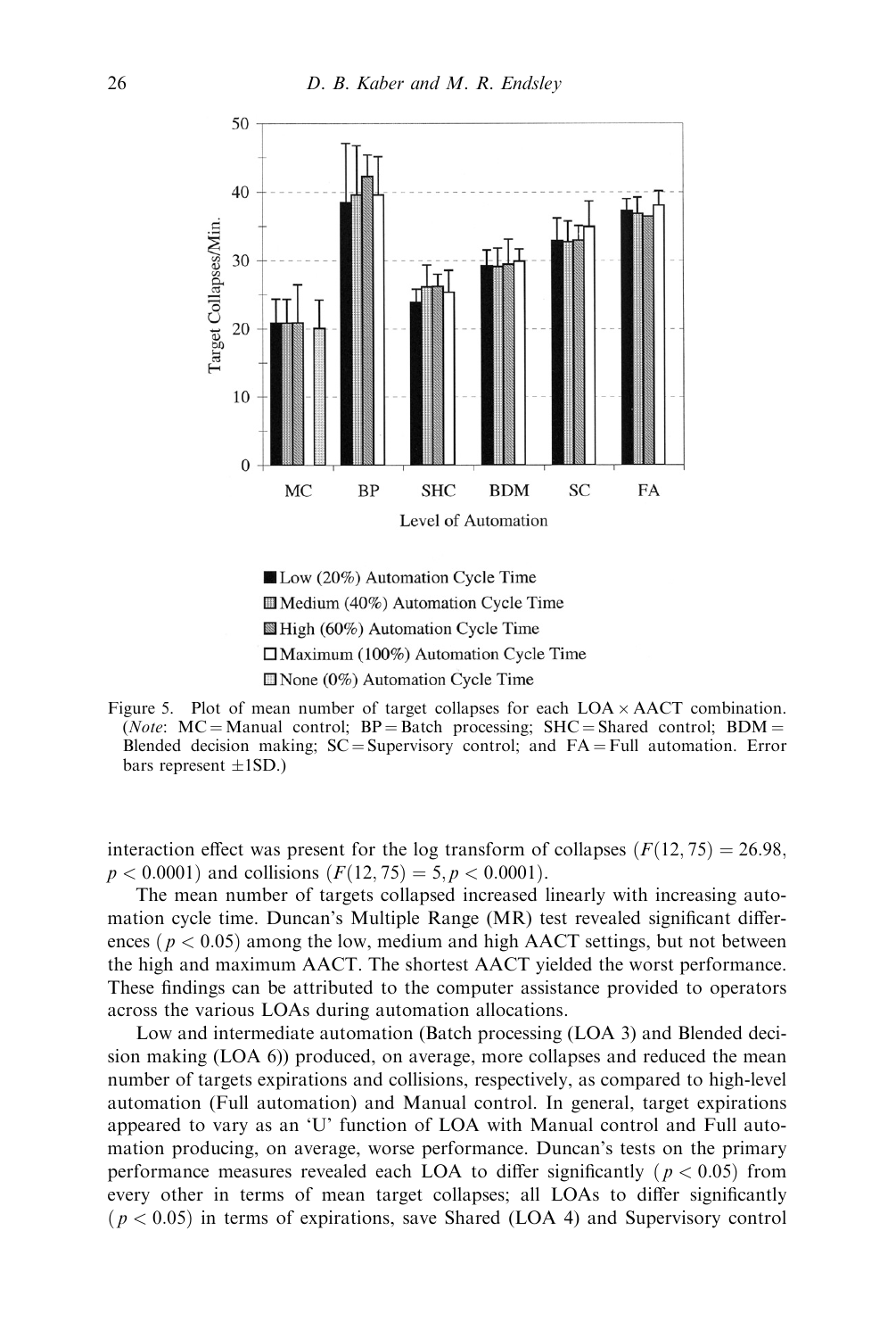

- None (0%) Automation Cycle Time
- Figure 6. Plot of mean per cent correct responses to Level 2 SA queries for each  $LOA \times AACT$  combination. (Note: MC = Manual control; BP = Batch processing;  $SHC = Shared$  control;  $BDM = Blended$  decision making;  $SC = Supervisory$  control; and  $FA = Full$  automation. Error bars represent  $\pm$ 1SD.)

| uaia.                   |                    |            |                      |  |  |  |
|-------------------------|--------------------|------------|----------------------|--|--|--|
| Response measure        | Predictor variable |            |                      |  |  |  |
|                         | AACT $(p)$         | LOA(p)     | $LOA \times AACT(p)$ |  |  |  |
| Target collapses        | $0.0001**$         | $0.0001**$ | $0.0001**$           |  |  |  |
| Target expirations      | 0.5846             | $0.0002**$ | 0.0553               |  |  |  |
| Target collisions       | 0.2741             | $0.0001**$ | $0.0001**$           |  |  |  |
| Level 1 SA              | 0.4541             | 0.2648     | 0.8665               |  |  |  |
| Level 2 SA              | 0.4268             | $0.0021**$ | $0.0331*$            |  |  |  |
| Level 3 SA              | 0.7018             | 0.3387     | 0.1468               |  |  |  |
| NASA-TLX                | $0.0011**$         | 0.1971     | $0.0469*$            |  |  |  |
| Rate of error detection | $0.0181*$          | 0.2928     | $0.0003**$           |  |  |  |

Table 3. Summary of results on analysis of automation performance, SA and workload data.

\* Significant at the  $\alpha = 0.05$  level.

\*\* Significant at the  $\alpha = 0.01$  level.

(LOA 9); and collisions to differ significantly ( $p < 0.05$ ) between Batch processing (LOA 3) and all other levels.

The mean numbers of target collapses across subjects, as a function of the  $LOA \times AACT$  interaction, are shown in figure 5. Under all cycle times, collapses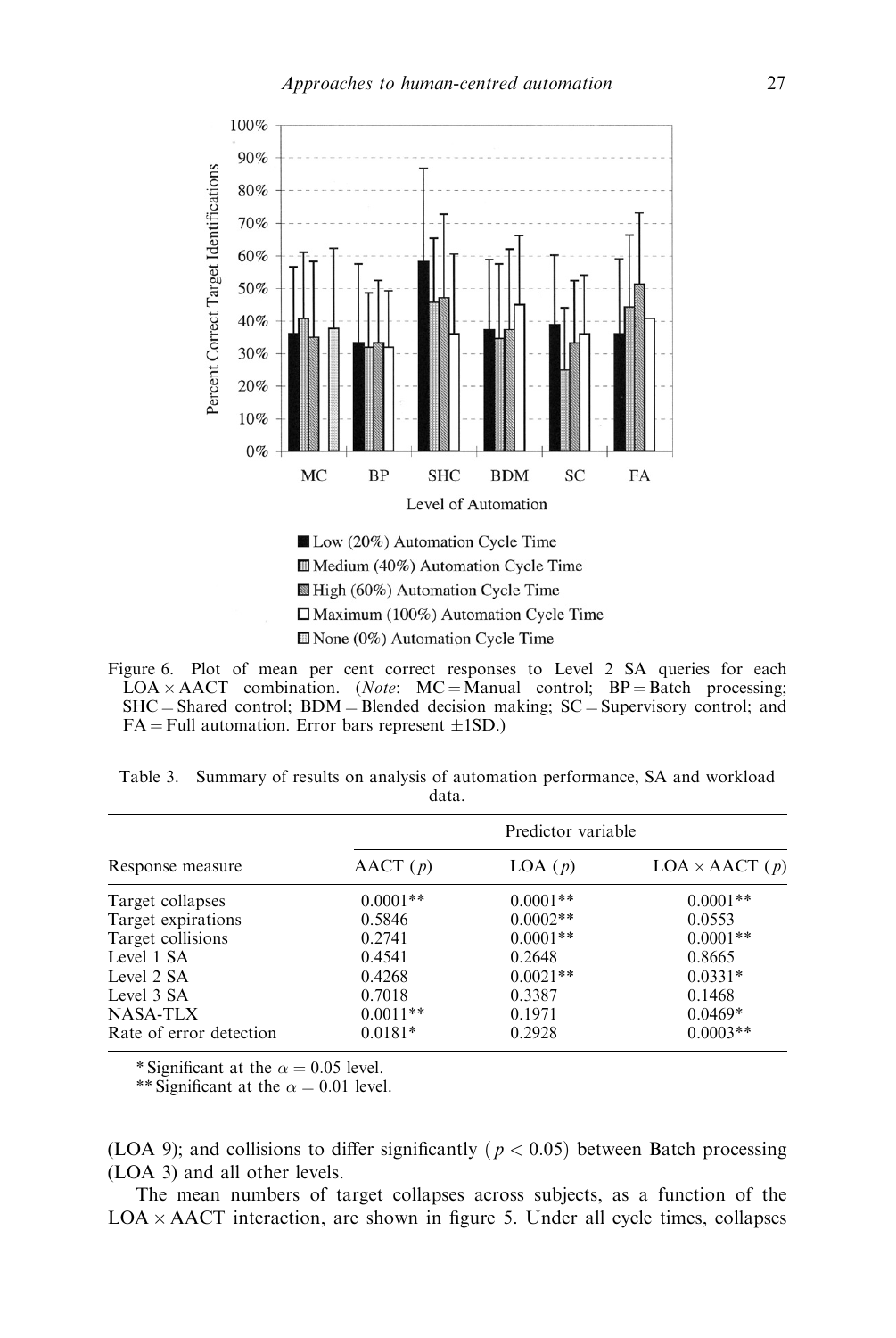

Low (20%) Automation Cycle Time Medium (40%) Automation Cycle Time High (60%) Automation Cycle Time  $\Box$  Maximum (100%) Automation Cycle Time  $\Box$  None (0%) Automation Cycle Time

Figure 7. Plot of mean NASA-TLX overall workload for each  $LOA \times$  AACT combination. (Note:  $MC = Manual$  control;  $BP = Batch$  processing;  $SHC = Shared$  control; BDM =Blended decision making;  $SC =$  Supervisory control; and  $FA =$  Full automation. Error bars represent  $\pm$ 1SD.)

varied as a function of LOA, with peak numbers at Batch processing (LOA 3) and Full automation (LOA 10). The mean number of target collisions, like collapses, also varied with LOA revealing slight peaks at Manual control (LOA 1) and Batch processing (LOA 3). Duncan's MR test was conducted on the log transform of both responses for each  $LOA \times AACT$  combination. In general, Batch processing (LOA 3) under the high AACT trials produced superior performance  $p < 0.05$ ) compared to all other conditions. It was possible for operators assigned to the Batch processing condition to outperform the system operating under Full automation because the automation algorithm did not consider potential or imminent target collisions in planning a processing schedule. Therefore, the computer might have selected and begun to process a target that ultimately collided with another target. Since Multitask  $\circ$  only permitted processing of one target at a time, this type of automated selection essentially represented wasted implementation time. The Batch processing level also produced good performance during medium AACT trials and the fully automated trial, but performance was never as good as in the AA trials. Duncan's test also revealed Shared control (LOA 4) during the fully automated and low AACT trials to produce significantly fewer  $(p < 0.05)$  target collapses than all other  $LOA \times AACT$  combinations.

With respect to target collisions, Duncan's tests indicated that Batch processing (LOA 3) as part of the high AACT schedule produced the worst performance. Collision prevention was also poor under Batch processing (LOA 3) as part of the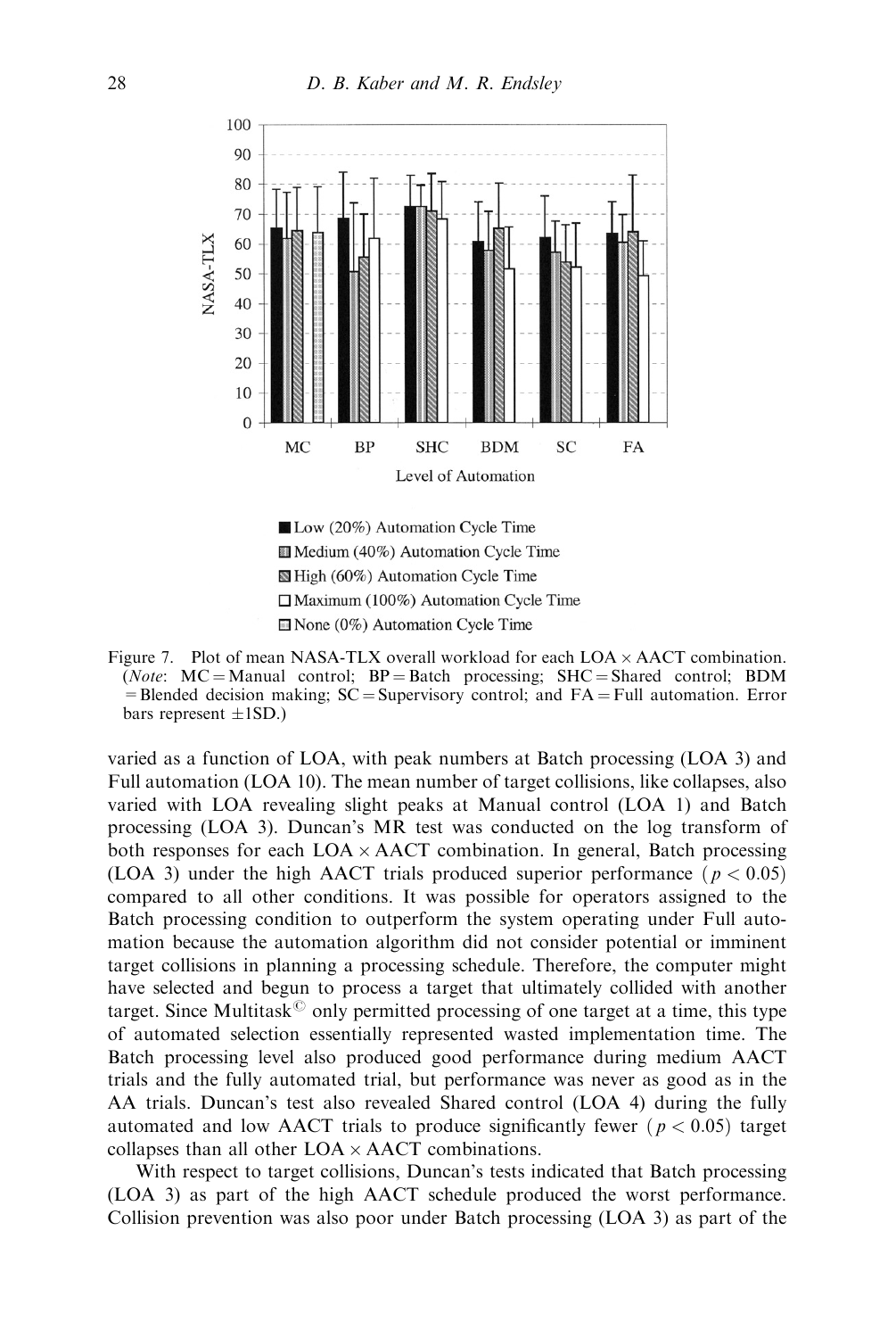

Figure 8. Plot of mean rate of error detection for each  $LOA \times AACT$  combination. (Note:  $MC =$ Manual control;  $BP =$ Batch processing;  $SHC =$ Shared control;  $BDM =$ Blended decision making;  $SC =$  Supervisory control; and  $FA =$  Full automation. Error bars represent  $\pm$ 1SD.)

other AA trials and the fully automated trial. Next to these conditions, Supervisory control (LOA 9) as part of the medium AACT schedule produced a significantly higher, average number of collisions ( $p < 0.05$ ) than all other LOA  $\times$  AACT combinations. Otherwise, the mean number of target collisions was essentially constant across Shared control (LOA 4), Blended decision making (LOA 6) and Full automation (LOA 10) as part of various AA trials and the fully automated trial. Blended decision making (LOA 6) as part of the low AACT schedule produced the best performance in terms of preventing target collisions.

#### 4.3. Primary task situation awareness

Results of an ANOVA on a  $5 \times 4$  (LOA  $\times$  AACT) model of the arcsine transform of Level 1, 2 and 3 SA indicated that LOA was significant in effect  $(F(4, 25) = 5.68$ .  $p = 0.0021$  on the average per cent correct responses to task comprehension queries (Level 2 SA). The LOA  $\times$  AACT interaction was also present  $(F(12, 75) = 2.03$ ;  $p = 0.0331$  for Level 2 SA. The per cent correct responses to queries varied with LOA across AACT and did not fall below chance, which was 20% for each query, in any of the conditions.

Graphical analysis revealed subject comprehension of target characteristics in relation to task goals (maximizing reward points and minimizing penalties) to peak at an intermediate LOA (Shared control (LOA 4) and Full automation (LOA 10)), while low and high-level automation (Batch processing (LOA 3) and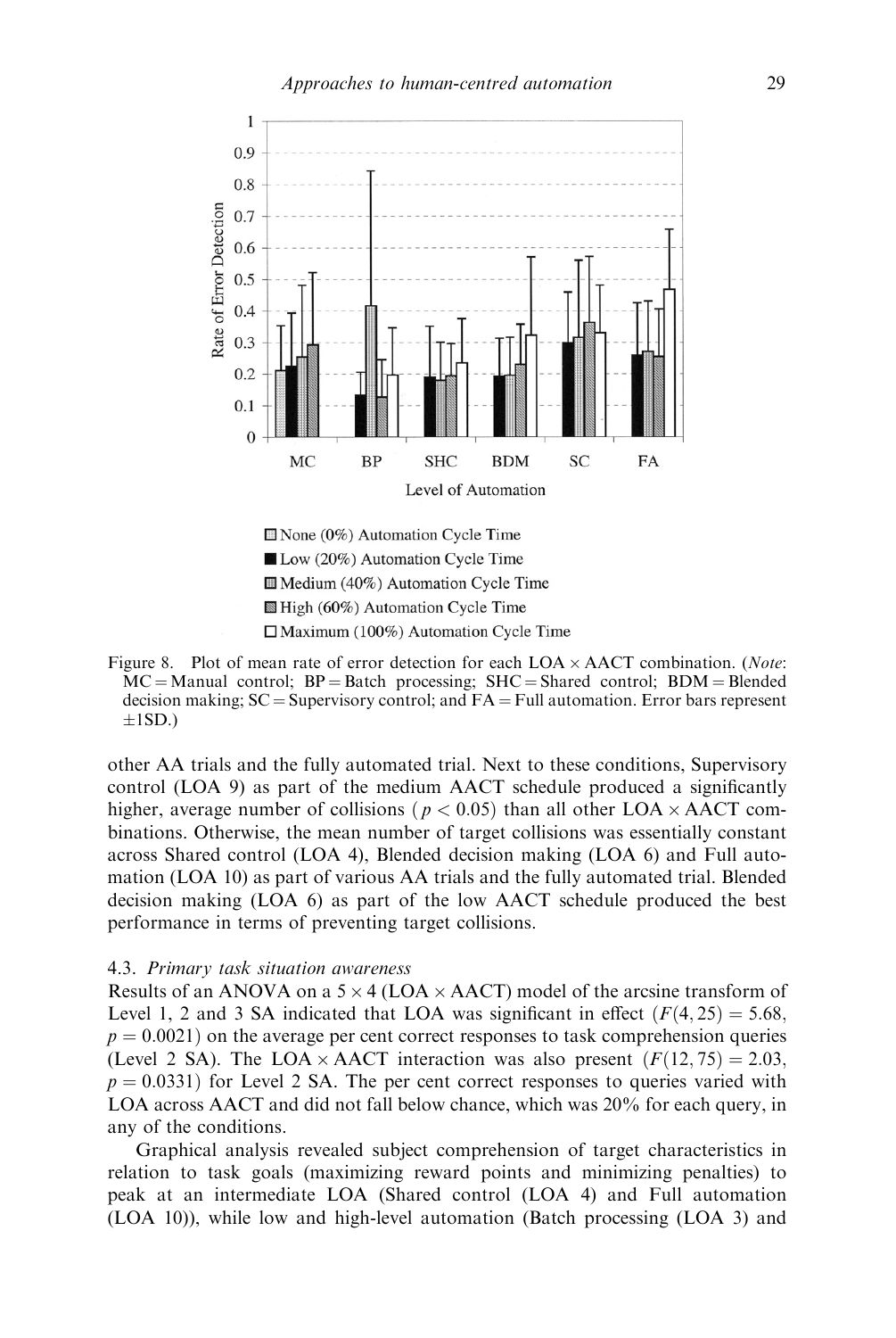Supervisory control (LOA 9)) produced substantially lower SA. Duncan's test confirmed these observations and indicated Batch processing and Supervisory control to significantly differ  $(p < 0.05)$  from all other levels.

Figure 6 shows the mean per cent correct responses to Level 2 SA queries across subjects, as a function of  $LOA \times AACT$  interaction. Operator task comprehension appeared to peak under Shared control (LOA 4) as part of the low and medium AACT schedules. When the high automation cycle time setting was used, Full automation (LOA 10) produced substantially higher SA. It can also be noted from the graph that Manual control (LOA 1) as part of the completely manual trials produced higher SA than Manual control during the low and medium AACT trials, but lower SA than during the high AACT trial. On average, SA during completely Manual control was never as good as the best SA during Manual Control periods as part of AA trials (high AACT). Duncan's MR test confirmed Shared control (LOA 4) at the low-cycle time and Full automation (LOA 10) at the high-cycle time to produce the best SA. The mean per cent correct responses to queries were significantly lower  $(p < 0.05)$  under Batch processing (LOA 3) and Supervisory control (LOA 9) during the AA trials (medium and high AACT schedules) than the average for all other  $LOA \times AACT$  combinations.

## 4.4. Ratings of primary task workload

Results of an ANOVA on the NASA-TLX response indicated a significant main effect of AACT  $(F(3, 25) = 5.92, p = 0.0011)$  and a significant interaction of  $LOA \times AACT$  ( $F(12, 75) = 1.91, p = 0.0469$ ). Not surprisingly, NASA-TLX scores tended to decrease with increasing duration of automation. Duncan's tests on the logarithmic transformed TLX scores revealed significant differences  $(p < 0.05)$ among all AACT settings with peak workload occurring under the low-cycle time and the minimum mean score at the maximum AACT.

The mean NASA-TLX scores across subjects, as a function of AACT and LOAs are shown in figure 7. In general, workload ratings appeared to peak under Shared control (LOA 4) during the AA and fully automated trials. Manual control (LOA 1) performance during the completely manual trials yielded, on average, lower TLX scores, than Manual control (LOA 1) during the AA trials, specifically when the low and high AACT schedules were administered. Duncan's MR test confirmed that Shared control (LOA 4), in general, produced the greatest perceived workload in comparison to all other  $LOA \times AACT$  conditions. Batch processing (LOA 3) as part of the low AACT schedule also produced significantly higher  $(p < 0.05)$  ratings of workload than all other experimental conditions, save those involving Shared control (LOA 4). As one might expect, the lowest workload ratings were observed for Full automation (LOA 10) at the maximum-cycle time, according to Duncan's tests.

## 4.5. Embedded secondary task performance

Results of an ANOVA on the  $5 \times 4$  (LOA  $\times$  AACT) model of the arcsine transform of operator performance in the secondary (gauge monitoring) task indicated AACT  $(F(3, 25) = 3.56, p = 0.0181)$  and the LOA  $\times$  AACT  $(F(12, 75) = 3.59, p = 0.0003)$ interaction to be significant in effect. Not surprisingly, error detection rates increased with increasing durations of automation in the primary task. According to Duncan's test, the maximum (100%) automation cycle time of the primary task produced the greatest number of error detections in the secondary task, while the fewest errors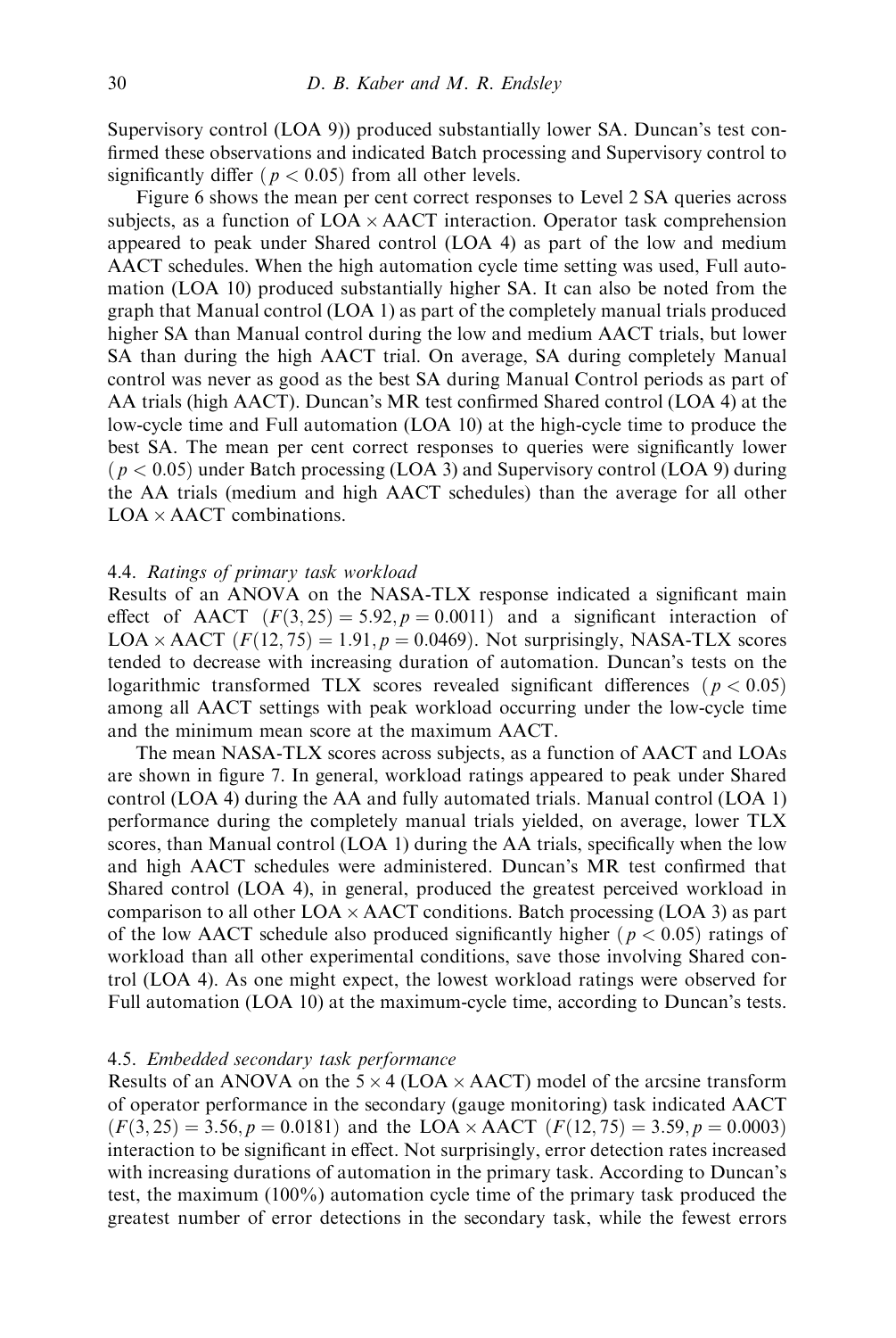were detected during the low AACT schedule and completely manual trials. The medium and high AACT schedules were not significantly different  $(p > 0.05)$ .

Figure 8 shows the mean rate of error detection in the secondary task as a function of LOA of the primary task and AACT. From figure 8, operator performance in gauge monitoring appeared to peak when the Multitask $\mathbb C$  simulation was automated under high-level automation (Supervisory control (LOA 9)) for medium- and high-cycle times. Duncan's MR tests revealed that Full automation (LOA 10) of the primary task as part of the maximum AACT schedule caused the best performance in the secondary task followed by the use of Batch processing (LOA 3) during the medium AACT trial. During Manual control (LOA 1) of the Multitask $\mathbb O$  simulation, performance in gauge monitoring was, on average, greatest when the high AACT schedule was followed. This seems logical because of all the trial schedules involving Manual control (LOA 1), the high AACT schedule provided computer assistance for the greatest percentage of time on task. Consequently, operator perceptual resources required by the Multitask  $\mathcal O$  may have been freed-up more often for detecting errors in the gauge task. Manual control (LOA 1) during the completely manual trials appeared to produce a lower average error detection rate than Manual control (LOA 1) as part of the AA trials. Duncan's test also revealed Shared control (LOA 4) and Blended decision making (LOA 6) as part of the low and medium AACT schedules to produce significantly lower  $(p < 0.05)$ mean rates of error detection in the gauge monitoring task than all other  $LOA \times AACT$  combinations, save Batch processing (LOA 3) as part of the low and high AACT schedules.

#### 4.6. Response measure correlation analyses

Pearson-product moment coefficients were determined for all pairs of response measures observed during the study to determine: (1) whether workload reductions were accompanied by improvements in SA; (2) whether there were tradeoffs among the two tasks in terms of performance, SA or workload; and (3) whether SA on the primary task may have been associated with poor performance in the secondary task.

Significant relationships of interest to this research occurred among Level 2 SA queries and NASA-TLX scores  $(r = 0.4175, p = 0.0424)$ , and NASA-TLX scores and the rate of error detection in the secondary task  $(r = -0.6993, p = 0.0001)$ . As workload increased, operator task understanding appeared to improve. This may have been due to greater subject involvement in the system control loop at intermediate LOAs (e.g. Shared control (LOA 4)) or due to Manual control (LOA 1) allocations during functioning at high LOAs (e.g. Full automation (LOA 10)) as part of AA trials. As perceptions of primary task workload increased, operator performance in gauge monitoring decreased.

There were also significant correlations between Level 2 SA and primary task performance (the number of target collisions)  $(r = 0.4518, p = 0.0267)$ ; however, performance in the secondary task was only weakly correlated with Level 2 SA (operator comprehension of the states of the primary task). The number of target collisions permitted by an operator decreased as their understanding of target information improved. Increased levels of operator SA may have improved performance.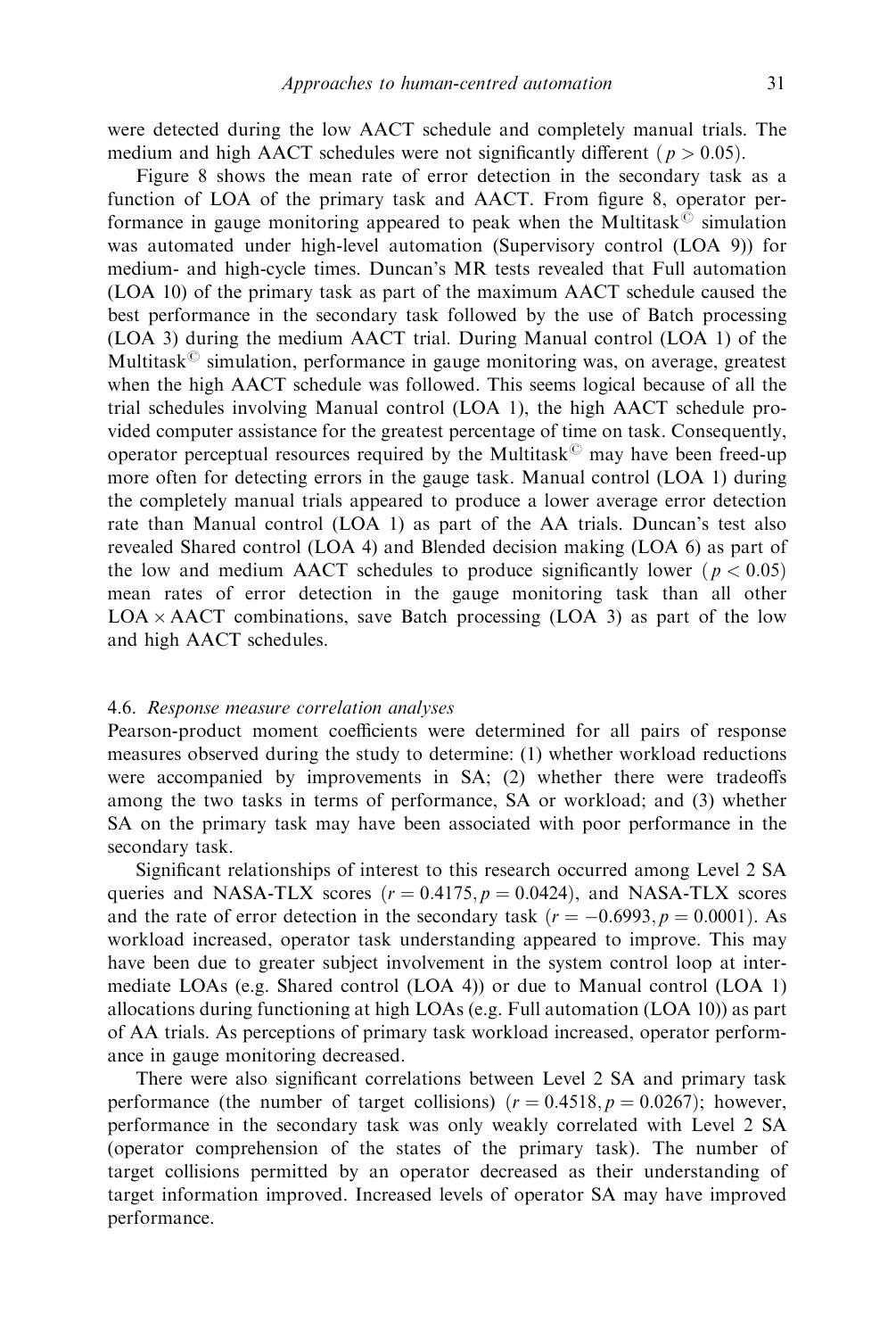## 5. Discussion

# 5.1. Primary-task performance

In general, the pattern of performance in the Multitask  $\mathcal O$  simulation under the various LOAs replicated the results obtained by Endsley and Kaber (1999), even though different AA strategies were employed. That is, LOA appeared to be the driving factor in human–computer performance in the dynamic control task; whereas, automation cycle time had comparatively little effect, as can be seen in the interaction plot on target collapses. With reference to the LOA taxonomy in table 2, improvements in performance in terms of the number of targets addressed occurred at LOAs involving human strategizing (generating and selecting target processing plans) with computer aiding in the implementation aspect of the task (Batch processing (LOA 3)), as compared to all other levels that added automation to the roles of option generation and selection (Shared control (LOA 4) and Blended decision-making (LOA 6)).

As we hypothesized, when low-level automation, Batch processing (LOA 3), was combined with a greater percentage of time-on-task being automated (the High AACT condition), it produced better performance. We expected the longer automation cycles as part of the AA condition to improve performance. Batch processing (LOA 3) allowed for operator advanced queuing of targets for processing by the computer vs Blended decision making (LOA 6), which also permitted operator entry of a target processing order. However, the computer had a role in generating strategies as well, which may have distracted operators from task performance. The performance results for Shared control (LOA 4), identified the intermediate level as the worst among all conditions in terms of target processing. This may reveal the interaction of the short-cycle automation (the low AACT condition) with the specific characteristics of the LOA as being problematic. The short control cycles as part of some AA trials were expected to have a negative impact on performance.

Although Batch processing (LOA 3) may have been effective for eliminating targets, it also yielded the greatest number of collisions as part of the high AACT schedule. During advanced queuing of targets for computer processing, operators may have focused their attention on the goal of maximizing rewards (processing targets) vs preventing penalties associated with task conflicts. With the advanced queuing capability, operators may not have been operating in the 'moment' and missed critical events because of the automation. It is possible that automation of certain system information processing functions may cause operators to be essentially OOTL with respect to certain task processes, while focused on others.

In agreement with one of our initial hypotheses, compared to Batch processing (LOA 3), performance improvements in the form of decreases in the number of target collisions occurred at intermediate LOAs requiring joint human–computer generation of processing plans (Shared control (LOA 4) and Blended decisionmaking (LOA 6)), specifically during the AA trials with low and medium AACT. Although these LOAs did not support task processing as well as those involving purely human strategy generation, the computer decision guidance may have caused operators to behave more conservatively and pay closer attention to penalties associated with disregarding tasks.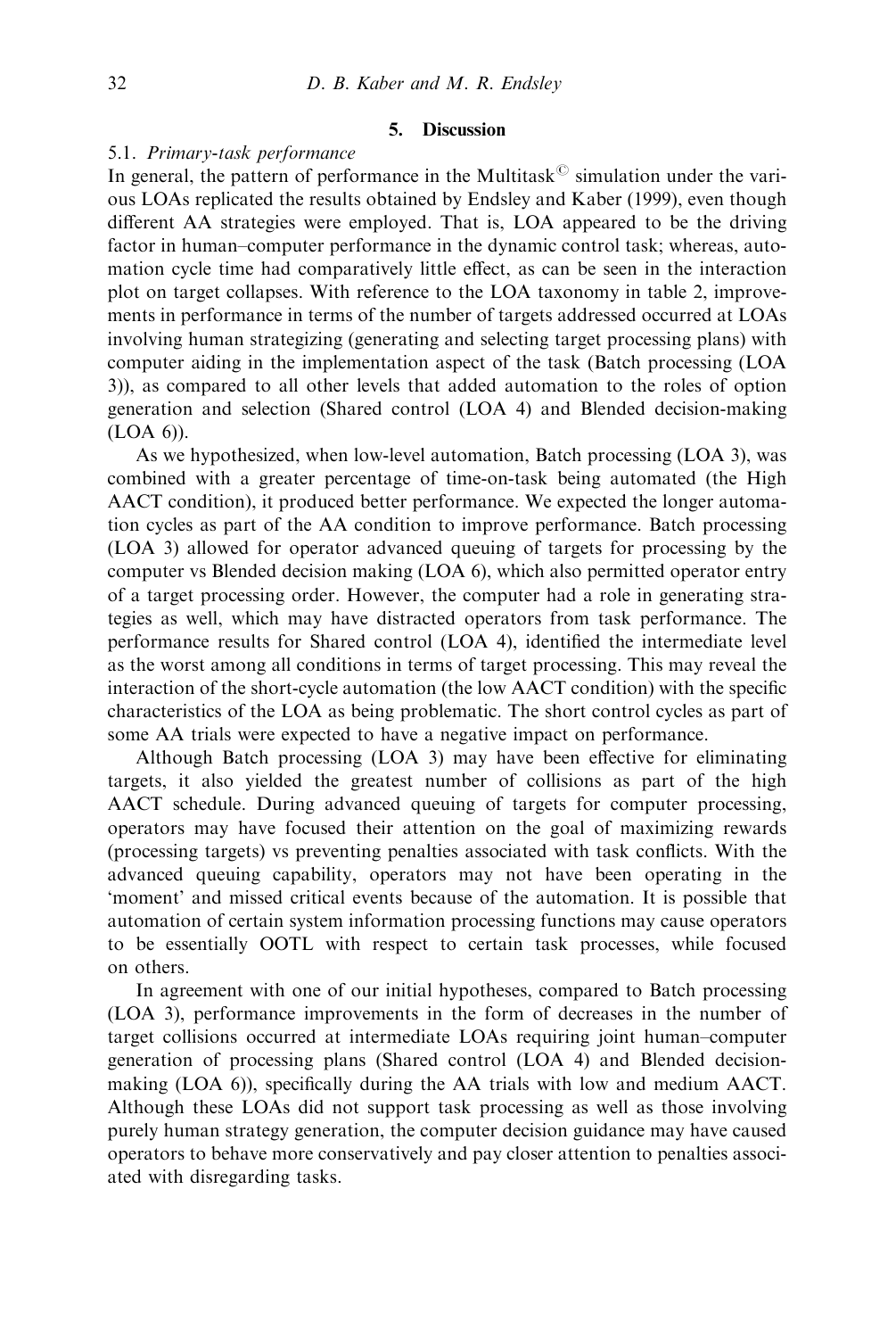#### 5.2. Situation awareness

In general, as we hypothesized situation understanding improved under intermediate level automation (Shared control (LOA 4)), however, contrary to our expectation based on Endsley and Kiris' (1995) findings, comprehension also improved under Full automation (LOA 10), but this was during the AA trials involving periods of Manual control. Situation awareness in trials only involving Full automation (the maximum AACT condition) was significantly worse than in the AA trials. In general, aspects of our results were similar to both Endsley and Kiris' (1995) and Endsley and Kaber's (1999) findings. Full automation (LOA 10) removed subjects from the Multitask  $\degree$  control loop; however, the reduced taskload may have freed-up cognitive resources for information perception and integration in working memory while keeping task goals in mind (resulting in higher SA under full automation). Periods of Manual control during the AA trials reacquainted operators with the current state of the system and increased SA in comparison to completely automated performance.

Shared control (LOA 4) maintained operator task involvement by requiring option selection by the operator and collaboration with automation in system monitoring, options generation and implementation. Even higher perceptions of workload than those observed may have been offset by providing computer assistance in these roles.

Batch processing (LOA 3) and Supervisory control (LOA 9) (low and high LOAs) caused the worst operator SA of target priorities and completion status across the various AACT conditions. Endsley and Kaber (1999) obtained the same result for Batch processing (LOA 3) using the Multitask<sup> $\heartsuit$ </sup> simulation. Operator involvement in advanced cueing of targets for processing may have distracted from their comprehension of current system events, such as target collisions (task conflicts) and expirations (tasks disregarded). As previously discussed, operators may have been OOTL in terms of the implementation aspect of the task and this could have undermined their task comprehension. As hypothesized, low SA under Supervisory control (LOA 9) and the high AACT condition, in particular, may be attributed to operator OOTL performance under this condition combined with stress due to concern with when intervention may be necessary to optimize performance (e.g. prevent target collisions undetected by the automation). There did not appear to be evidence of short-cycle automation as part of AA trials negatively affecting SA as we speculated; however, this effect was observed with the performance measures.

As stated, the highest Level 2 SA occurred under Full automation (LOA 10) as part of high-cycle time automation. Interestingly, this  $LOA \times AACT$  combination is equivalent to that investigated by Parasuraman (1993), who demonstrated improvements in human performance of the monitoring aspect of the MAT battery, as compared to fully automated monitoring. This suggests that AA involving full automation and manual control may yield improved performance with high SA.

Finally, the results on SA during the completely manual trials vs Manual control periods as part of AA indicate that some AA may always be better than none for ensuring operator comprehension of current system states. The workload reductions attributable to the AA allocations may be critical to freeing-up operator cognitive resources for task concentration and achievement of higher levels of SA. These results are comparable to the recent findings of Clamann *et al.* (2002), who also observed that some AA may always be better than none in terms of performance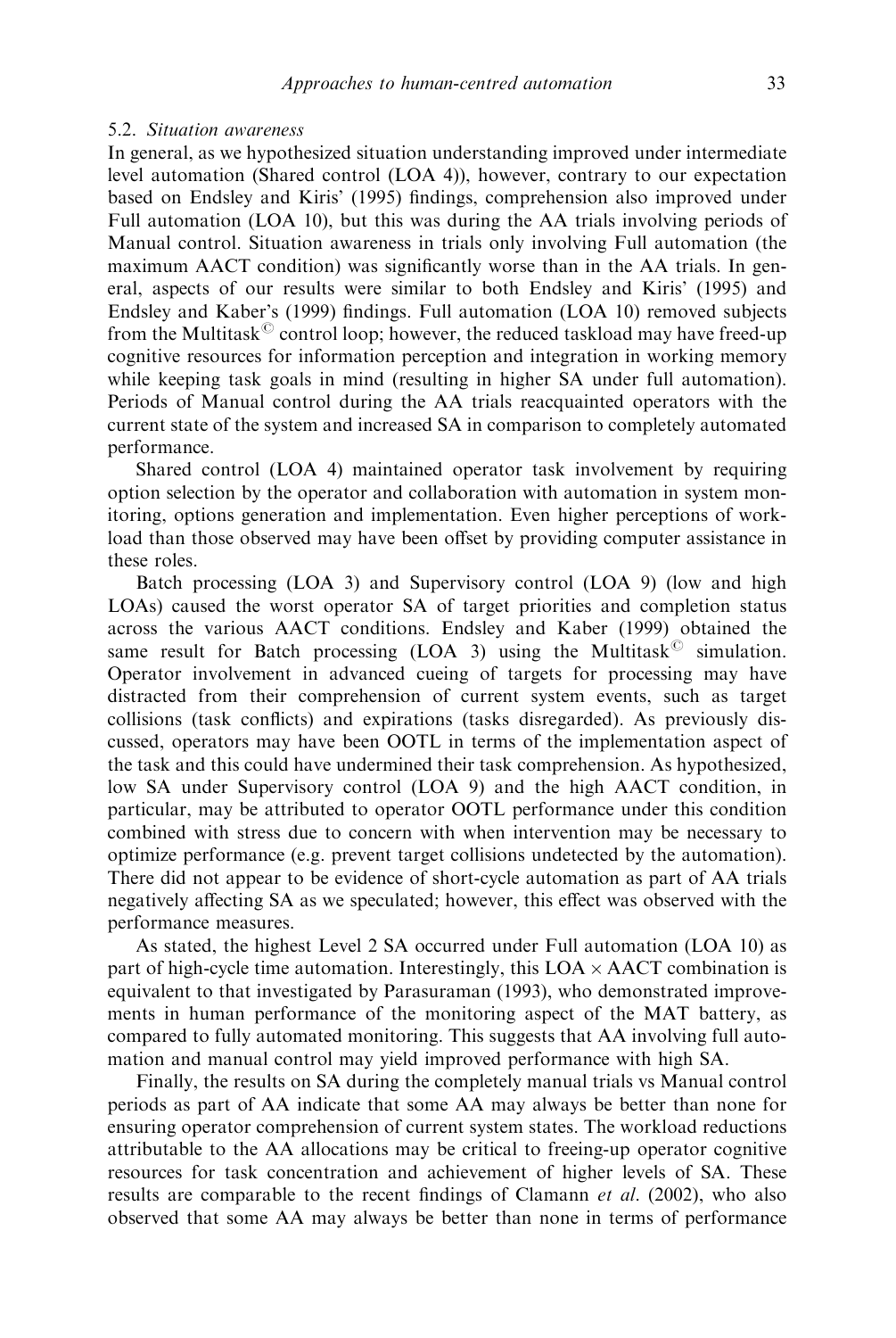during manual control periods when AA is applied exclusively to specific human– machine system information processing functions.

## 5.3. Workload

The automation cycle time appeared to be the driving factor in changes in workload, whereas the LOA had comparatively little effect, as can be seen in the interaction plot of NASA-TLX scores. As expected, the long cycle automation as part of the AA conditions yielded lower operator workload. Interestingly, for the low automation condition of Batch processing (LOA 3), subjects appeared to perceive advanced cueing of targets during an entire trial (the maximum AACT schedule) to be more taxing than periodic Batch processing (LOA 3) combined with manual control during the AA trials. That is, full-time monitoring of automation involved more workload. This suggests that forms of automation that allow operators to work ahead of actual system processing over extended time periods may ultimately be perceived as posing greater workload than adaptive systems providing the same capabilities and requiring operators to track function allocations. Examples of batch processing operations include job schedulers in manufacturing systems and pilots operating with flight management systems.

# 5.4. Secondary-task performance

In general, secondary monitoring performance improved with an increasing duration of automation in the primary task; however, the Multitask $\mathbb O$  LOA was not a driving factor in secondary task performance. The secondary task measure essentially validated the results on the NASA-TLX scores. This was not surprising, as substantial research has demonstrated the validity and reliability of secondary task measures of workload (see Wickens 1992: 393–396), and was supported by the correlation analysis revealing a highly significant relationship among NASA-TLX scores and secondary-task performance.

# 6. General discussion and conclusions

This work was intended to expand the current understanding of LOA and AA as approaches to human-centred automation with the objective of optimizing human– machine system performance. It investigated the interaction of these approaches in automating a dynamic control task and the implications for operator performance, SA and workload. The experiment represents basic cognitive engineering research intended to provide insights into the use of dynamic control allocations across a broad range of LOAs during complex control task performance for the purposes of facilitating SA and managing operator workload. The experiment was conducted in a controlled laboratory setting using abstract simulations in order to develop general results potentially applicable to a broad range of domains. The work was not intended to generate results or design guidelines for a specific domain, such as aircraft piloting or ATC, and, therefore, care should be taken in making applied inferences on the basis of the findings. Further research is needed to explore the generalizability of these findings to more realistic tasks.

In general, this research is supportive of the use of LOA and AA approaches to facilitate human–automation interaction and to promote operator performance and SA through meaningful involvement in systems control. In a dual-task scenario, the LOA approach appears to have a greater influence than AA on primary-task performance and operator SA, with little effect on perceived workload and secondary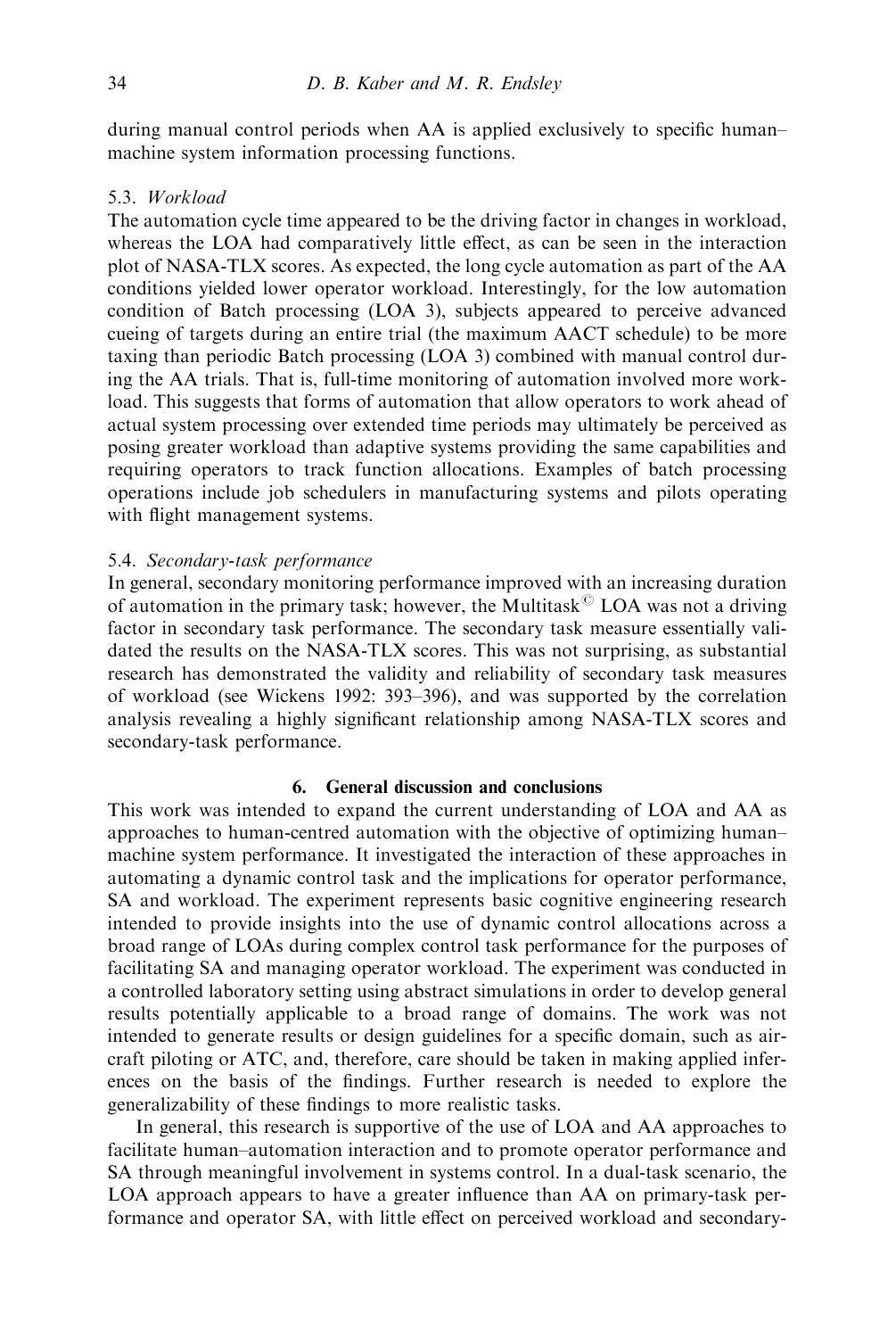task performance. Interestingly, primary task performance was more closely associated with SA than with workload.

The lack of an effect of LOA on secondary-task performance is likely attributed to the fact that across the LOAs investigated here, operators always maintained a role in the dynamic control task, whether it involved options generation, selection and implementation or monitoring under full automation. Monitoring automation has been found to involve considerable workload (Becker *et al.* 1991, Dittmar *et al.* 1993).

The AA approach, or the definition of a schedule of DFAs, appears to drive changes in subjective workload and secondary task performance with little effect on primary task performance and SA. Not surprisingly, when a greater percentage of primary task time was automated, greater operator perceptual resources were freed-up for observing secondary task events.

In general, the combined effect of the LOA and AA approaches on Multitask $\mathbb{O}$ and secondary task performance, operator SA and perceived workload was not 'additive' in nature. The LOA yielding the best overall performance (Batch processing (LOA 3)) did not do so at the AACT producing superior functioning (maximum automation cycle time—i.e. always automated at the LOA). The best combination of LOA and AACT involved human strategizing combined with computer implementation (Batch processing (LOA 3)) during high automation cycle times (12-min on cycle and 8-min off cycle). This indicates that in dynamic, multitask environments some human manual performance is useful to overall system functioning. It was better than fully automated performance, which was also considered in this research.

The combination of intermediate LOAs (Shared control (LOA 4) and Blended decision making (LOA 6)) with low and medium automation cycle times (4-min on cycle and 16-min off cycle, and 8-min on cycle and 12-min off cycle) tended to produce poor performance. This was counter to our expectation that intermediary LOAs dictating human-computer collaboration on task functions, such as option generation and selection, would generally promote performance across the various automation cycle times. Operators tended to become distracted from task performance by forms of computer guidance or because they needed to attend to additional input. Furthermore this guidance may have caused them to become doubtful of their own strategy, even when it was better. With respect to previous research (Hilburn *et* al. 1993, Parasuraman 1993, Scallen et al. 1995) on the effect automation and manual control cycle durations during AA of complex tasks, it appears that automation cycles longer than 10-min separated by manual control periods of a shorter duration may benefit overall system performance.

Although, as hypothesized, fairly low-level automation (Batch processing (LOA 3)) with a high automation cycle time (12-min on-cycle and 8-min off-cycle) produced superior human–machine system performance, this combination was associated with poorer SA (operator task understanding) and moderate workload. (This problem was previously hypothesized to reflect problems with advanced queuing of tasks at this LOA.) Secondary task performance was also worse under these conditions than for all other LOA and AACT combinations. On the basis of the literature review (Endsley and Kiris 1995, Endsley and Kaber 1999, Kaber and Riley 1999), the combinations of LOA and AACT expected to yield improved SA and low workload included intermediate LOAs (e.g. Shared control (LOA 4) and Blended decision making (LOA 6)) combined with low and medium automation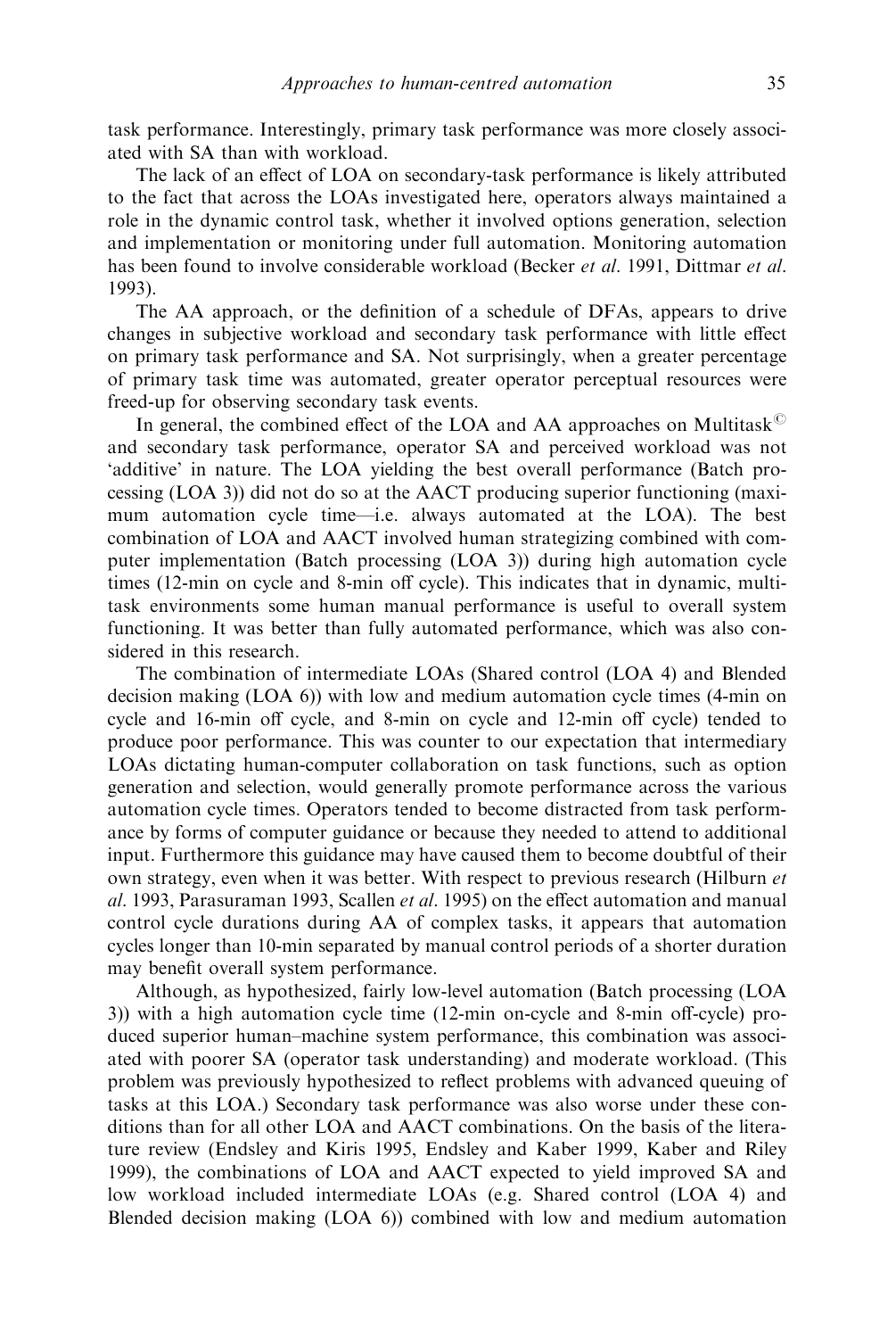cycle times (4-min on cycle and 16-min off cycle, and 8-min on cycle and 12-min off cycle). These combinations were associated with higher SA, but without reductions in workload. Secondary task performance was also poor.

In general, the results on SA and workload presented here are consistent with prior research by Endsley and Kiris (1995), who found better SA at intermediate LOAs and poorer SA at full automation with no differences in perceived workload across levels. They are also in agreement with the results obtained by Kaber et al. (2000), revealing higher SA under low-to-intermediate automation and lower SA at high LOAs. However, Kaber et al.  $(2000)$  did find significant differences in workload across LOAs as found here, with lower levels occurring under higher LOAs.

The present investigation demonstrated higher SA at intermediate LOAs, involving computer aiding in all task roles (options generation and implementation and system(s) monitoring) except strategy selection (decision making) with no significant effect of LOA on operator' perceptions of workload. However, improved SA at full automation was also observed in this study. This is consistent with Endsley and Kaber (1999), who found higher SA under high-level automation. Endsley and Kaber (1999) attributed this to a relatively short trial duration and the absence of a secondary task in their experimental scenario. Neither of these two factors occurred in the present experiment, however, indicating the result may be reliable.

Although fully automated functioning essentially removes operators from the control loop with the potential of jeopardizing SA, reduced task requirements, in the form of fewer different roles to maintain, may free-up operator cognitive resources for processing information in the context of their goals. However, fewer task requirements does not necessarily dictate a reduction in perceived workload; which may remain high during high-level automation due to operator system monitoring. This explanation is, however, counter to the findings of Kaber *et al.* (2000) on high-level automation. It may be possible that, although their subjects experienced lower workload under full automation, they may not have been attentive to the task and experienced complacency and vigilance decrements during long-duration trials (1 h of telerobot control).

These events seem to have an impact on secondary task performance, as well. That is, even when an high LOA is used for primary task performance, it may not reduce workload sufficiently to improve secondary task performance due to the monitoring load imposed under passive conditions.

These conclusions further refine theoretical hypotheses on the usefulness of LOA and AA approaches to human-centred automation in terms of recommendations for promoting overall system performance, operator SA and managing workload, and may be used to expand the theory of human-centred automation. Although LOA and AA were found to significantly interact in effecting human–machine system performance, operator SA and workload, the allocation of functions to humans and automated systems (i.e. the LOA) appears to be far more important to performance and SA than the amount of time that is spent on a task under automated vs manual control (AA). Whereas, the schedule of DFAs provided during complex system operations was confirmed by this study to be a key approach to managing operator workload, in comparison to manipulating the function allocation scheme alone.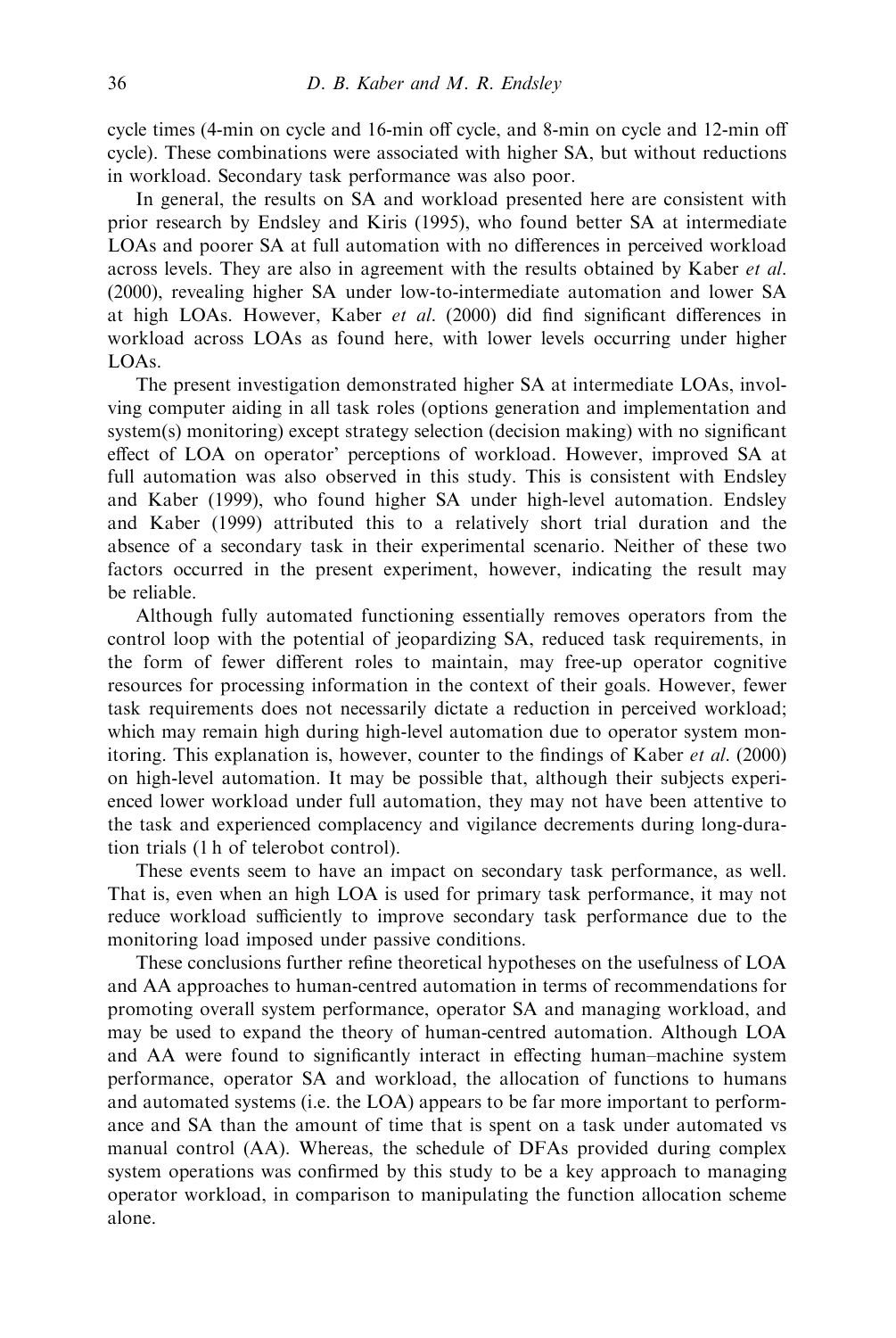#### 6.1. Future research

Based on the results of this study and the literature reviewed, a need exists for further empirical assessment of LOA and AA strategy effects on human/machine system performance in real-world dynamic control tasks. Many experimental investigations of AA (e.g. Parasuraman et al. 1992, 1993, 1996, Gluckman et al. 1993, Hilburn et al. 1993, 1997, Parasuraman 1993, Glenn et al. 1994, Harris et al. 1994, Kaber and Riley 1999, Moray et al. 2000) and LOA (e.g. Billings 1991, Endsley and Kiris 1995, Endsley and Kaber 1999, Kaber et al. 2000, Moray et al. 2000, Lorenz et al., 2001) conducted thus far have been performed in the context of simulations.

Adaptive automation, as investigated in this study, was applied using pre-defined schedules of manual control allocations alternated with automated functioning. The durations of the automation allocations and the inter-allocation-intervals were determined in advance of actual operator performance to provide experimental control. A need exists for empirical examination of both a broader range and finer division of control allocation cycle times to determine whether extremely long-cycle AA produces performance benefits. In addition, alternate approaches to DFA have been put forth including allocations of automation based on dynamic evaluation of operator workload and performance. These and other methods for applying AA based on operator physiologic state, as indicated by heart rate, or mental arousal level, as indicated by EEG signals (e.g. P300) (Pope et al. 1994, Freeman et al. 1999, 2000), need to be systematically compared in terms of the capability to manage operator workload and facilitate SA.

Future research needs to further explore the complex interactions and tradeoffs associated with these two approaches to better integrating humans and automation. A wide range of possibilities exist in this design space, which has, to date, only been explored at the edges. As more systems become automated, in a wide variety of domains, better design guidance is needed as to the effects of AA and LOA decisions. From this research, it appears that each approach offers certain benefits. The extension of this work to a variety of realistic domains is needed, so that the robustness of these findings can be further established.

## Acknowledgements

Work on this paper was supported by the National Aeronautics and Space Administration (NASA), Langley Research Center (LaRC), Crew/Vehicle Integration Branch, through Grant No. NAG1-01-002, and the NASA LaRC, Psychological/ Physiological Stressors and Factors Program, through Grant No. NAG-1-0139. The grant monitors included Anna Trujillo and Lance Prinzel. The views and conclusions presented in this paper are those of the authors and do not necessarily reflect the views of NASA.

#### References

- BECKER, A. B., WARM, J. S. and DEMBER, W. N. 1991, Effects of feedback on perceived workload in vigilance performance, Paper presented at the Human Factors Society 35th Annual Meeting (Santa Monica, CA: Human Factors Society).
- BILLINGS, C. E. 1988, Toward human centred automation, in S. D. Norman and H. W. Orlady (eds), Flight deck automation: Promises and realities (Moffet Field, CA: NASA-Ames Research Center), 167–190.
- BILLINGS, C. E. 1991, Human-centred aircraft automation: A concept and guidelines (NASA Tech. Memo. No. 103885) (Moffet Field, CA: NASA-Ames Research Center).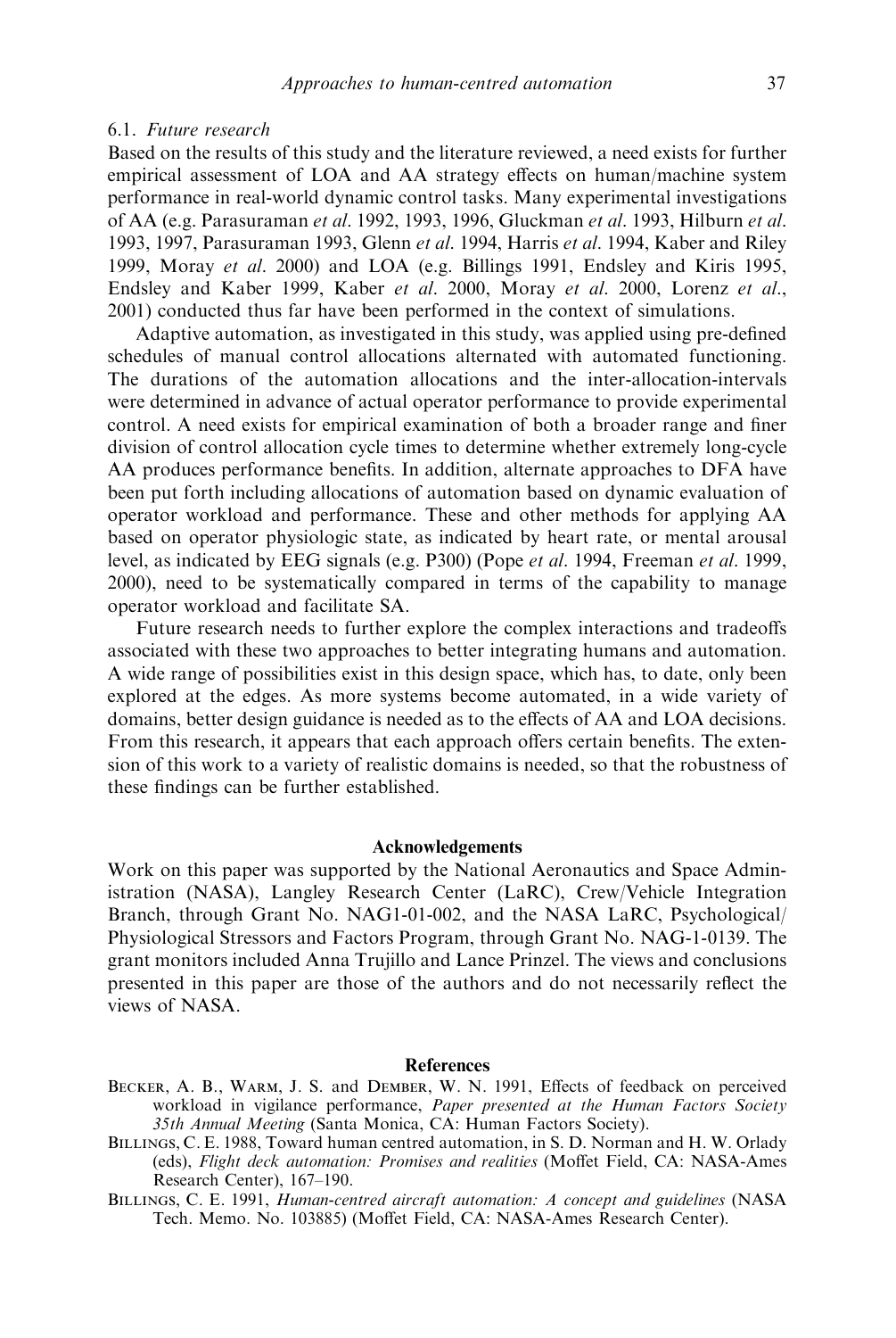- Billings, C. E. 1997, Aviation Automation: The Search for a Human-Centered Approach (Mahwah, NJ: Lawrence Erlbaum Assoc).
- BOLSTAD, C. and ENDSLEY, M. R. 2000, Shared displays and team performance, in D. B. Kaber and M. R. Endsley (eds), Human Performance, Situation Awareness and Automation: User-centred Design for the New Millenium (Madison, WI: Omnipress), 311–317.
- Byrne, E. A. and Parasuraman, R. 1996, Psychophysiology and adaptive automation, Biological Psychology, 42, 249–268.
- Carmody, M. A. and Gluckman, J. P. 1993, Task specific effects of automation and automation failure on performance, workload and situational awareness, in R. S. Jensen and D. Neumeister (eds), Proceedings of the 7th International Symposium on Aviation Psychology (Columbus, OH: Department of Aviation, The Ohio State University), 167–171.
- Clamann, M. P., Wright, M. C. and Kaber, D. B. 2002, Comparison of performance effects of adaptive automation applied to various stages of human–machine system information processing, in Proceedings of the Human Factors Society 46th Annual Meeting (Santa Monica, CA: Human Factors and Ergonomics Society), 342–346.
- Corso, G. M. and Moloney, M. M. 1996, Human performance, dynamic function allocation and transfer of training, in R. Koubek and W. Karwowski (eds), Manufacturing agility and hybrid automation—I (Amsterdam: Elsevier), 636–639.
- DITTMAR, M. L., WARM, J. S., DEMBER, W. N. and RICKS, D. F. 1993, Sex differences in vigilance performance and perceived workload, The Journal of General Psychology, 120, 309–322.
- Draper, J. V. 1995, Teleoperators for advanced manufacturing: applications and human factors challenges, The International Journal of Human Factors and Manufacturing, 5, 53–85.
- ENDSLEY, M. R. 1987, The application of human factors to the development of expert systems for advanced cockpits, in Proceedings of the Human Factors Society 31st Annual Meeting (Santa Monica, CA: Human Factors and Ergonomics Society), 1388–1392.
- ENDSLEY, M. R. 1988, Design and evaluation for situation awareness enhancement, in Proceedings of the Human Factors Society 32nd Annual Meeting (Santa Monica, CA: Human Factors and Ergonomics Society), 97–101.
- ENDSLEY, M. R. 1995, Measurement of situation awareness in dynamic systems, Human Factors, 37, 65–84.
- Endsley, M. R. 1996, Automation and situation awareness, in R. Parasuraman and M. Mouloua (eds), Automation and human performance: Theory and applications (Mahwah, NJ: Lawrence Erlbaum Associates), 163–181.
- Endsley, M. R. 2000, Direct measurement of situation awareness: validity and use of SAGAT, in M. R. Endsley and D. J. Garland (eds), Situation awareness analysis and measurement (Mahwah, NJ: LEA).
- ENDSLEY, M. R. and KABER, D. B. 1997, The use of level of automation as a means of alleviating out-of-the-loop performance problems: a taxonomy and empirical analysis, in P. Seppala, T. Luopajarvi, C. H. Nygard and M. Mattila (eds), 13th Triennial Congress of the International Ergonomics Association, Vol. 1 (Helsinki: Finnish Institute of Occupational Health), 168–170.
- ENDSLEY, M. R. and KABER, D. B. 1999, Level of automation effects on performance, situation awareness and workload in a dynamic control task, Ergonomics, 42, 462–492.
- ENDSLEY, M. R. and KIRIS, E. O. 1995, The out-of-the-loop performance problem and level of control in automation, Human Factors, 37, 381–394.
- Freeman, F. G., Mikulka, P. J., Prinzel, L. J. and Scerbo, M. W. 2000, Evaluation of an adaptive automation system using three EEG indices with a visual tracking task, Biological Psychology, 50, 61–76.
- FREEMAN, F. G., MIKULKA, P. J., SCERBO, M. W., PRINZEL, L. J. and CLOUATRE, K. 1999, Evaluation of a psychophysiologically controlled adaptive automation system, using performance on a tracking task, Applied Psychophysiology and Biofeedback, 25, 103– 115.
- Glenn, F., Barba, C., Wherry, R. J., Morrison, J., Hitchcock, E. and Gluckman, J. P. 1994, Adaptive automation effects on flight management task performance, in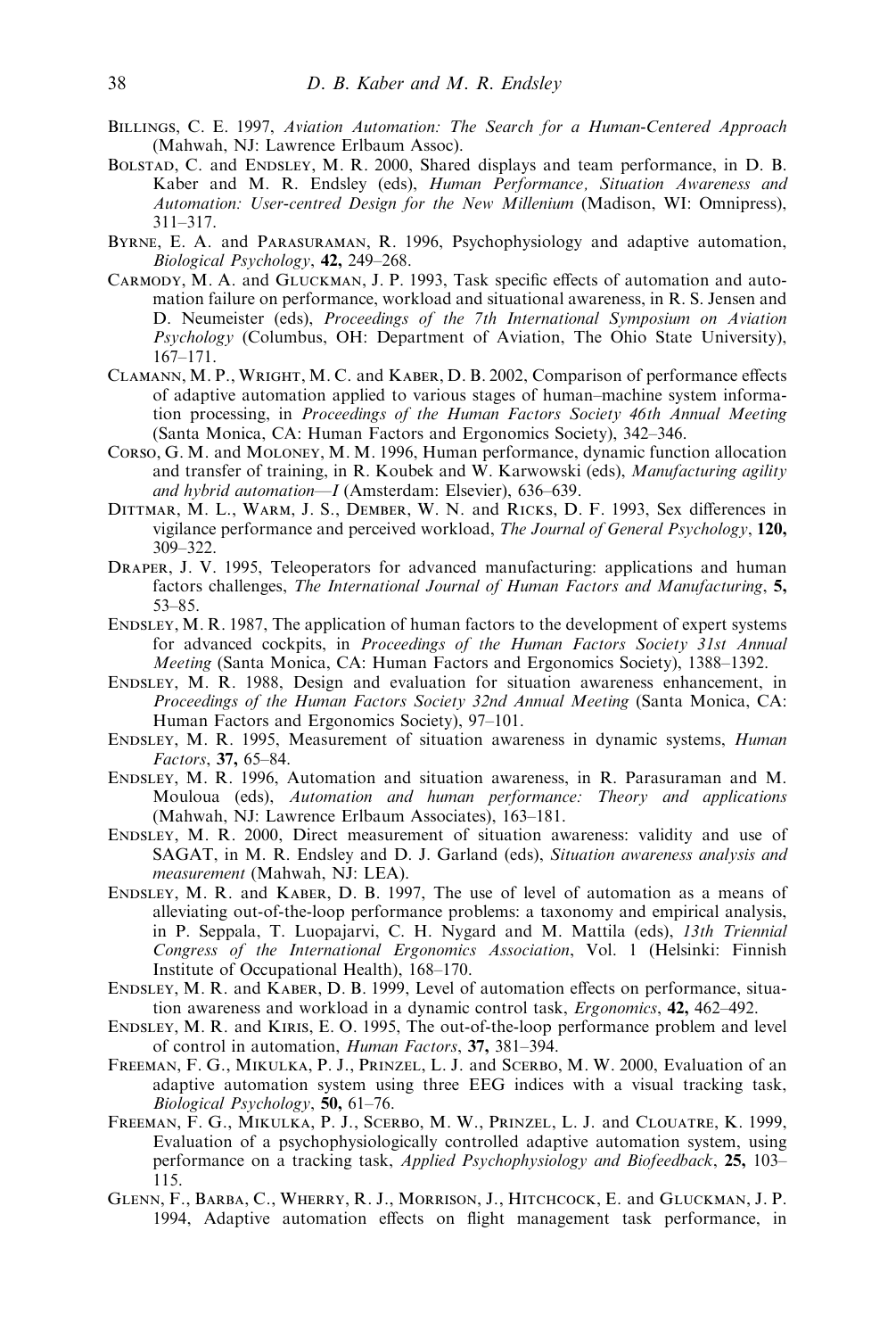M. Mouloua and R. Parasuraman (eds), Human performance in automated systems: Current research and trends (Hillsdale, NJ: Lawrence Erlbaum), 28–32.

- Gluckman, J. P., Carmody, M. A., Morrison, J. G. and Hitchcock, E. M. 1993, Effects of allocation and partitioning strategies of adaptive automation on task performance and perceived workload in aviation relevant tasks, in R. S. Jensen and D. Neumeister (eds), Proceedings of the 7th International Symposium on Aviation Psychology (Columbus, OH: Department of Aviation, The Ohio State University), 150–155.
- HANCOCK, P. A. and CHIGNELL, M. H. 1988, Mental workload dynamics in adaptive interface design, IEEE Transactions on Systems, Man and Cybernetics, 18, 647–658.
- Harris, W. C., Goernert, P. N., Hancock, P. A. and Arthur, E. 1994, The comparative effectiveness of adaptive automation and operator initiated automation during anticipated and unanticipated taskload increases, in M. Mouloua and R. Parasuraman (eds), Human performance in automated systems: Current research and trends (Hillsdale, NJ: Lawrence Erlbaum), 28–32.
- Hart, S. G. and Staveland, L. E. 1988, Development of NASA-TLX (Task Load Index): results of empirical and theoretical research, in P. A. Hancock and N. Meshkati (eds), Human mental workload (Amsterdam: North-Holland Elsevier Science), 139–183.
- Hilburn, B., Jorna, P., Byrne, E. A. and Parasuraman, R. 1997, The effect of adaptive air traffic control (ATC) decision aiding on controller mental workload, in M. Mouloua and J. M. Koonce (eds), Human–automation interaction: Research and practice (Mahwah, NJ: Lawrence Erlbaum Associates), 84–91.
- Hilburn, B.,Molloy, R.,Wong, D. and Parasuraman, R. 1993, Operator versus computer control of adaptive automation, in R. S. Jensen and D. Neumeister (eds), *Proceedings of* the 7th International Symposium on Aviation Psychology (Columbus, OH: Department of Aviation, The Ohio State University), 161–166.
- Kaber, D. B. 1997, The Effect of Level of Automation and Adaptive Automation on Performance in Dynamic Control Environments, Tech. Work. Doc. No. ANRCP-NG-ITWD-97-01 (Amarillo, TX: Amarillo National Resource Center for Plutonium).
- KABER, D. B. and ENDSLEY, M. R. 1995, *Multitask*<sup>©</sup> (Lubbock, TX: Texas Tech University).
- Kaber, D. B. and Riley, J. 1999, Adaptive automation of a dynamic control task based on secondary task workload measurement, International Journal of Cognitive Ergonomics, 3, 169–187.
- KABER, D. B., ENDSLEY, M. R. and ONAL, E. 2000, Design of automation for telerobots and the effect on performance, operator situation awareness and subjective workload, Human Factors and Ergonomics in Manufacturing, 10, 409–430.
- Kessel, C. J. and Wickens, C. D. 1982, The transfer of failure-detection skills between monitoring and controlling dynamic systems, *Human Factors*, **24,** 49–60.
- LORENZ, B., DINOCERA, F., ROTTGER, S. and PARASURAMAN, R. 2001, The effects of level of automation on the out-of-the-loop unfamiliarity in a complex dynamic fault-management task during simulated spaceflight operations, in *Proceedings of the Human Factors* and Ergonomics Society 45th Annual Meeting, Santa Monica, CA, 44–48.
- Moray, N. 1986, Monitoring behavior and supervisory control, in K. R. Boff, L. Kaufmann and J. P. Thomas (eds), Handbook of perception and human performance: Volume II: Cognitive processes and performance (New York: John Wiley and Sons), 40-1–40-51.
- Moray, N., Inagaki, T. and Itoh, M. 2000, Adaptive automation, trust and self-confidence in fault management of time-critical tasks, Journal of Experimental Psychology: Applied, 6, 44–58.
- NETER, J., WASSERMAN, W. and KUTNER, M. H. 1990, Applied Linear Statistical Models, (3rd edn). (Homewood, IL: Irwin).
- Norman, D. A. 1989, The problem of automation: Inappropriate feedback and interaction not overautomation, ICS Report 8904 (La Jolla, CA: Institute for Cognitive Science, U. C. San Diego).
- Ntuen, C. A. and Park, E. H. 1988, Human factors issues in teleoperated systems, in W. Karwowski, H. R. Parsaei and M. R. Wilhelm (eds), Ergonomics of hybrid automated systems I (Amsterdam: Elsevier), 230–210.
- Parasuraman, R. 1993, Effects of adaptive function allocation on human performance, in D. J. Garland and J. A. Wise (eds), Human factors and advanced aviation technologies (Daytona, Beach, FL: Embry-Riddle Aeronautical University Press), 147–158.